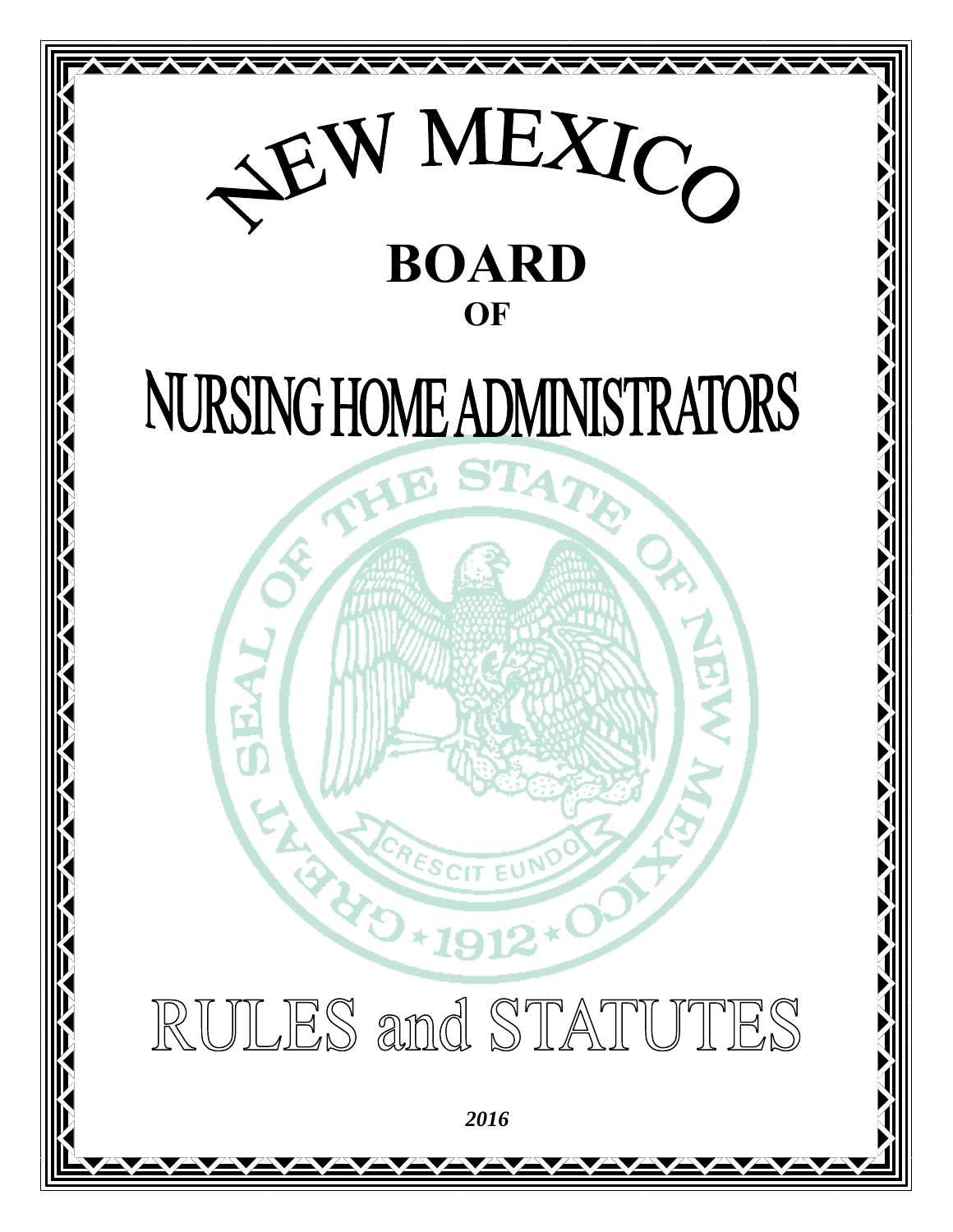

# **NEW MEXICO BOARD OF NURSING HOME ADMINISTRATORS**

New Mexico Regulation and Licensing Department **Toney Anaya Building ▪ 2550 Cerrillos Road▪ PO Box 25101 ▪ Santa Fe, New Mexico 87504 (505) 476-4622 ▪ Fax (505) 476-4665 ▪ www.RLD.state.nm.us/Boards**

# **TABLE OF CONTENTS**

- **PART 1: General Provisions**
- **PART 2: Fees**
- **PART 3: Application for Licensure by Examination**
- **PART 4: Examination of Approved Applicants**
- **PART 5: Application for Licensure by Reciprocity**
- **PART 6: Licensure for Military Service Members, Spouses and Veterans**
- **PART 7: License Issuance**
- **PART 8: License Renewal**
- **PART 9: Inactive Status**
- **PART 10: Expired License**
- **PART 11: Lapsed License**
- **PART 12: License Reactivation**
- **PART 13: Continuing Education Requirement**
- **PART 14: Approved Continuing Education**
- **PART 15: Lost or Stolen License; Name Change; Duplicate License**
- **PART 16: [RESERVED]**
- **PART 17: Disciplinary Proceedings**
- **PART 18: Grounds for Disciplinary Action**
- **PART 19: Parental Responsibility Act Compliance**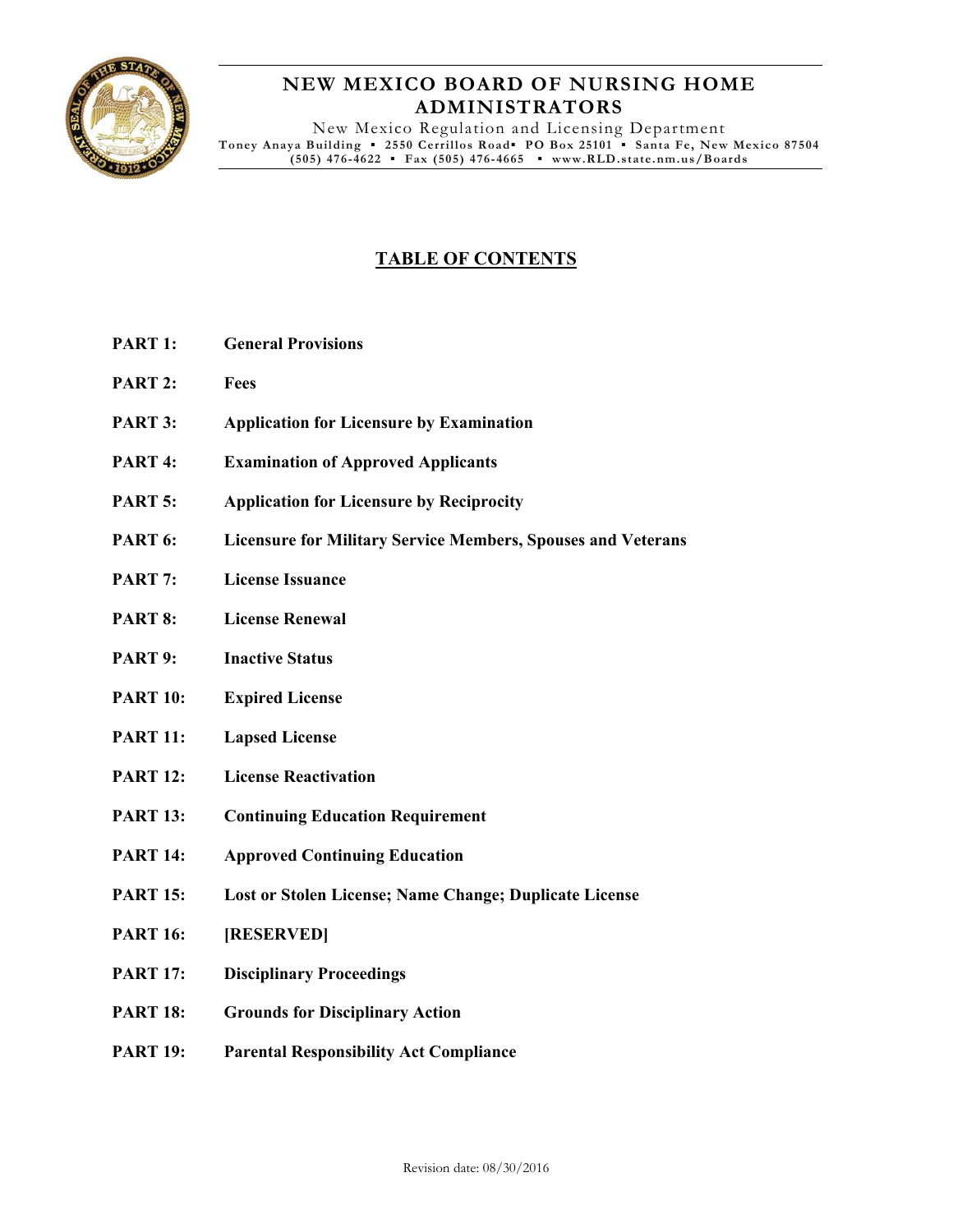#### **TITLE 16 OCCUPATIONAL AND PROFESSIONAL LICENSING CHAPTER 13 NURSING HOME ADMINISTRATORS PART 1 GENERAL PROVISIONS**

**16.13.1.1 ISSUING AGENCY:** New Mexico Nursing Home Administrators. [10-31-95; 16.13.1.1 NMAC - Rn, 16 NMAC 13.1.1, 1-25-2001; A, 05-26-2016]

**16.13.1.2 SCOPE:** The provisions in Part 1 apply to all parts of Chapter 13, and provide relevant information to anyone affected or interested in Chapter 13 of Title 16. [10-31-95; 16.13.1.2 NMAC - Rn, 16 NMAC 13.1.2, 1-25-2001]

**16.13.1.3** STATUTORY AUTHORITY: Chapter 13 of Title 16 is promulgated pursuant to the Nursing Home Administrators Act, NMSA 1978 Sections 61-13-1 through 61-13-17 (1993 Repl. Pamp.). Section 9 of Part 1 is authorized by NMSA 1978 Section 61-13-6 (1993 Repl. Pamp.). Section 10 of Part 1 is authorized by NMSA 1978 Section 14-2-1 through 14-2-16 (1993 Repl. Pamp.). Section 11 of Part 1 is authorized by NMSA 1978 Section 10-15-1.C (1993 Repl. Pamp.).

[2-24-88; 2-13-94; 10-31-95; 16.13.1.3 NMAC - Rn, 16 NMAC 13.1.3, 1-25-2001]

**16.13.1.4 DURATION**: Permanent.

[10-31-95; 16.13.1.4 NMAC - Rn, 16 NMAC 13.1.4, 1-25-2001]

**16.13.1.5 EFFECTIVE DATE**: October 31, 1995.

[2-24-88...10-31-95; 16.13.1.5 NMAC - Rn, 16 NMAC 13.1.5, 1-25-2001]

**16.13.1.6 OBJECTIVE:** The objective of Part 1 of Chapter 13 is to set forth the provisions which apply to all of Chapter 13, and to all persons and entities affected by Chapter 13 of Title 16. [10-31-95; 16.13.1.6 NMAC - Rn, 16 NMAC 13.1.6, 1-25-2001]

#### **16.13.1.7 DEFINITIONS**:

**A.** "**AAHSA**" means the American association of homes and services for the aging.

**B.** "**ACHCA**" means the American college of health care administrators.

**C.** "**ACHCE**" means the American college of health care executives

- **D.** "**AUPHA**" means the association of university programs in health care administration.
- **E. [RESERVED]**

**F.** "**Administrator**" means the chief executive officer.

**G.** "**Applicant**" means a person who has applied for a license.

**H.** "**Approval**" means the review and acceptance of a specific activity.

**I.** "**Approval Body"** means the agency, institution, or organization with the authorization to award continuing education credit.

**J.** "**Audit**" means an examination and verification of continuing education documents.

**K. [RESERVED]**

**L.** "**Board**" means the New Mexico nursing home administrators board.

- **M.** "**CE"** means continuing education.
- **N. [RESERVED]**

**O.** "**Continuing Education Unit (CEU)**" means ten contact hours (ten 60-minute clock hours) of participation in an organized continuing education experience under responsible sponsorship, capable direction, and qualified instruction.

**P.** "**Contact Hours**" means a unit of measurement to describe an approved, organized learning experience. One contact hour equals one 60-minute clock hour.

**Q.** "**Continuing Education**" means a learning experience which enhances professional development.

**R. [RESERVED]**

**S.** "**Expired License**" means a license which has not been renewed or placed on inactive status on or before the expiration deadline.

- **T.** "**Hospital Administrator**" means the chief executive officer of an acute care facility.
- **U.** "**Inactive Status**" means a license which is in good standing but not current.
- **V.** "**Initial License**" means the process of achieving the legal privilege to practice within a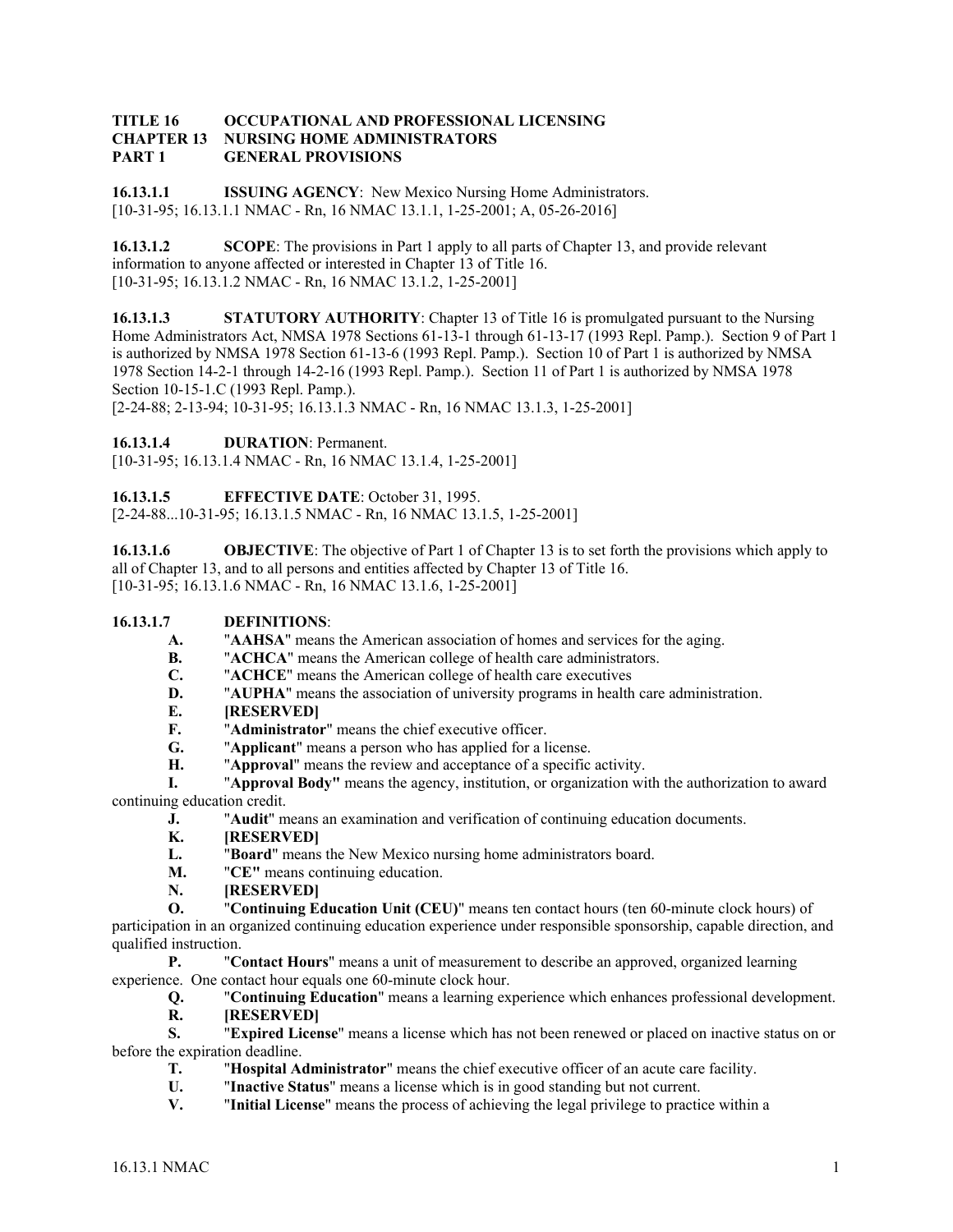professional category upon the completion of educational and other requirements and receiving a passing score on the national licensing examination.

**W.** "**Institution of Higher Learning**" means a college or university.

 $[RESERVED]$ 

**Y.** "**Lapsed License**" means an expired or inactive status license which has not been reactivated within the time limitations set forth in these rules.

**Z.** "**License**" means a document identifying the legal privilege and authorization to practice within a professional category.

**AA.** "**Manager**" means the individual who is responsible for the planning, organizing, directing, and controlling of the operations within a department or unit of a nursing home.

**BB.** "**Must**" means required.

**CC.** "**NAB**" means the national association of boards of examiners for nursing home administrators.

**DD.** "**NCERS**" means the national continuing education review service.

**EE.** "**NHA**" means nursing home administrator.

**FF.** "**NMAC**" means the New Mexico administrative code.

**GG.** "**New Mexico Administrative Code**" means the organizing structure for rules filed by New Mexico State agencies. The NMAC is also the body of filed rules and the published versions thereof. The NMAC is structured by title, chapter, and part.

**HH.** "**NMHCA**" means the New Mexico health care association.

**II.** "**NMHHSA**" means the New Mexico hospitals and health systems association.

**JJ.** "**NMSA**" means New Mexico statutes annotated.

**KK. "National Licensing Examination**" means examination for licensure as provided by the national association of boards of examiners for nursing home administrators (NAB).

**LL.** "**Nursing Home Administrator**" means any individual responsible for planning, organizing, directing, and controlling the operation of a nursing home.

**MM. [RESERVED]**

**NN.** "**PES**" means the professional examination service.

**OO.** "**Reactivation**" means the process of making current a license which has been expired as a result of failure to comply with the necessary renewal requirements. This process does not usually require board action at any juncture.

**PP.** "**Reciprocity**" means the process of applying for licensure by providing proof of successful passage of the national licensing exam prior to licensure in another state, and proof of current license in good standing in another state.

**QQ.** "**Reinstatement**" means the process whereby a license, which has been subject to revocation or suspension, is returned to its former status. The reinstatement process always requires board action.

**RR.** "**Relicensure**" means the process of renewal, reactivation, or reinstatement of a New Mexico nursing home administrator's license.

**SS.** "**Shall**" means mandatory; a requirement.

**TT.** "**Should**" means a suggestion or recommendation; not a requirement.

**UU. [RESERVED]**

**VV.** "**ULA**" means the Uniform Licensing Act of New Mexico.

**WW.** "**Uniform Licensing Act**" means Section 61-1-1 to 61-1-33 NMSA 1978 (1993 Repl. Pamp.) which provides for hearing procedures to be utilized in disciplinary proceedings.

**XX.** "**Verification of Continuing Education**" means an official certificate issued at a continuing education activity which provides proof of attendance.

**YY.** "**Violation of Practice**" means a violation of the New Mexico Nursing Home Administrators Act and the rules and regulations duly adopted by the board.

[2-24-88; 9-18-92; 10-31-95; 16.13.1.7 NMAC - Rn, 16 NMAC 13.1.7, 1-25-2001]

**16.13.1.8 SEVERABILITY**: If any part or application of Chapter 13 of Title 16 is held invalid, the remainder, or its application to their situations or persons, shall not be affected. [2-24-88; 2-13-94; 10-31-95; 16.13.1.8 NMAC - Rn, 16 NMAC 13.1.8, 1-25-2001]

**16.13.1.9 EXCEPTIONS**: Chapter 13 does not apply to boarding homes or to sheltered-care facilities. Intermediate care facilities for the mentally retarded that are properly licensed by the health department, as intermediate care facilities are not nursing homes as defined by the Nursing Home Administrators Act. Therefore,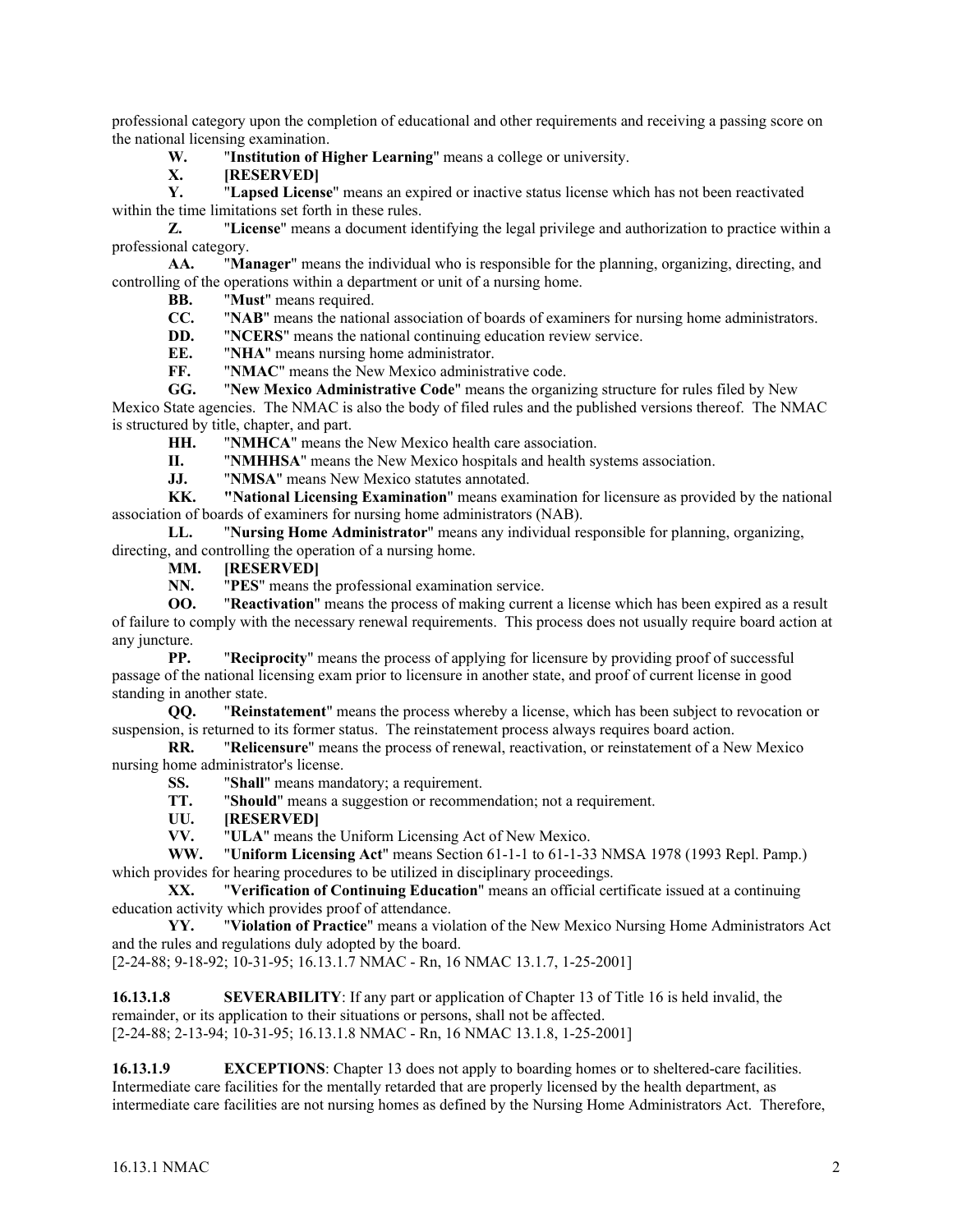their administrators are not required to be licensed as a nursing home administrator. [2-24-88; 2-13-94; 10-31-95; 16.13.1.9 NMAC - Rn, 16 NMAC 13.1.9, 1-25-2001]

**16.13.1.10 INSPECTION OF PUBLIC RECORDS**: The board operates in compliance with the Inspection of Public Records Act, Sections 14-2-1 through 14-2-16 NMSA 1978. The board administrator is the custodian of the board's records.

[10-31-95; 16.13.1.10 NMAC - Rn, 16 NMAC 13.1.10, 1-25-2001]

**16.13.1.11 TELEPHONE CONFERENCES**: As authorized by (1993 Repl. Pamp.) Section 10-15-1.C NMSA 1978 of the Open Meetings Act, when it is difficult or impossible for a board member to attend a board meeting in person, the member may participate by means of a conference telephone or similar communications equipment. Participation by such means shall constitute presence in person at the meeting. Each member participating by conference telephone must be identified when speaking. All participants must be able to hear each other at the same time, and members of the public attending the meeting must be able to hear any member of the board who speaks during the meeting.

[2-13-94, 10-31-95; 16.13.1.11 NMAC - Rn, 16 NMAC 13.1.11, 1-25-2001]

# **HISTORY of 16.13.1 NMAC:**

## **Pre-NMAC History:**

Material in the part was derived from that previously filed with the commission of public records - state records center and archives:

NHA Manual #88-1, Administrative Rules and Regulations of the New Mexico Board of Nursing Home Administrators, filed 01-25-88.

# **History of Repealed Material: [RESERVED]**

## **Other History:**

16 NMAC 13.1, General Provisions, filed 10-13-95 replaced that relevant portion of NHA Manual #88-1, filed 01- 25-88.

16 NMAC 13.1, General Provisions, filed 10-13-95, renumbered and reformatted to 16.13.1 NMAC, effective 1-25- 2001.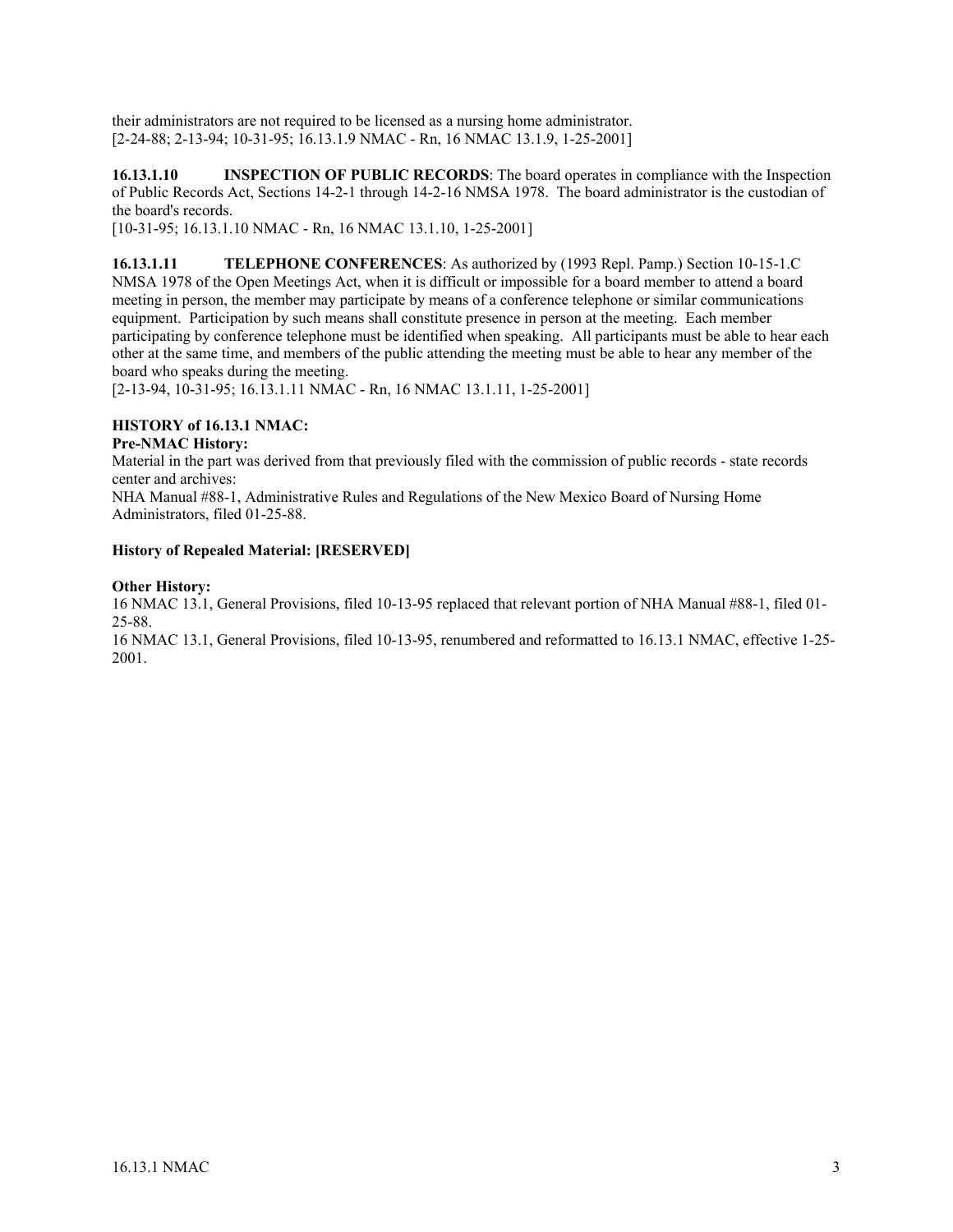#### **TITLE 16 OCCUPATIONAL AND PROFESSIONAL LICENSING CHAPTER 13 NURSING HOME ADMINISTRATORS PART 2 FEES**

**16.13.2.1 ISSUING AGENCY**: New Mexico Nursing Home Administrators Board. [10-31-95; 01-10-2000; A, 7-10-2000; 16.13.2.1 NMAC - Rn, 16 NMAC 13.2.1, 1-25-2001]

**16.13.2.2 SCOPE**: The provisions in Part 2 of Chapter 13 apply to all license applicants; to active, inactive, expired and lapsed licensees; and to anyone who requests written verification of licensure from the Board. [10-31-95; 16.13.2.2 NMAC - Rn, 16 NMAC 13.2.2, 1-25-2001]

**16.13.2.3 STATUTORY AUTHORITY:** Part 2 of Chapter 13 is promulgated pursuant to the Nursing Home Administrators Act, NMSA 1978 Sections 61-13-8, 61-13-12 and 61-13-6.A (1993 Repl. Pamp.). [2-24-88; 2-13-94; 10-31-95; 16.13.2.3 NMAC - Rn, 16 NMAC 13.2.3, 1-25-2001]

**16.13.2.4 DURATION:** Permanent.

[10-31-95; 16.13.2.4 NMAC - Rn, 16 NMAC 13.2.4, 1-25-2001]

**16.13.2.5 EFFECTIVE DATE**: October 31, 1995.

[2-24-88...10-31-95; 16.13.2.5 NMAC - Rn, 16 NMAC 13.2.5, 1-25-2001]

**16.13.2.6 OBJECTIVE**: The objective of Part 2 of Chapter 13 is to establish the fees to generate sufficient revenues required by the Board to carry out its administrative functions. [10-31-95; 16.13.2.6 NMAC - Rn, 16 NMAC 13.2.6, 1-25-2001]

**16.13.2.7 DEFINITIONS**: **[RESERVED]**

[10-31-95; 16.13.2.7 NMAC - Rn, 16 NMAC 13.2.7, 1-25-2001]

#### **16.13.2.8 FEES:**

- **A.** All fees are non-refundable.
- **B.** Application and licensure fees for exam candidate:
	- **(1)** application fee: **\$200.00**;
	- **(2)** licensure fee: **\$200.00**.

**C.** Examination and computer based testing fees: These fees are determined by the current cost of the national licensing exam and the computer based testing center's fees for scheduling services and use of its facility and computer equipment. These fees are payable directly to NAB by electronic means such as credit card authorization; and are aid when applying on-line to take the exam.

**D.** Reexamination fee: Includes (a) the current cost of the national licensing exam and testing center's fees payable directly to NAB on-line, **and** (b) an administrative processing fee of **\$50.00** payable directly to the board.

- **E.** Renewal fee: **\$200.00**.
- **F**. Application and licensure fees for reciprocity candidate:
	- **(1)** application fee: **\$200.00**;
	- **(2)** licensure fee: **\$200.00**.
- **G.** Late penalty fee: **\$100.00**.
- **H.** Inactive status fee: **\$75.00**.
- **I.** Reactivation from inactive status fee: **\$200.00**.
- **J.** Reactivation from expired status fee: **\$300.00** (\$200.00 plus \$100.00 late penalty fee).
- **K.** Duplicate renewal license fee: **\$25.00**.
- **L.** Duplicate of initial wall license fee: **\$60.00**.
- **M.** Written verification of licensure fee: **\$10.00**.

**N.** Administrative fee for application packet: **\$10.00**. Application packet is also downloadable from the board's internet website at www.rld.state.nm.us at no cost.

**O.** Administrative fee for copy of rules and regulations: **\$15.00**. Application packet is also downloadable from the board's internet website at www.rld.state.nm.us at no cost.

**P.** Temporary permit for reciprocity applicants: **\$125.00**.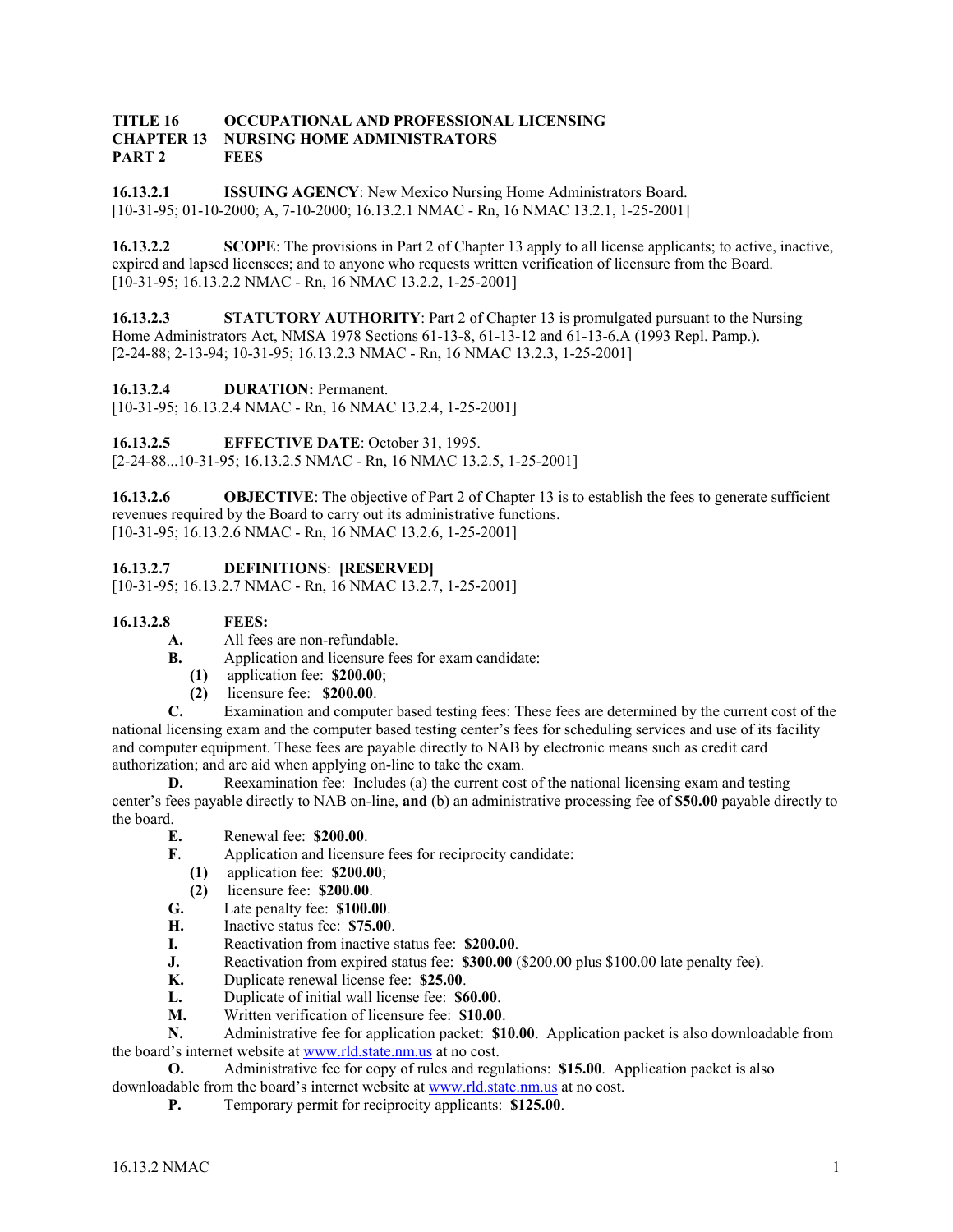[2-24-88; 9-18-92; 10-31-95; 1-10-2000; A, 7-10-2000; A, 08-03-2000; 16.13.2.8 NMAC - Rn & A, 16 NMAC 13.2.8, 1-25-2001; A, 04-15-2002; A, 02-15-2004]

#### **HISTORY of 16.13.2 NMAC: Pre-NMAC History:**

Material in the part was derived from that previously filed with the commission of public records - state records center and archives:

NHA Manual #88-1, Administrative Rules and Regulations of the New Mexico Board of Nursing Home Administrators, filed 01-25-88.

# **History of Repealed Material:** [Reserved]

#### **Other History:**

16 NMAC 13.2, Fees, filed 10-13-95 replaced that relevant portion of NHA Manual #88-1, filed 01-25-88. 16 NMAC 13.2, Fees, filed 10-13-95, renumbered and reformatted **to** 16.13.2 NMAC, effective 1-25-2001.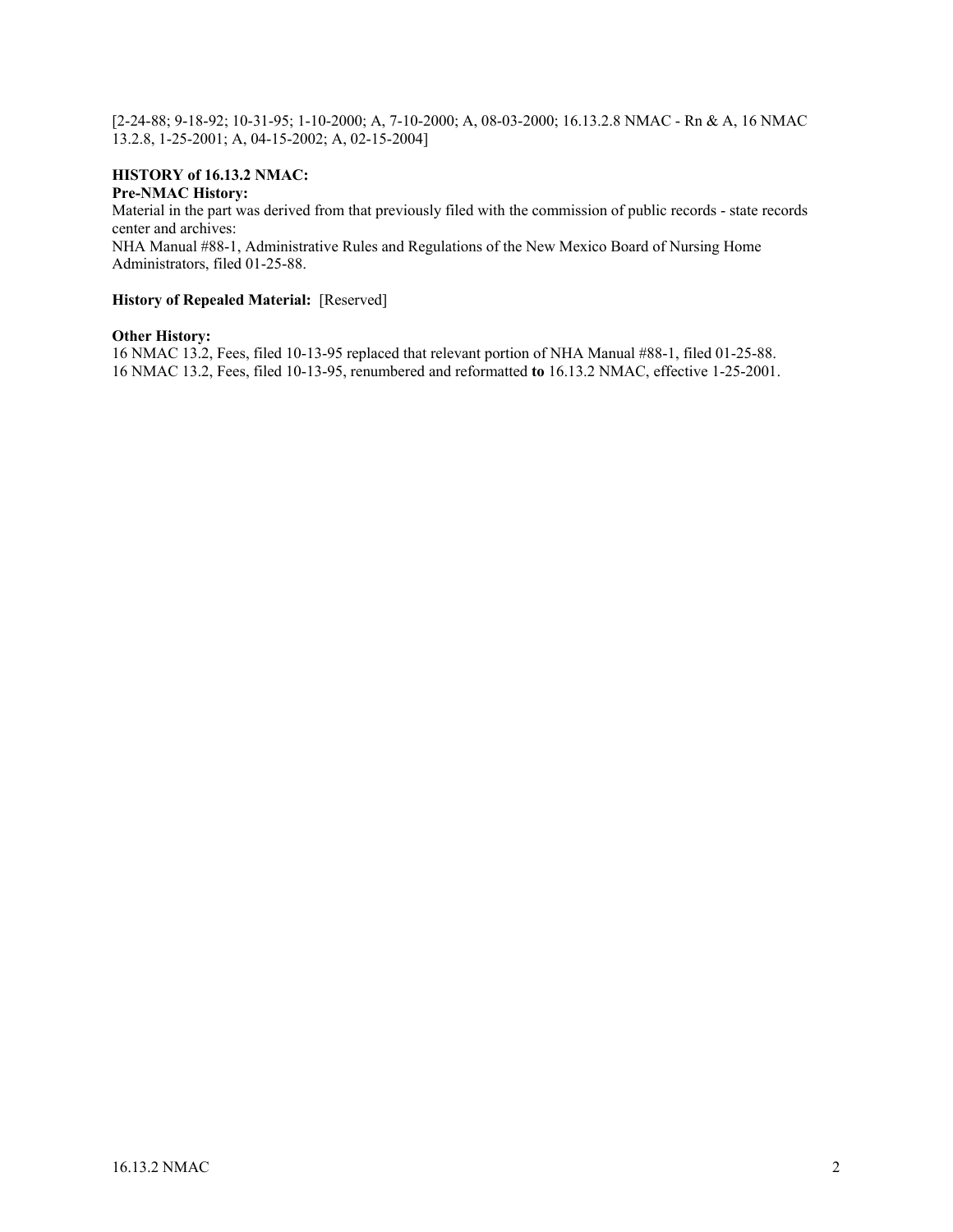#### **TITLE 16 OCCUPATIONAL AND PROFESSIONAL LICENSING CHAPTER 13 NURSING HOME ADMINISTRATORS PART 3 APPLICATION FOR LICENSURE BY EXAMINATION**

**16.13.3.1 ISSUING AGENCY**: New Mexico Nursing Home Administrators Board. [10-31-95; 01-10-2000; 16.13.3.1 NMAC - Rn, 16 NMAC 13.3.1, 1-25-2001; A, 02-15-2004]

**16.13.3.2 SCOPE**: The provisions in Part 3 of Chapter 13 apply to all license applicants who have never been licensed to practice nursing home administration in any other state and are seeking approval to sit for the national standards licensing exam in order to qualify for licensure in New Mexico. Part 3 of Chapter 13 also applies to previously licensed New Mexico NHA licensees who have allowed their licenses to lapse (See 16.13.11 NMAC) and are seeking relicensure.

[10-31-95; 16.13.3.2 NMAC - Rn, 16 NMAC 13.3.2, 1-25-2001]

**16.13.3.3 STATUTORY AUTHORITY:** Part 3 of Chapter 13 is promulgated pursuant to the Nursing Home Administrators Act, Sections 61-13-6, 61-13-8, 61-13-10, 61-13-13, and 61-13-14 NMSA 1978 (1997 Repl. Pamp.).

[10-31-95; 11-29-97; 16.13.3.3 NMAC - Rn, 16 NMAC 13.3.3, 1-25-2001]

**16.13.3.4 DURATION**: Permanent.

[10-31-95; 16.13.3.4 NMAC - Rn, 16 NMAC 13.3.4, 1-25-2001]

**16.13.3.5 EFFECTIVE DATE**: October 31, 1995, unless a later date is cited at the end of a section. [2-24-88...10-31-95; 11-29-97; 16.13.3.5 NMAC - Rn, 16 NMAC 13.3.5, 1-25-2001; A, 02-15-2004]

**16.13.3.6 OBJECTIVE**: The objective of Part 3 of Chapter 13 is to establish the requirements for application for licensure by examination. [10-31-95; 16.13.3.6 NMAC - Rn, 16 NMAC 13.3.6, 1-25-2001]

## **16.13.3.7 DEFINITIONS**:

**A. "Application for licensure form"** means the application form approved by the board for the candidate to apply for licensure by the board."

**B. "Authorization letter"** means the letter from the examination service authorizing the eligible candidate to sit for the national examination.

**C. "Board approved administrator-in-training program"** means an administrator-in-training program approved by the licensing board in the state in which the training occurred.

**D.** "CBT" refers to computer based test or testing.

**E. "CBT fee"** refers to the computer based testing fee assessed by the CBT vendor.

**F. "CBT vendor"** means the contractor who provides scheduling services, testing center facility, and use of computer equipment to candidates eligible to take the national standard licensing exam in computer based format.

**G. "Computer based test"** means a type of test in computer-based format designed to be administered through the use of a computer as opposed to a written test.

**H. "Computer based testing fee"** means the fee charged to the candidate by the CBT vendor for scheduling services and for use of the vendor's facility and computer equipment while taking the examination.

**I. "Eligibility list"** means the candidates listed by the service as eligible to take the examination.

**J. "Eligibility period"** means the sixty-day (60) period from the date specified on the authorization letter to the eligible candidate.

**K. "Examination"** means the national licensing examination for licensure as provided by the national association of boards of examiners for long term care administrators (NAB), or its successor.

**L. "Examination application form"** means NAB's application form for computerized testing, which must be completed on-line through NAB's website.

**M. "Examination fee"** means the fee for the examination payable to NAB.

**N. "NAB"** is the acronym for the national association of boards of examiners for long term care administrators.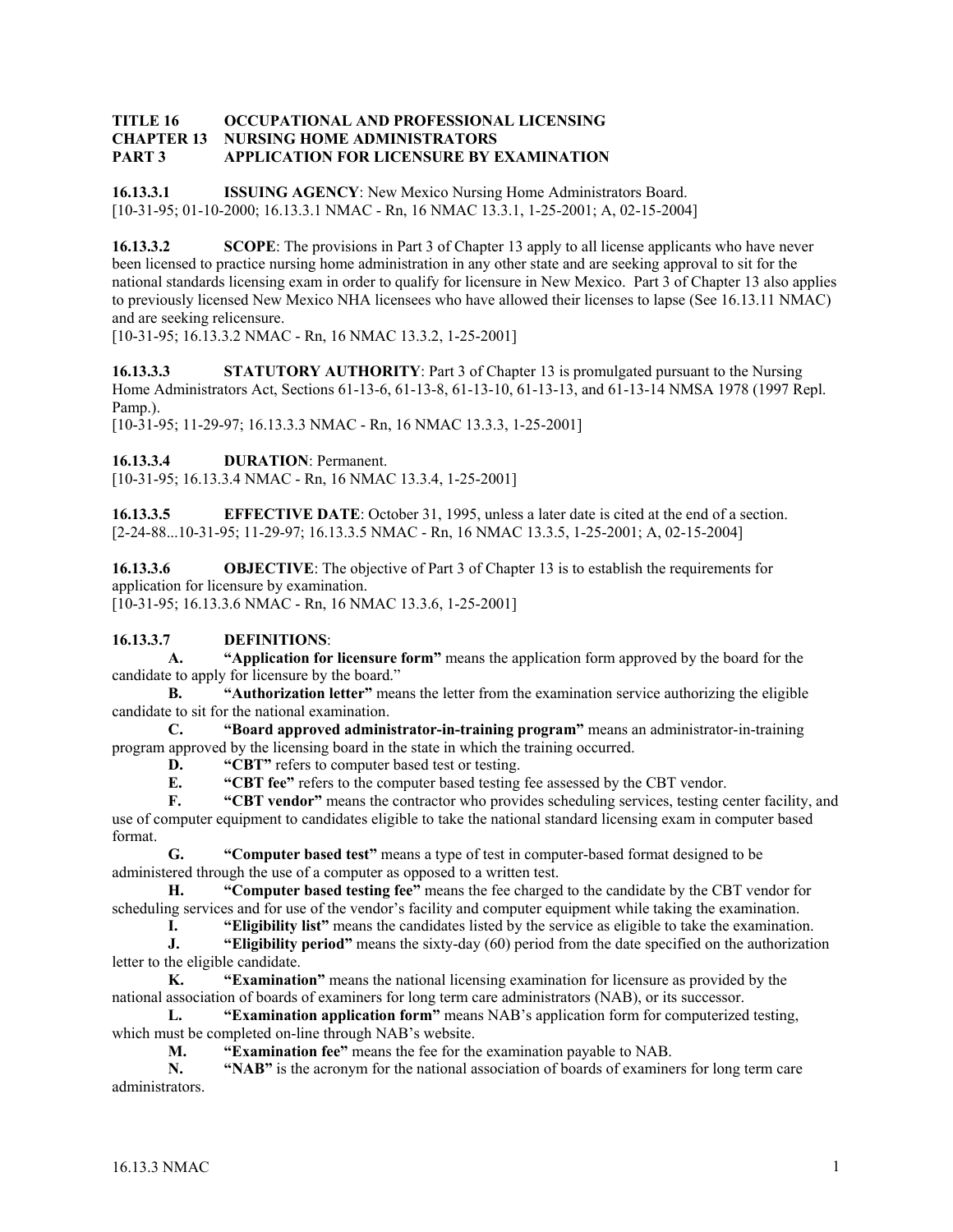**O. "National examination agency"** means the national association of boards of examiners for long term care administrators or its successor.

**P. "Preceptor"** means a licensed nursing home administrator in good standing who gives practical experience to an administrator in training.

**Q. "Professional examination service"** means NAB's contractor for facilitating the development and offering of the examination in computer-based format.

**R. "Service"** refers to the professional examination service.

**S. "Testing center"** means the CBT vendor location(s) where the examination is administered. [01-10-2000; 16.13.3.7 NMAC - Rn, 16 NMAC 13.3.7, 1-25-2001; A, 02-15-2004; A, 06-13-2016]

**16.13.3.8 PREREQUISITE REQUIREMENTS**: All applicants for licensure by examination must:

**A.** be of good moral character;

 **B.** have completed a degreed baccalaureate program at an accredited institution of higher learning in a course of study approved by the board as adequate preparation for nursing home administration; and

**C.** complete the application process as set forth by board regulation and policy.

**D.** have completed a board approved administrator in training program or board approved internship program. The requirements include the following:

 **(1)** a minimum of 1000 hours or more of on-site, supervised training and monthly written evaluations by the preceptor;

 **(2)** the preceptor shall be a licensed nursing home administrator with at least three years of experience as a nursing home administrator in good standing.

[2-24-88; 9-18-92; 2-13-94; 10-31-95; 01-10-2000; 16.13.3.8 NMAC - Rn, 16 NMAC 13.3.8, 1-25-2001; A, 02-15- 2004; A, 06-13-2016]

**16.13.3.9 DOCUMENTATION AND OTHER REQUIREMENTS**: Each applicant for licensure by examination must provide the following documents and fees to the board. Applications for licensure are valid for one year from date of receipt, and will be purged from the board's records after that date.

**A.** A completed board-approved application for licensure form, signed in the presence of a notary public.

**B.** A recent (within the last year) passport-type photograph of the applicant hat the applicant has signed on the back in the presence of a notary public.

**C.** A copy of the applicant's birth certificate.<br>**D.** Complete official transcript(s) leading up

**D.** Complete official transcript(s) leading up to and showing that the applicant has been awarded a baccalaureate degree, and sent directly to the board by the institution(s).

**E.** A statement of any other professional licenses held by the applicant either in New Mexico or in other states, and copies of the license(s).

**F.** Completed verification of licensure form(s) sent directly to the board by the applicant's other state(s) of professional licensure.

**G.** Three letters of reference from persons unrelated to the applicant sent directly to the board by the references.

**H.** A completed, approved release form authorizing the board to conduct a criminal records check.

**I.** The application and licensure fee, payable to the board (See Subsection B of 16.13.2.8 NMAC,

**J.** Proof of completion of at least 1000 hours in a board approved administrator in training program or internship program in the form of:

 **(1)** certification of a completion of a board approved administrator in training program from the institution providing the program; or

 **(2)** a notarized letter verifying proof of completion of 1000 hours in a board approved internship; such internship requires direct supervision of the applicant in a nursing home by a licensed nursing home administrator.

# **K [RESERVED]**

[2-24-88; 9-18-92; 2-13-94; 1-31-95; 10-31-95; 11-29-97; 01-10-2000; 16.13.3.9 NMAC - Rn, 16 NMAC 13.3.9, 1- 25-2001; A, 02-15-2004; A, 06-13-2016]

**16.13.3.10 EXAM ELIGIBILITY DETERMINED:** Upon receipt of the completed licensure application form, all other required documentation, and application fee, the board or its designee will review the application

"Fees").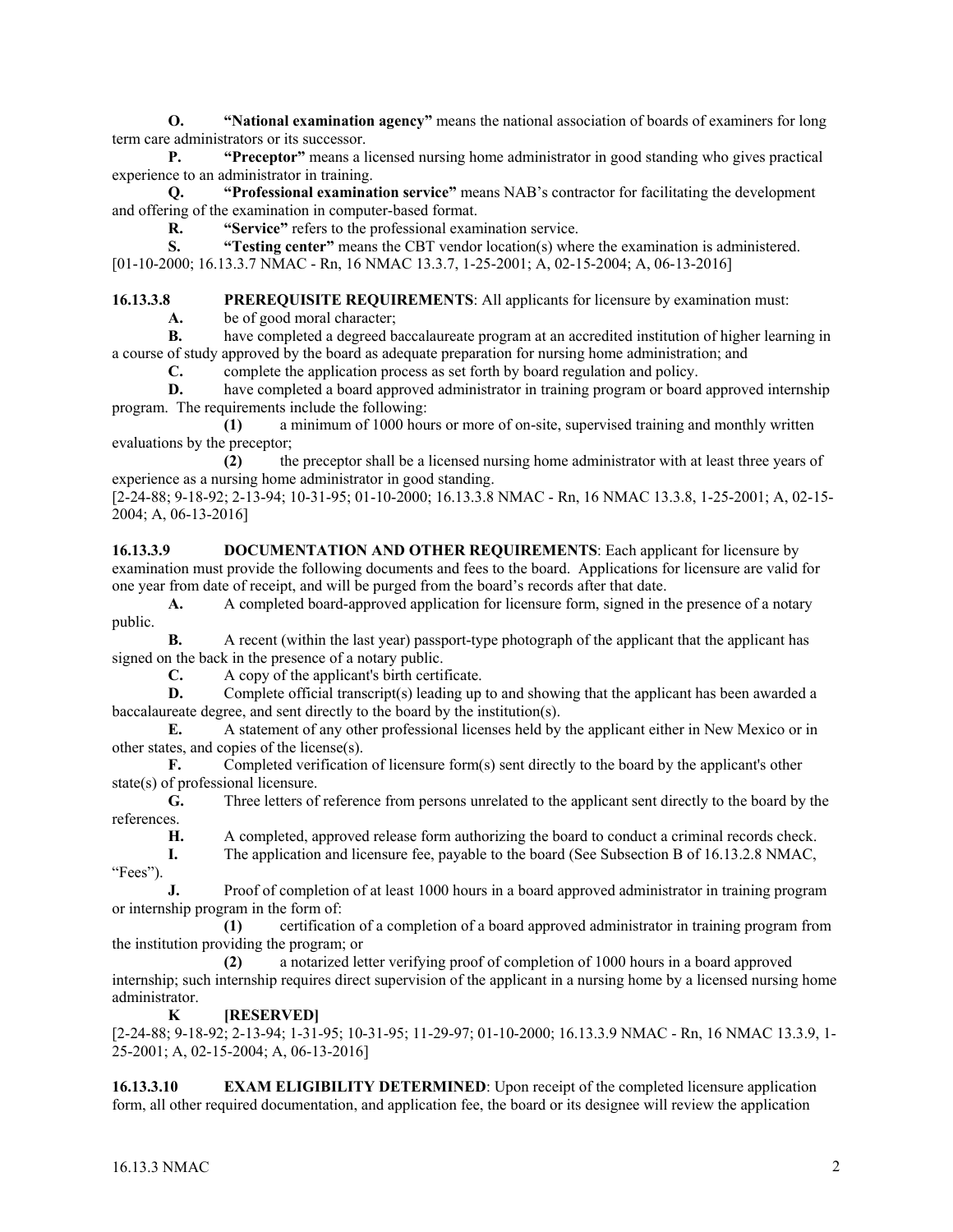materials, determine the applicant's eligibility to sit for the national licensing examination and notify the applicant in writing of eligibility or ineligibility.

**A.** Upon finding that the applicant is eligible to take the examination, the board shall notify the eligible candidate, in writing, that his or her application has been approved, and provide the candidate with NAB's website address to apply on-line to take the NAB exam.

**B.** The service shall notify the board electronically that the candidate has applied to take the examination and the board shall electronically indicate to the service the candidate's eligibility to take the exam.

**C.** Candidates are encouraged to wait until they receive official written notice from the board that their licensure application has been approved before they apply on-line to take the NAB exam. If the candidate prepays the NAB fee(s) and subsequently does not meet the board's licensure requirements and the board does not approve the candidate to take the exam, the fee(s) pre-paid to NAB are non-refundable. [10-31-95; 01-10-2000; 16.13.3.10 NMAC - Rn, 16 NMAC 13.3.10, 1-25-2001; A, 02-15-2004]

**16.13.3.11 EXAM SCHEDULE NOTIFICATION**: Each eligible candidate will receive from the service, by e-mail, an authorization letter authorizing him or her to sit for an examination. The authorization letter shall contain a list of CBT testing centers, their toll-free telephone numbers, and instructions on the scheduling process for the candidate to use in scheduling an examination. Candidates will also be provided with a direct link through the NAB website that will allow them to schedule their examination on-line with an authorized testing center.

**A.** Candidates can schedule to sit for an examination at any of the CBT testing centers listed in their authorization letter.

**B.** Candidates must schedule, and sit for, an examination within sixty (60) days of the date (the "eligibility period") specified in their authorization letter. If a candidate fails to schedule and sit for an examination within the sixty (60) day eligibility period, he or she will be automatically removed from the eligibility list.<br> **C.** Any candidate declared ineligible to take an examination because of his or her failure to s

**C.** Any candidate declared ineligible to take an examination because of his or her failure to schedule and sit for an examination before the end of his or her sixty (60) day eligibility period shall be required to resubmit **a new examination application to NAB, including the required examination fee and CBT fee**.

**D.** Up to two (2) working days prior to his or her scheduled examination date, a candidate may reschedule to take the examination by calling the CBT vendor's toll-free telephone number. The candidate will be assessed a \$10.00 fee by the CBT vendor for rescheduling the examination.

**E.** Candidates who (a) fail to give at least a two (2) working-days notice to the CBT vendor of their intention to reschedule their examinations within their sixty (60) day eligibility period, shall forfeit their CBT fees.

**F.** Candidates may withdraw their NAB examinations applications up to one-day prior to their scheduled examination date. Withdrawals must be requested using the withdrawal option through the NAB on-line system.

[2-24-88; 10-31-95; 01-10-2000; 16.13.3.11 NMAC - Rn, 16 NMAC 13.3.11, 1-25-2001, A, 02-15-2004]

**16.13.3.12 IDENTIFICATION** Candidates shall arrive at the CBT testing site, where they are scheduled to sit for the exam, at least fifteen (15) minutes prior to their scheduled appointment. Upon arrival at a scheduled exam, candidates shall be asked to show "proof-of-identity" to the CBT vendor.

**A.** Candidates can show proof-of-identity by presenting a government-issued identification that bears a positive photo of the candidate (e.g., passport, driver's license, etc.), and a second piece of identification which must, at the very least, contain the candidate's signature (e.g., credit card, school identification, etc.).

**B.** Prior to sitting for an examination, all candidates will be thumb-printed and photographed by the CBT vendor.

**C.** All examinations will be videotaped.

[10-31-95; 01-10-2000; 16.13.3.12 NMAC - Rn, 16 NMAC 13.3.12, 1-25-2001]

## **16.13.3.13 FAILURE TO APPEAR AT SCHEDULED EXAM**:

 **A.** Scheduled exam candidates who fail to appear at the exam for which they were scheduled without any prior notification to the CBT vendor (see Subsections D and E of 16.13.3.11, this rule) shall automatically be removed from the eligibility list and shall forfeit their examination and CBT fees.

**B.** Any candidate declared ineligible to take an examination because of his or her failure to schedule, or to properly cancel, or to sit for an examination before the end of his or her sixty (60) day eligibility period shall be required to resubmit a new examination application to NAB, including the required examination fee and CBT fee. [2-24-88; 9-18-92; 10-31-95; 01-10-2000; 16.13.3.13 NMAC - Rn, 16 NMAC 13.3.13, 1-25-2001; A, 02-15-2004]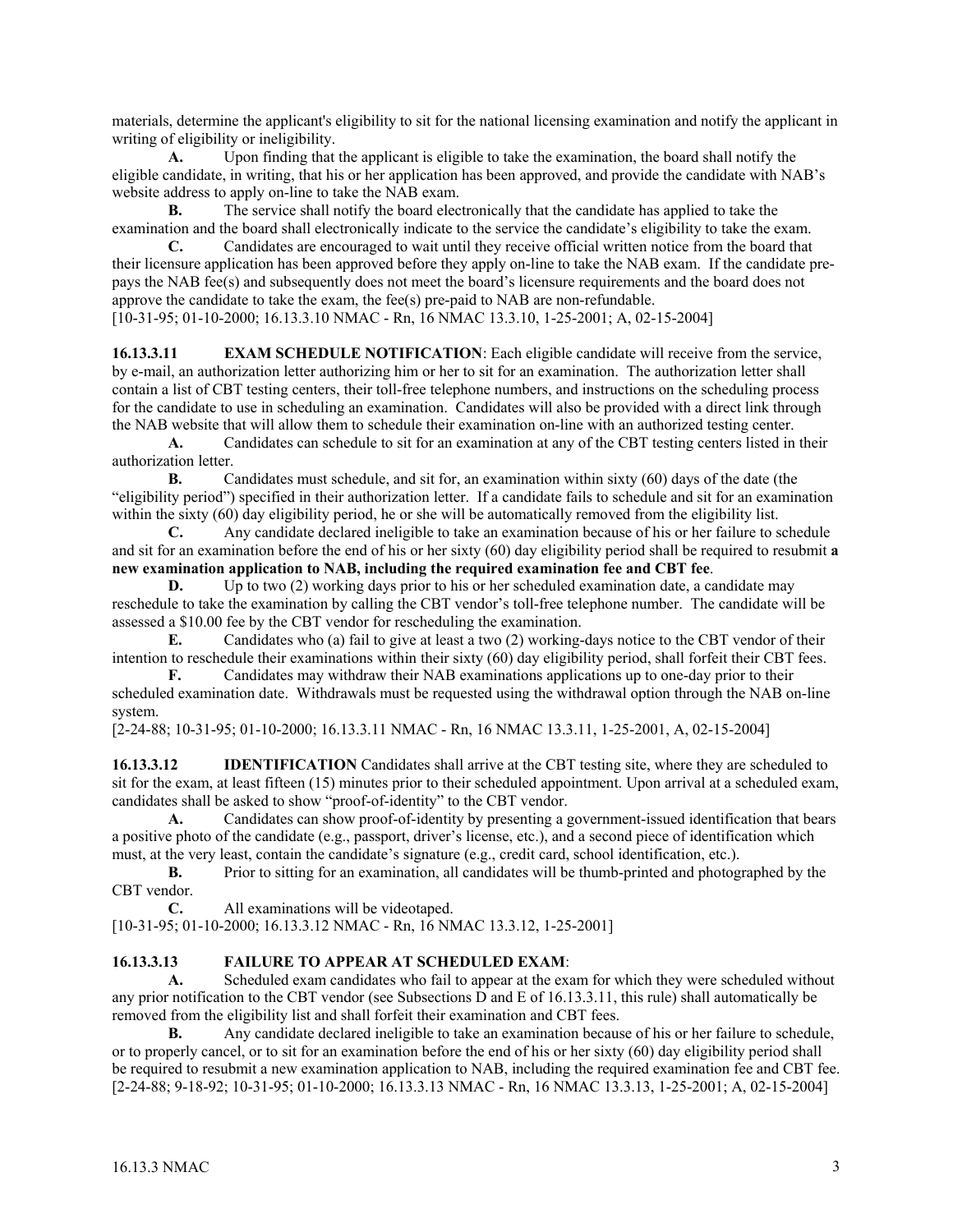**16.13.3.14 AMERICANS WITH DISABILITIES ACT OF 1990:** As the national examination agency, NAB reserves sole responsibility for approving candidate requests for special accommodations under the Americans With Disabilities Act of 1990 (Public Law 101-336) (the "ADA"), provided the candidate provides timely notice and request of specific reasonable accommodations.

**A.** Requests for special accommodations should be indicated at the time of candidate application to NAB.

**B.** The board will make eligibility determination for NAB approved accommodations as specified in the NAB exam application under "special accommodations".

**C.** NAB must approve all other requests.

**D.** Professional documentation to support the specific request for reasonable accommodations falling under item Subsection B. of 16.13.3.14 NMAC is required and must be submitted to the board by the candidate no less than seven (7) weeks prior to the candidate's anticipated test date. The completed "candidate request for special examination accommodations" form, downloadable from the NAB exam application site, must accompany this documentation. The professional documentation in support of the specific request for reasonable accommodations specified in Subsection B. of 16.13.3.14 NMAC must be approved and submitted by the board to NAB no less than four (4) weeks prior to the candidate's anticipated test date.

[16.13.3.14 NMAC - N, 02-15-2004]

## **HISTORY of 16.13.3 NMAC:**

## **Pre-NMAC History:**

Material in the part was derived from that previously filed with the commission of public records - state records center and archives:

NHA Manual #88-1, Administrative Rules and Regulations of the New Mexico Board of Nursing Home Administrators, filed 01-25-88.

#### **History of Repealed Material: [RESERVED]**

#### **Other History:**

16 NMAC 13.3 Application for Licensure by Examination, filed 10-13-95 replaced that relevant portion of NHA Manual #88-1, filed 01-25-88.

16 NMAC 13.3, Application for Licensure by Examination, filed 10-13-95, renumbered and reformatted to 16.13.3 NMAC, Application for Licensure by Examination, effective 1-25-2001.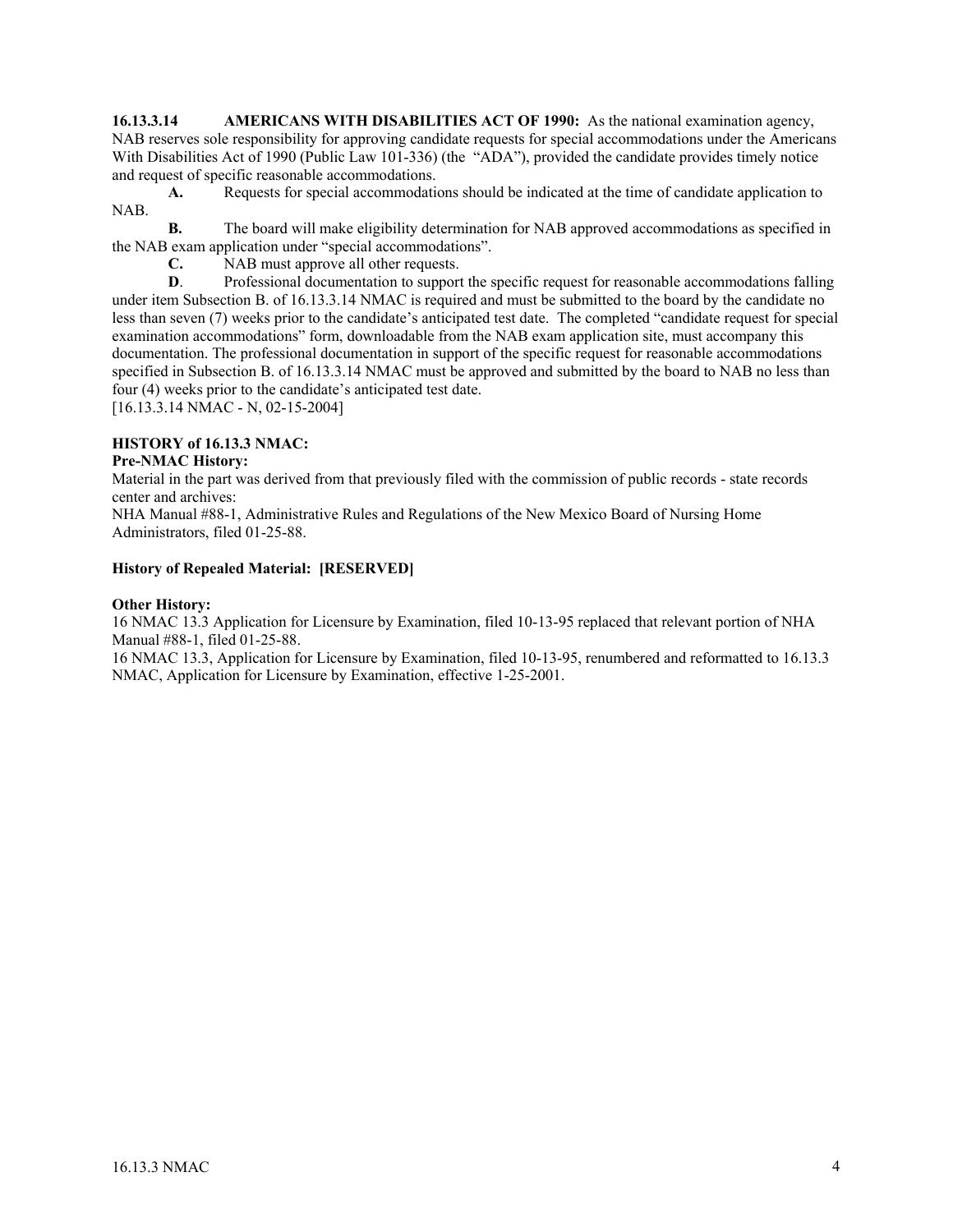#### **TITLE 16 OCCUPATIONAL AND PROFESSIONAL LICENSING CHAPTER 13 NURSING HOME ADMINISTRATORS PART 4 EXAMINATION OF APPROVED APPLICANTS**

**16.13.4.1 ISSUING AGENCY**: New Mexico Nursing Home Administrators Board [01-10-2000; 16.13.4.1 NMAC - Rn, 16 NMAC 13.4.1, 1-25-2001, A, 04-15-2002]

**16.13.4.2 SCOPE**: The provisions in Part 4 of Chapter 13 apply to all license applicants who have met the New Mexico application requirements and have been approved by the Board to sit for the national licensing exam. [10-31-95; 16.13.4.2 NMAC - Rn, 16 NMAC 13.4.2, 1-25-2001]

**16.13.4.3** STATUTORY AUTHORITY: Part 4 of Chapter 13 is promulgated pursuant to the Nursing Home Administrators Act, NMSA 1978 Section 61-13-8 and 61-13-10 (1993 Repl. Pamp.). [10-31-95; 16.13.4.3 NMAC - Rn, 16 NMAC 13.4.3, 1-25-2001]

**16.13.4.4 DURATION**: Permanent.

[10-31-95; 16.13.4.4 NMAC - Rn, 16 NMAC 13.4.4, 1-25-2001]

**16.13.4.5 EFFECTIVE DATE**: October 31, 1995.

[2-24-88...10-31-95; 16.13.4.5 NMAC - Rn, 16 NMAC 13.4.5, 1-25-2001]

**16.13.4.6 OBJECTIVE**: The objective of Part 4 of Chapter 13 is to set forth regulations regarding examination policies and procedures.

[10-31-95; 16.13.4.6 NMAC - Rn, 16 NMAC 13.4.6, 1-25-2001]

# **16.13.4.7 DEFINITIONS**:

**A. "Service"** refers to Professional Examination Service, the National Boards of Examiners for Long Term Care Administrators' contractor for preparing the examination in computer-based format and for facilitating the administration of the exam to eligible candidates.

**B. "Score Transfer Fee"** means a fee in an amount set by the Service and payable by the candidate to the Service for score transfer requests.

**C. "Examination"** means the national licensing examination for licensure as provided by the National Association of Boards of Examiners for Long Term Care Administrators (NAB), or its successor. [01-10-2000; 16.13.4.7 NMAC - Rn, 16 NMAC 13.4.7, 1-25-2001]

**16.13.4.8 TEST DATES**: The national licensing exam, available as of January 1, 2000 in computer based format, may be scheduled by the candidate at the candidate's convenience during the Eligibility Period assigned to each eligible candidate on his or her Authorization Letter from the Examination Service (see Part 3 of 16.13 NMAC).

**A. Time Alloted For Examination**: Candidates shall have three (3) hours to take the NAB examination.

**B.** Examination Tutorial: Prior to an examination beginning, a tutorial will be presented to familiarize the candidate with the examination format. During the examination, candidates can move forward or backward between items on the exam. If they choose, they may mark items for later review. [2-24-88, 9-18-92, 10-31-95, 01-10-2000; 16.13.4.8 NMAC - Rn, 16 NMAC 13.4.8, 1-25-2001; A, 04-15-2002]

**16.13.4.9 SCORE REQUIRED**: The minimum **scale** score of one hundred thirteen (113) accepted nationally since June 1990 for successful completion of the national licensing exam shall be accepted for licensure in New Mexico.

[2-24-88, 9-18-92, 2-13-94, 10-31-95; 16.13.4.9 NMAC - Rn, 16 NMAC 13.4.9, 1-25-2001; A, 02-15-2004]

**16.13.4.10 EXAM IRREGULARITIES**: Exam candidates observed giving and/or receiving unauthorized assistance while sitting for an examination must leave upon request of the CBT vendor or they shall be physically removed from the examination center. The individual(s) shall be referred to the Board by sworn complaint filed by the CBT vendor.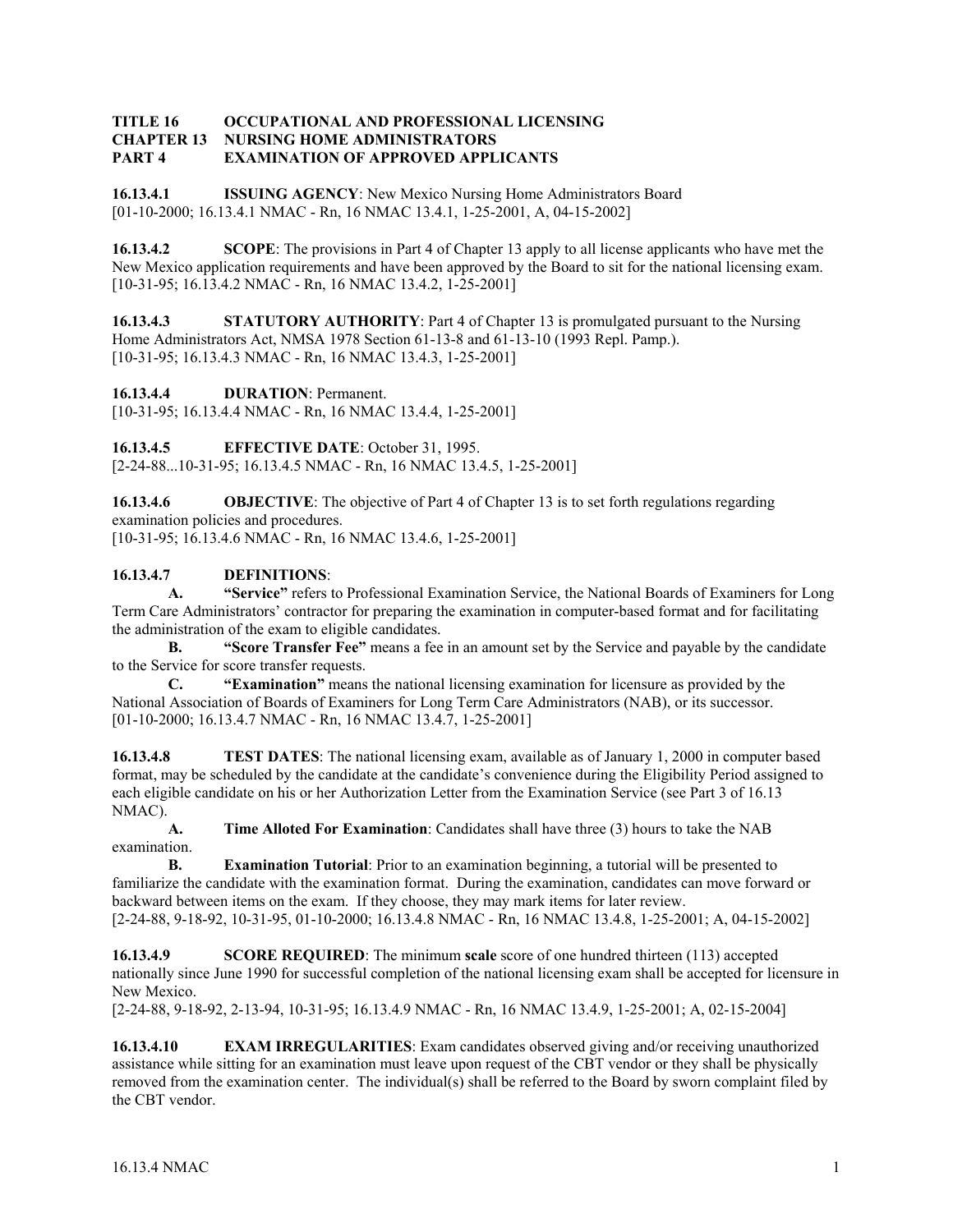[2-24-88; 9-18-92; 10-31-95; 01-10-2000; 16.13.4.10 NMAC - Rn, 16 NMAC 13.4.10, 1-25-2001]

**16.13.4.11 TEST RESULTS**: Candidates' *pass/fail status* will be available to candidates from the CBT vendor. The CBT vendor will only release *score reports* to the examination service, which will then forward the results to the board. Within a reasonable time after the board receives the test results from the examination service, the board will inform each examination candidate, in writing, of individual test results. Exam results will not be given over the phone.

**A.** A candidate may request that the service transfer his or her examination score to multiple jurisdictions.

**B.** The candidate shall pay the service a score transfer fee as set forth by the service for each score transfer requested.

[9-18-92; 10-31-95; 01-10-2000; 16.13.4.11 NMAC - Rn, 16 NMAC 13.4.11, 1-25-2001; A, 04-15-2002; A, 02-15- 2004]

**16.13.4.12** REEXAMINATION POLICY: Candidates failing or not completing an examination for reasons other than those set forth in Section 10 of Part 4 (this rule), may retake the same examination up to four (4) times in any twelve (12) month period.

 **A.** However, candidates who wish to retake the examination will be required to reapply to the board *for the examination* in writing and to submit the applicable reexamination-processing fee payable to the board for each exam retake (see 16.13.2.8.D NMAC). The same procedures outlined in 16.13.3.10 NMAC through 16.13.3.14 NMAC will pertain.

**B.** The entire examination must be completed on all subsequent attempts. [2-24-88; 9-18-92; 10-31-95; 01-10-2000; 16.13.4.12 NMAC - Rn, 16 NMAC 13.4.12, 1-25-2001; A, 04-15-2002; A, 02-15-2004]

**16.13.4.13** REAPPLICATION POLICY: Candidates who do not successfully complete the examination have three more attempts within the twelve months after their first exam to try to pass the exam. If they do not pass the exam within the twelve-month, four-times limit, they must reapply for licensure entirely if they wish to be scheduled for the examination again. Reapplication for licensure involves going through the entire application for licensure process and requires re-submitting all the documents and meeting all other requirements listed in 16.13.3.9 NMAC.

[10-31-95; 01-10-2000; 16.13.4.13 NMAC - Rn, 16 NMAC 13.4.13, 1-25-2001; A, 04-15-2002]

## **HISTORY of 16.13.4 NMAC:**

**Pre-NMAC History:**

Material in the part was derived from that previously filed with the commission of public records - state records center and archives:

NHA Manual #88-1, Administrative Rules and Regulations of the New Mexico Board of Nursing Home Administrators, filed 01-25-88.

#### **History of Repealed Material:** [Reserved]

#### **Other History:**

16 NMAC 13.4, Examination of Approved Applicants, filed 10-13-95 replaced that relevant portion of NHA Manual #88-1, filed 01-25-88.

16 NMAC 13.4, Examination of Approved Applicants, filed 10-13-95, renumbered and reformatted **to** 16.13.4 NMAC, Examination of Approved Applicants, effective 1-25-2001.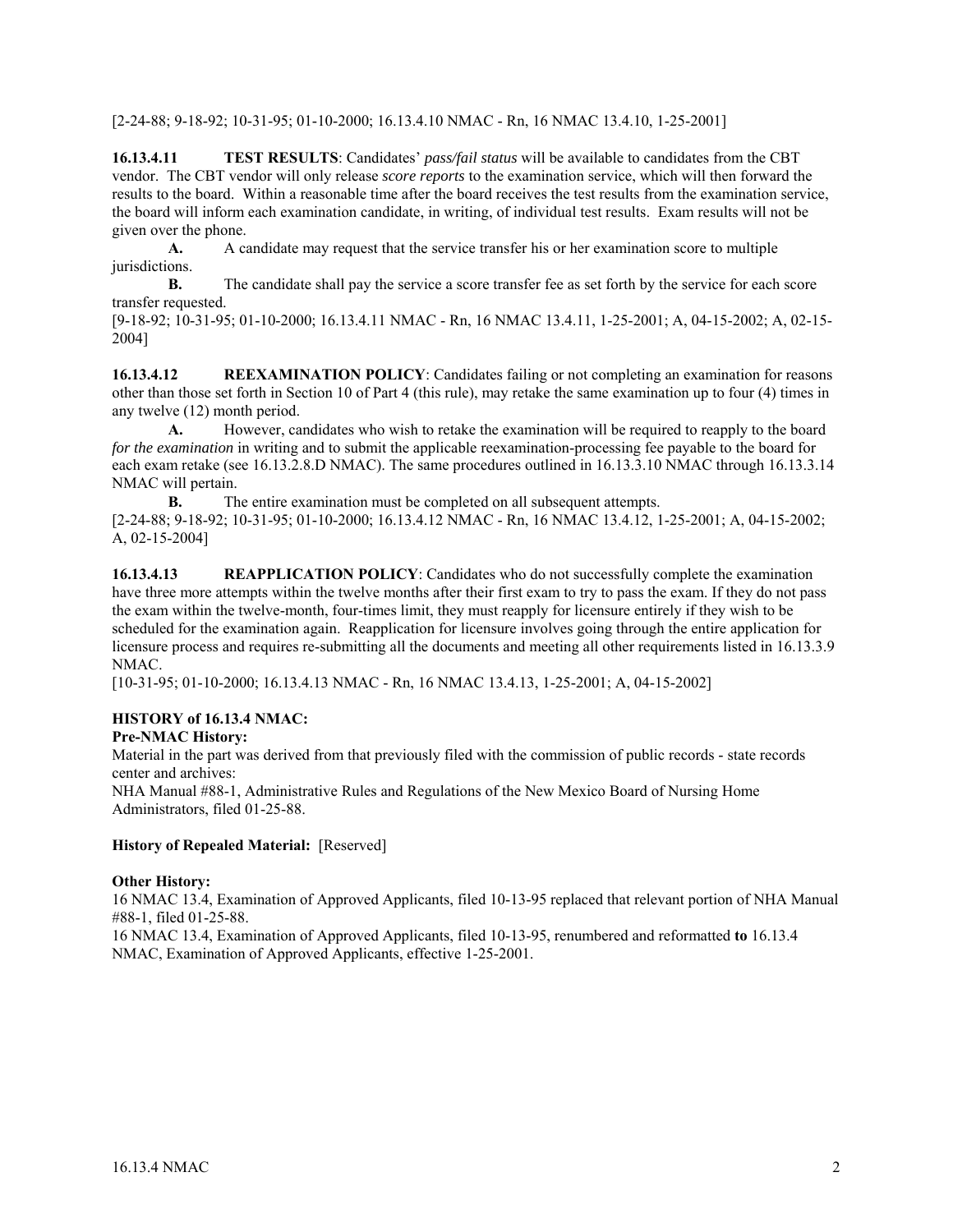#### **TITLE 16 OCCUPATIONAL AND PROFESSIONAL LICENSING CHAPTER 13 NURSING HOME ADMINISTRATORS PART 5 APPLICATION FOR LICENSURE BY RECIPROCITY**

**16.13.5.1 ISSUING AGENCY**: New Mexico Nursing Home Administrators Board. [10-31-95; 01-10-2000; 16.13.5.1 NMAC - Rn & A, 16 NMAC 13.5.1, 1-25-2001]

**16.13.5.2 SCOPE**: The provisions in Part 5 of Chapter 13 apply to all persons applying to the board for nursing home administrator licensure by reciprocity. [10-31-95; 16.13.5.2 NMAC - Rn, 16 NMAC 13.5.2, 1-25-2001]

**16.13.5.3 STATUTORY AUTHORITY**: Part 5 of Chapter 13 is promulgated pursuant to the Nursing Home Administrators Act, NMSA 1978 Sections 61-13-6, 61-13-8, 61-13-11, 61-13-12 and 61-13-13 (1997 Repl. Pamp.).

[2-24-88; 2-13-94; 10-31-95; 11-29-97; 16.13.5.3 NMAC - Rn, 16 NMAC 13.5.3, 1-25-2001]

**16.13.5.4 DURATION**: Permanent.

[10-31-95; 16.13.5.4 NMAC - Rn, 16 NMAC 13.5.4, 1-25-2001]

**16.13.5.5 EFFECTIVE DATE**: October 31, 1995, unless a later date is cited at the end of a section. [2-24-88...10-31-95; 11-29-97; 16.13.5.5 NMAC - Rn & A, 16 NMAC 13.5.5, 1-25-2001]

**16.13.5.6 OBJECTIVE**: The objective of Part 5 of Chapter 13 is to establish the requirements applicants for licensure by reciprocity must meet in order to be qualified and licensed by the board to practice nursing home administration in New Mexico.

[10-31-95; 16.13.5.6 NMAC - Rn, 16 NMAC 13.5.6, 1-25-2001]

## **16.13.5.7 DEFINITIONS**: **[RESERVED]**

[10-31-95; 16.13.5.7 NMAC - Rn, 16 NMAC 13.5.7, 1-25-2001]

**16.13.5.8 LICENSE REQUIRED TO PRACTICE**: The applicant may not engage in the practice of nursing home administration in New Mexico until approval for licensure by reciprocity has been given and the board has issued an initial license. An applicant may, however, practice nursing home administration in New Mexico if he or she has been issued a temporary permit by the board pursuant to the provisions in 16.13.5.11 NMAC (this rule). [2-24-88; 9-18-92; 10-31-95; 01-10-2000; 16.13.5.8 NMAC - Rn, 16 NMAC 13.5.8, 1-25-2001; A, 02-15-2004]

**16.13.5.9 PREREQUISITE REQUIREMENTS:** Acceptance of a reciprocity applicant for licensure is subject to Board approval. All applicants for licensure by reciprocity shall:

- **A.** be of good moral character;
	- **B.** be duly and currently licensed as a nursing home administrator in at least one other state;<br> **C.** have no history of disciplinary action against any professional licenses ever held:
	- have no history of disciplinary action against any professional licenses ever held;

**D. passed the PES or NAB national licensing examination for nursing home administrators in another** licensing state; and

**E.** provide proof of having met education requirements in the state of licensure similar to or better than those required in New Mexico at the time of licensure.

## **(1) Educational requirements prior to June 1993**:

**(a)** a baccalaureate degree in a course of study approved by the board; or

 **(b)** graduation from high school and four years of experience in a nursing home as a director of nursing, administrative assistant, assistant administrator, administrative or professional manager, or department director in a nursing home; or

**(c)** graduation from high school and four years of experience as a hospital administrator

 **(2) Educational requirements after June 1993:** A baccalaureate degree from an accredited institution in a course of study approved by the board as being adequate preparation for nursing home administration. [2-24-88; 9-18-92; 2-13-94; 10-31-95; 16.13.5.9 NMAC - Rn, 16 NMAC 13.5.9, 1-25-2001]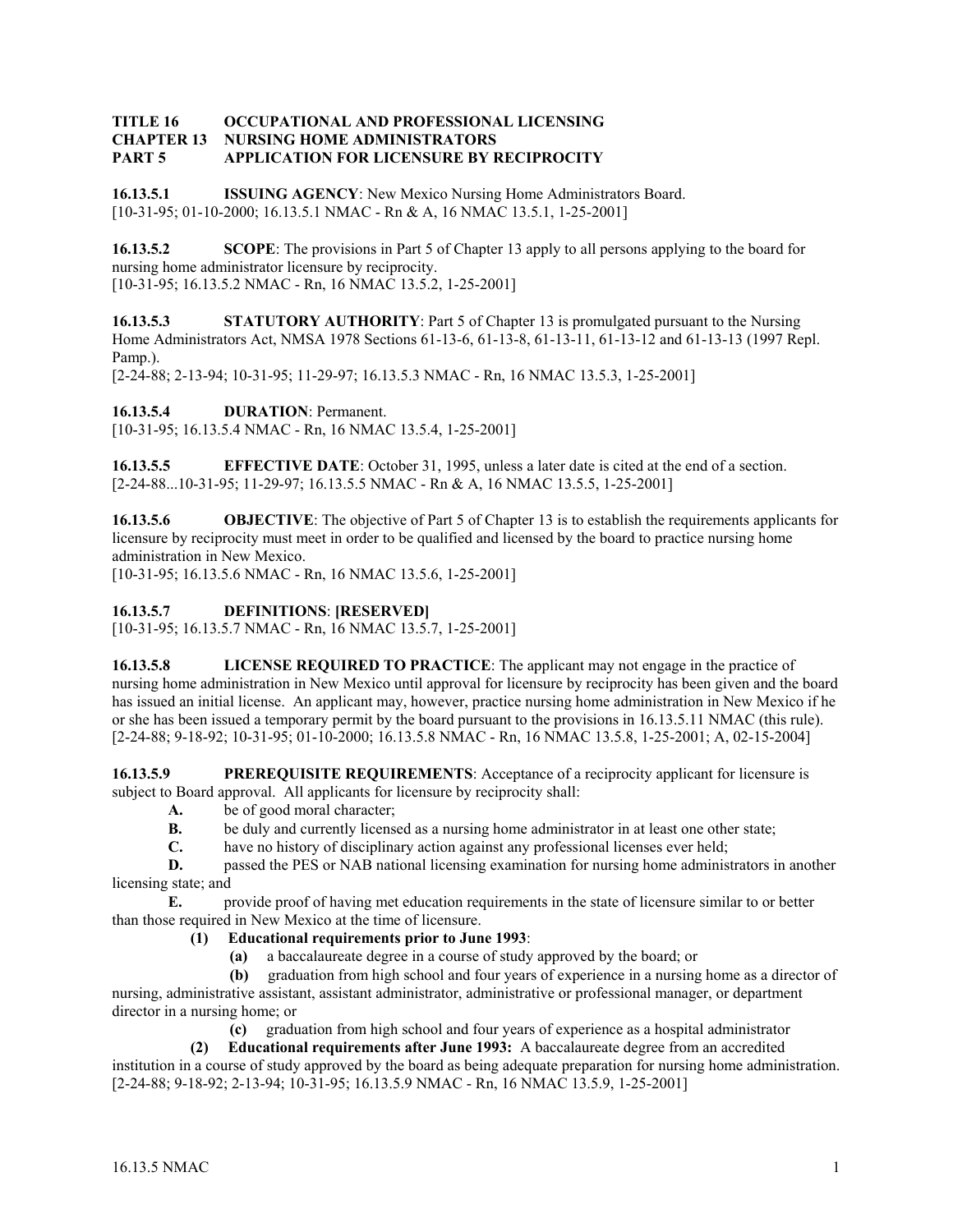**16.13.5.10 DOCUMENTATION REQUIRED:** All applicants for licensure by reciprocity are required to provide the following documentation to the board. Applications for licensure are valid for one year from the date of receipt.

**A.** a completed board-approved application form, signed in the presence of a notary public;

**B.** a recent (within the last year) passport-type photograph of the applicant, which the applicant has signed on the back in the presence of a notary public;

**C.** a copy of the applicant's birth certificate;

**D.** a statement of other professional license(s) held by the applicant with copies of each license attached;

**E.** three letters of reference from persons unrelated to the applicant sent directly to the Board by the references;

**F.** the required application/licensure fee for reciprocity (See Subsection F of 16.13.2.8 NMAC);

**G.** a completed board-approved verification of licensure form sent directly to the board by any other state professional licensing board verifying:

**(1)** the status of the applicant's license, whether current and in good standing or otherwise;

**(2)** the applicant's pass score on the NAB or PES national licensing exam; and

**(3)** the educational requirements the applicant met for licensure.

**H.** A completed, approved release form authorizing the board to conduct a criminal records check. [10-31-95; 11-29-97; 01-10-2000; 16.13.5.10 NMAC - Rn, 16 NMAC 13.5.10, 1-25-2001]

**16.13.5.11 TEMPORARY PERMIT PROVISION**: Applicants for licensure by reciprocity may be issued a temporary permit to practice nursing home administration in New Mexico while the application process is being completed.

**A.** The permit may be issued after the board has received a completed board-approved application form; proof of being currently licensed as a nursing home administrator in another licensing jurisdiction, such as a copy of the state license; and reciprocity application fee as set forth in Subsection F (1) of 16.13.2 NMAC.

**B.** If the reciprocity applicant desires a temporary permit, he or she must request it in writing, specifying the desired date of issuance, and providing the necessary temporary permit fee as set forth in Subsection P of 16.13.2 NMAC.

**C.** Upon receipt of the items set forth in Subsections A and B of 16.13.5.11 NMAC, the temporary permit shall be issued for a maximum period of one-hundred-twenty (120) days from the requested date of issuance. **D.** The temporary permit is not renewable.

[11-29-97; 01-10-2000; 16.13.5.11 NMAC - Rn & A, 16 NMAC 13.5.11, 1-25-2001; A, 02-15-2004]

# **16.13.5.12 PROVISIONS FOR EMERGENCY LICENSURE:**

**A. Nursing home administrators** currently licensed and in good standing, or otherwise meeting the requirements for New Mexico licensure in a state in which a federal disaster has been declared, may be licensed in New Mexico during the (4) four months following the declared disaster at no cost upon satisfying the following requirements:

 **(1)** receipt by the nursing home administrators board office a completed application which has been signed and notarized and which is accompanied by proof of identity, which may include a copy of a drivers license, passport or other photo identification issued by a governmental entity;

 **(2)** refer to 16.13.3.9 NMAC, Documentation and Other Requirements and 16.13.5.8 NMAC, License Required to Practice;

 **(3)** other required verification may be obtained by the national association of boards of examiners for long term care administrators (NAB);

**(4)** sworn affidavit that the applicant was personally and/or professionally effected by the disaster;

 **(5)** nothing in this section shall constitute a waiver of qualifications of the requirements for licensure contained in 16.13.3.9 NMAC, 16.13.5.8 NMAC.

**B.** The board may waive the application fees.

**C. The board** may waive the specific forms required under **16.13.3.9 NMAC only** if the applicant is unable to obtain documentation from the federal declared disaster areas.

**D.** EMERGENCY PROVISIONAL LICENSE shall expire on March 31st, following the date of issue. Application for initial license shall be made on or before Feb 1st following the date of issue of the emergency provisional license.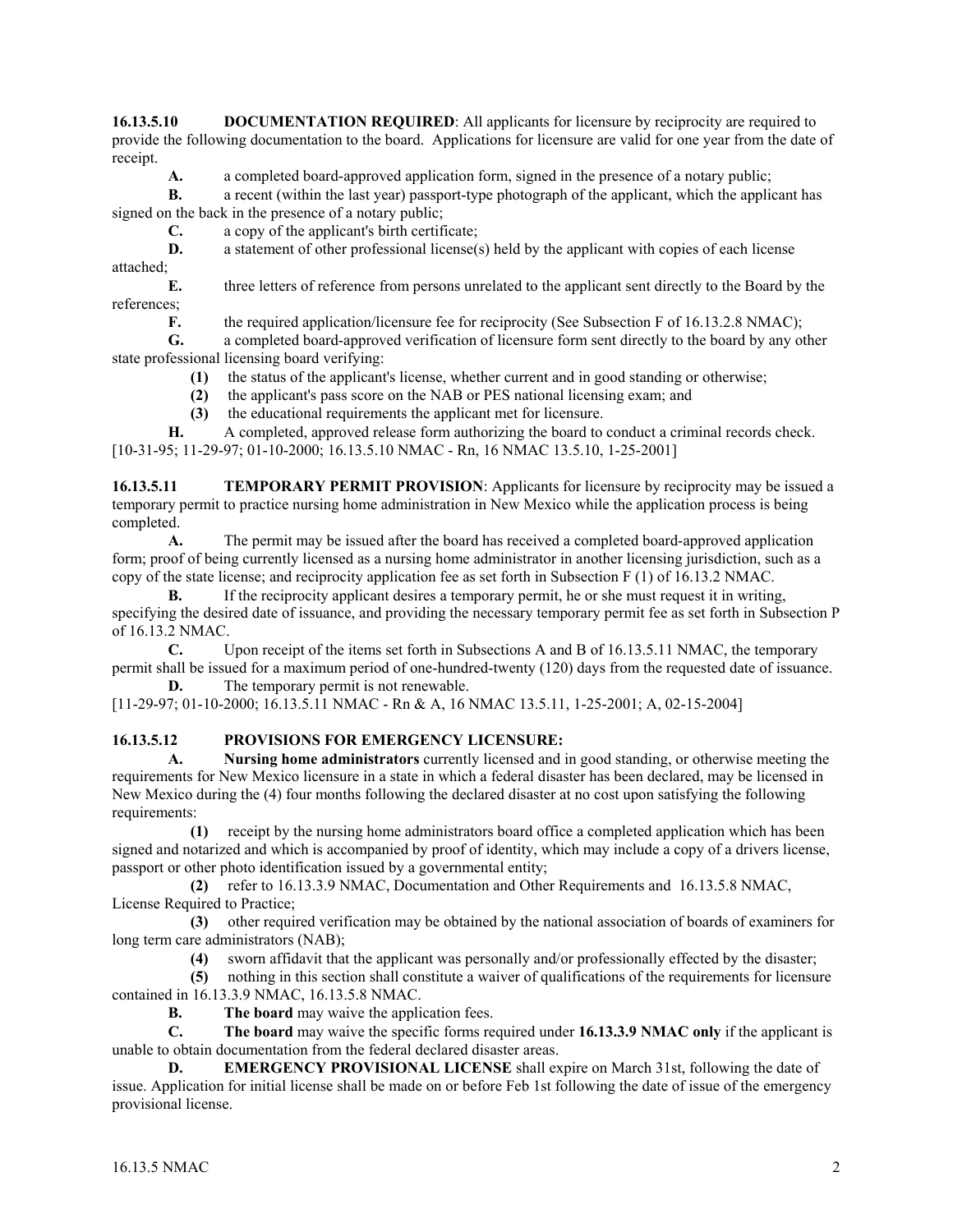**E.** The board reserves the right to request additional documentation, including but not limited to, recommendation forms and work experience verification forms prior to approving the initial license. [16.13.5.12 NMAC - N/E, 11/29/2005]

# **16.13.5.13 TERMINATION OF EMERGENCY LICENSE:**

**A.** The emergency license shall terminate upon the following circumstances:

**(1)** the issuance of a permanent license under section 16.13.7.8 NMAC, 16.13.7.9 NMAC or

 **(2)** proof that the emergency license holder has engaged in *fraud, deceit, or misrepresentation* in procuring or attempting to procure a license under this section.

**B.** Termination of an emergency license shall not preclude application for permanent licensure. [16.13.5.13 NMAC - N/E, 11/29/2005]

#### **HISTORY of 16.13.5 NMAC:**

**Pre-NMAC History:** Material in the part was derived from that previously filed with the commission of public records - state records center and archives:

NHA Manual #88-1, Administrative Rules and Regulations of the New Mexico Board of Nursing Home Administrators, filed 01-25-88.

#### **History of Repealed Material:** [Reserved]

#### **Other History:**

16 NMAC 13.5, Application for Licensure by Reciprocity, filed 10-13-95 replaced that relevant portion of NHA Manual #88-1, filed 01-25-88.

16 NMAC 13.5, Application for Licensure by Reciprocity, filed 10-13-95, renumbered and reformatted **to** 16.13.5 NMAC, Application for Licensure by Reciprocity, effective 1-25-2001.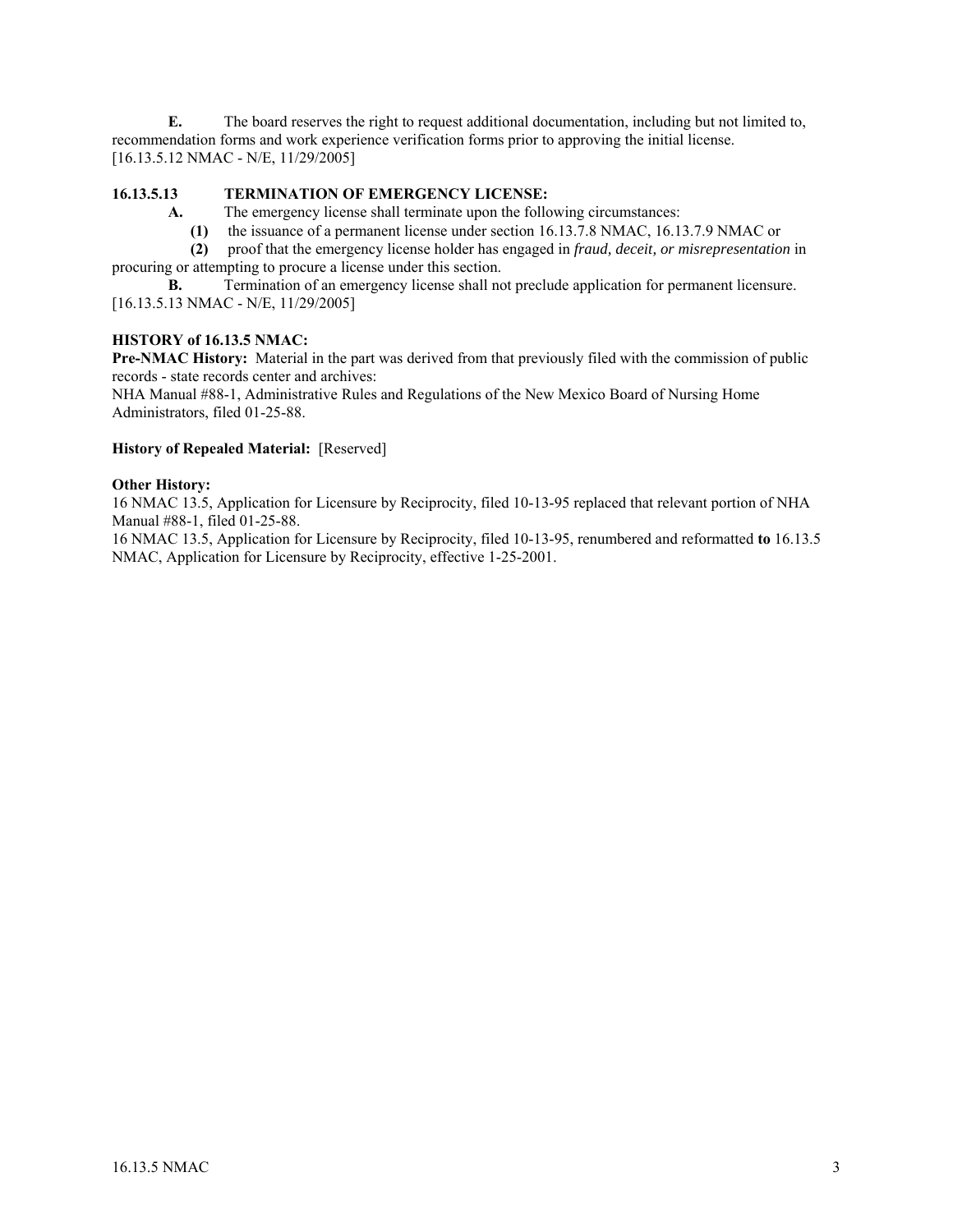# **TITLE 16 OCCUPATIONAL AND PROFESSIONAL LICENSING CHAPTER 13 NURSING HOME ADMINISTRATORS PART 6 LICENSURE FOR MILITARY SERVICE MEMBERS, SPOUSES AND VETERANS**

**16.13.6.1 ISSUING AGENCY:** New Mexico Nursing Home Administrators Board. [16.13.6.1 NMAC - N, 05-26-2016]

**16.13.6.2 SCOPE:** Part 6 of Chapter 13 sets forth application procedures to expedite licensure for military service members, spouses and veterans. [16.13.6.2 NMAC - N, 05-26-2016]

**16.13.6.3 STATUTORY AUTHORITY:** Part 6 of Chapter 13 is promulgated pursuant to and in accordance with the Nursing Home Administrators Act, Sections 61-13-1 to - 17 NMSA 1978 (specific authority to promulgate rules is 61-2-6(D)(2) and, Section 61-1-34 NMSA 1978. [16.13.6.3 NMAC - N, 05-26-2016]

**16.13.6.4 DURATION:** Permanent. [16.13.6.4 NMAC - N, 05-26-2016]

**16.13.6.5 EFFECTIVE DATE:** May 26, 2016 unless a later date is cited at the end of a section. [16.13.6.5 NMAC - N, 05-26-2016]

**16.13.6.6 OBJECTIVE:** The objective of Part 6 of Chapter 13 is to expedite licensure for military service members, spouses and veterans pursuant to 61-1-34 NMSA 1978. [16.13.6.6 NMAC - N, 05-26-2016]

# **16.13.6.7 DEFINITIONS:**

**A.** "Military service member" means a person who is serving in the armed forces of the United States or in an active reserve component of the armed forces of the United States, including the national guard.

**B.** "Recent veteran" means a person who has received an honorable discharge or separation from military service within the two years immediately preceding the date the person applied for an occupational or professional license pursuant to this section.

[16.13.6.7 NMAC - N, 05-26-2016]

## **16.13.6.8 APPLICATION REQUIREMENTS:**

**A.** Applications for registration shall be completed on a form provided by the department.

**B.** The information shall include:

 **(1)** a completed application and corresponding fee pursuant to 16.13.3 NMAC, 16.13.5 NMAC and 16.13.2 NMAC;

 **(2)** satisfactory evidence that the applicant is currently licensed in another jurisdiction, including a branch of armed forces of the United States, and holds a current license in good standing; the applicant further must provide satisfactory evidence that he has met the minimal licensing requirement in that jurisdiction and that they are substantially equivalent to the licensing requirements for New Mexico licensees in nursing home administration; and

**C.** proof of honorable discharge (DD214), military ID card, or accepted proof of military spouse status.

[16.13.6.8 NMAC - N, 05-26-2016]

## **16.13.6.9 FEES:**

- **A.** The fee for application registration is \$200.
- **B.** The fee for a new license is \$200.
- **C.** The fee for renewal of registration is \$200.

[16.13.6.9 NMAC - N, 05-26-2016]

#### **16.13.6.10 RENEWAL REQUIREMENTS:**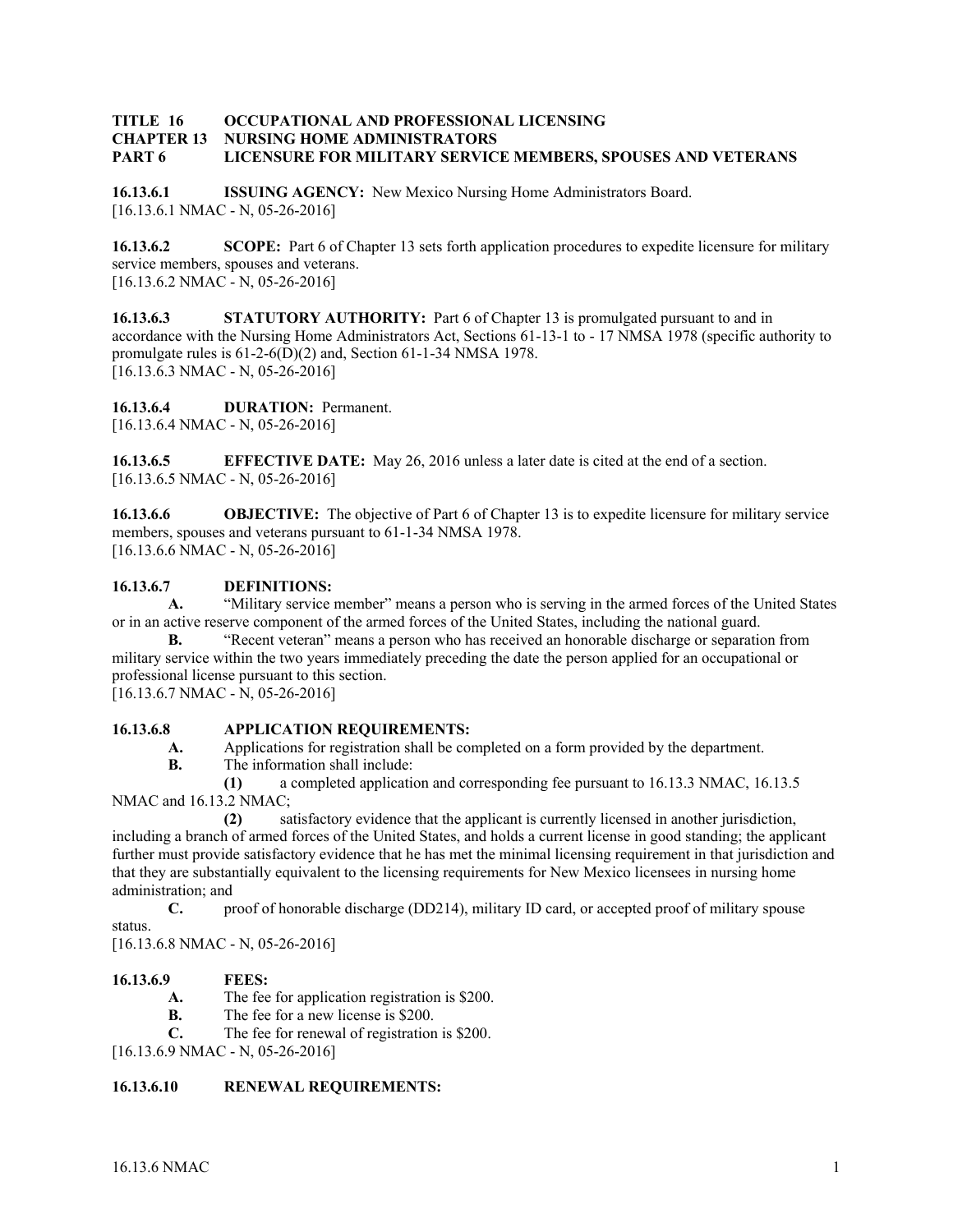**A.** A license issued pursuant to this section shall not be renewed until the licensee satisfies the requirements for the issuance of a license as set forth in 16.13.7 NMAC and for the renewal of a license set forth in 16.13.8 NMAC.

**B.** A license issued pursuant to this section shall be valid for one year or until March 31, whichever comes first.

**C.** The board office mails license renewal notifications at least 45 days before the license expiration date. Failure to receive the renewal notification shall not relieve the licensee of the responsibility to timely renew the license by the expiration date.

**D.** The renewal application will be available online at the board's website at www.RLD.state.nm.us/boards or by calling the board office.

**E.** To renew a license, the licensee must submit a completed license renewal application, verification of continuing education, a current CPR certification and the applicable fee at time of renewal. The licensee shall also submit proof of passing the national association of long term care administrator board (NAB) exam and show proof of taking and passing an administrator-in-training course.

[16.13.6.10 NMAC - N, 05-26-2016]

## **HISTORY OF 16.13.6 NMAC: [RESERVED]**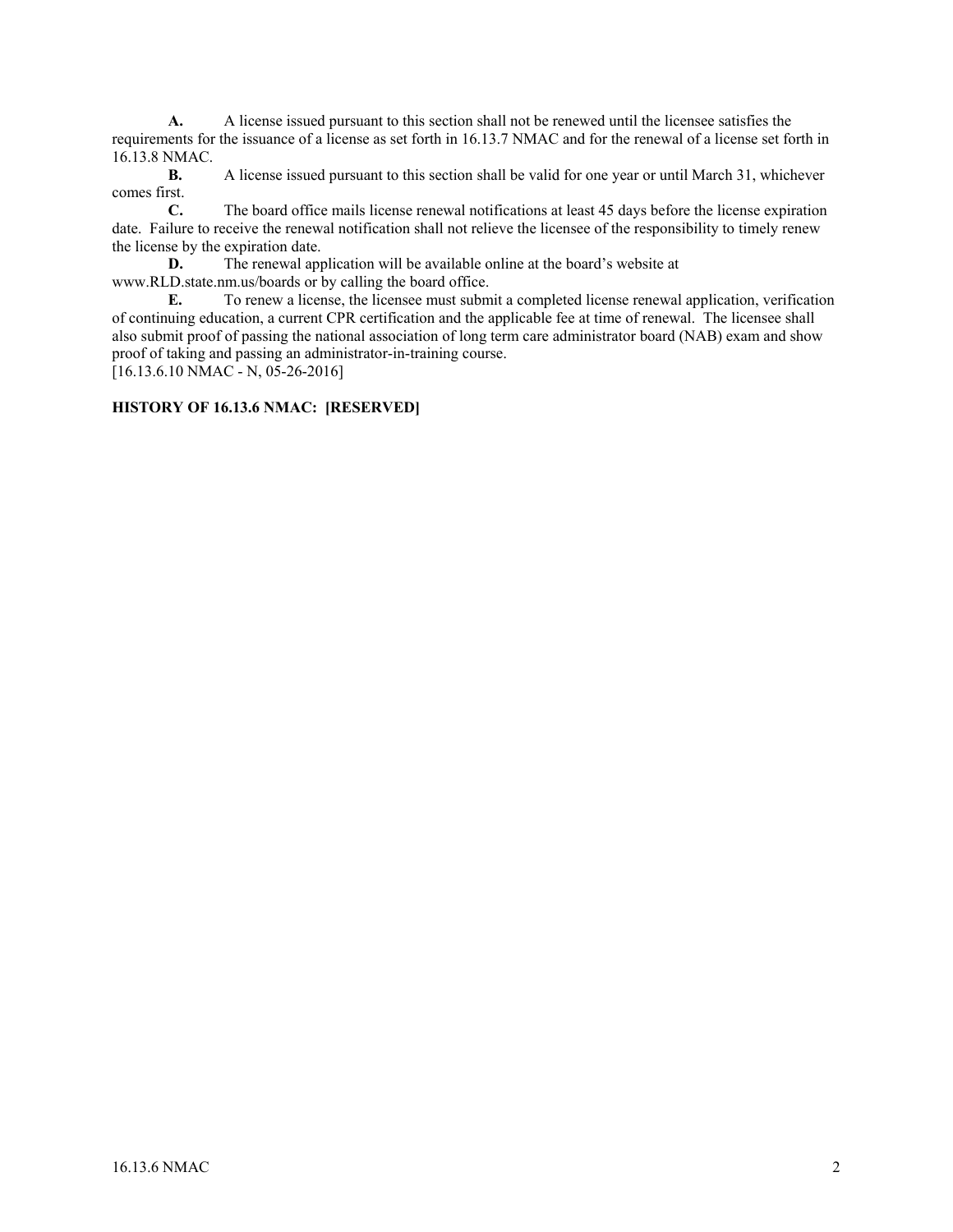#### **TITLE 16 OCCUPATIONAL AND PROFESSIONAL LICENSING CHAPTER 13 NURSING HOME ADMINISTRATORS PART 7 LICENSE ISSUANCE**

**16.13.7.1 ISSUING AGENCY**: New Mexico Nursing Home Administrators Board. [10-31-95; 16.13.7.1 NMAC - Rn, 16 NMAC 13.7.1, 1-25-2001; A, 04-15-2002]

**16.13.7.2 SCOPE**: The provisions in Part 7 of Chapter 13 apply to all applicants who have met all the requirements, either by examination or by reciprocity, for licensure as a nursing home administrator in New Mexico. [10-31-95; 16.13.7.2 NMAC - Rn, 16 NMAC 13.7.2, 1-25-2001]

**16.13.7.3** STATUTORY AUTHORITY: Part 7 of Chapter 13 is promulgated pursuant to the Nursing Home Administrators Act, NMSA 1978 Sections 61-13-8, 61-13-10, 61-13-11, and 61-13-12 (1993 Repl. Pamp.). [10-31-95; 16.13.7.3 NMAC - Rn, 16 NMAC 13.7.3, 1-25-2001]

**16.13.7.4 DURATION**: Permanent.

[10-31-95; 16.13.7.4 NMAC - Rn, 16 NMAC 13.7.4, 1-25-2001]

**16.13.7.5 EFFECTIVE DATE**: October 31, 1995.

[10-31-95; 16.13.7.5 NMAC - Rn, 16 NMAC 13.7.5, 1-25-2001]

**16.13.7.6 OBJECTIVE**: The objective of Part 7 of Chapter 13 is to establish the policies and procedures for issuance of a nursing home administrators license to qualified applicants. [10-31-95; 16.13.7.6 NMAC - Rn, 16 NMAC 13.7.6, 1-25-2001]

**16.13.7.7 DEFINITIONS**: **[RESERVED]**

[10-31-95; 16.13.7.7 NMAC - Rn, 16 NMAC 13.7.7, 1-25-2001]

**16.13.7.8** APPROVED EXAMINATION APPLICANT: After the applicant has met all the requirements for licensure by examination, has successfully passed the national licensing examination, and has been approved by the Board, the Board may issue the applicant an initial license to practice nursing home administration in New Mexico.

[10-31-95; 16.13.7.8 NMAC - Rn, 16 NMAC 13.7.8, 1-25-2001]

**16.13.7.9 APPROVED RECIPROCITY APPLICANT:** After the applicant has met all the requirements for licensure by reciprocity, and has been approved for licensure by the Board, the Board may issue the applicant an initial license to practice nursing home administration in New Mexico. [10-31-95; 16.13.7.9 NMAC - Rn, 16 NMAC 13.7.9, 1-25-2001]

## **16.13.7.10 PRORATED FIRST RENEWAL**:

**A.** All current nursing home administrators licenses will expire on March 31 of the year. Individuals receiving their initial New Mexico nursing home administrators license may be required to renew their license in less than twelve (12) months depending on the first license issue date in order to get into the proper renewal cycle. In such cases, the renewal fee and the continuing education (CE) hours required will be prorated at the first renewal (Same calculation method used in 16.13.13.9 NMAC).

**B.** The Board will prorate the first renewal fee by multiplying one-twelfth of the annual renewal fee by the number of months from the month of first issuance up to and including the license expiration month (See 16.13.8.8 NMAC).

[10-31-95; 16.13.7.10 NMAC - Rn, 16 NMAC 13.7.10, 1-25-2001; A, 04-15-2002]

**16.13.7.11 LICENSE DISPLAY**: The initial wall license must be displayed at the nursing home where the administrator is employed.

[10-31-95; 16.13.7.11 NMAC - Rn, 16 NMAC 13.7.11, 1-25-2001]

**16.13.7.12** ADDRESS/EMPLOYMENT CHANGES: It is the licensee's responsibility to keep the Board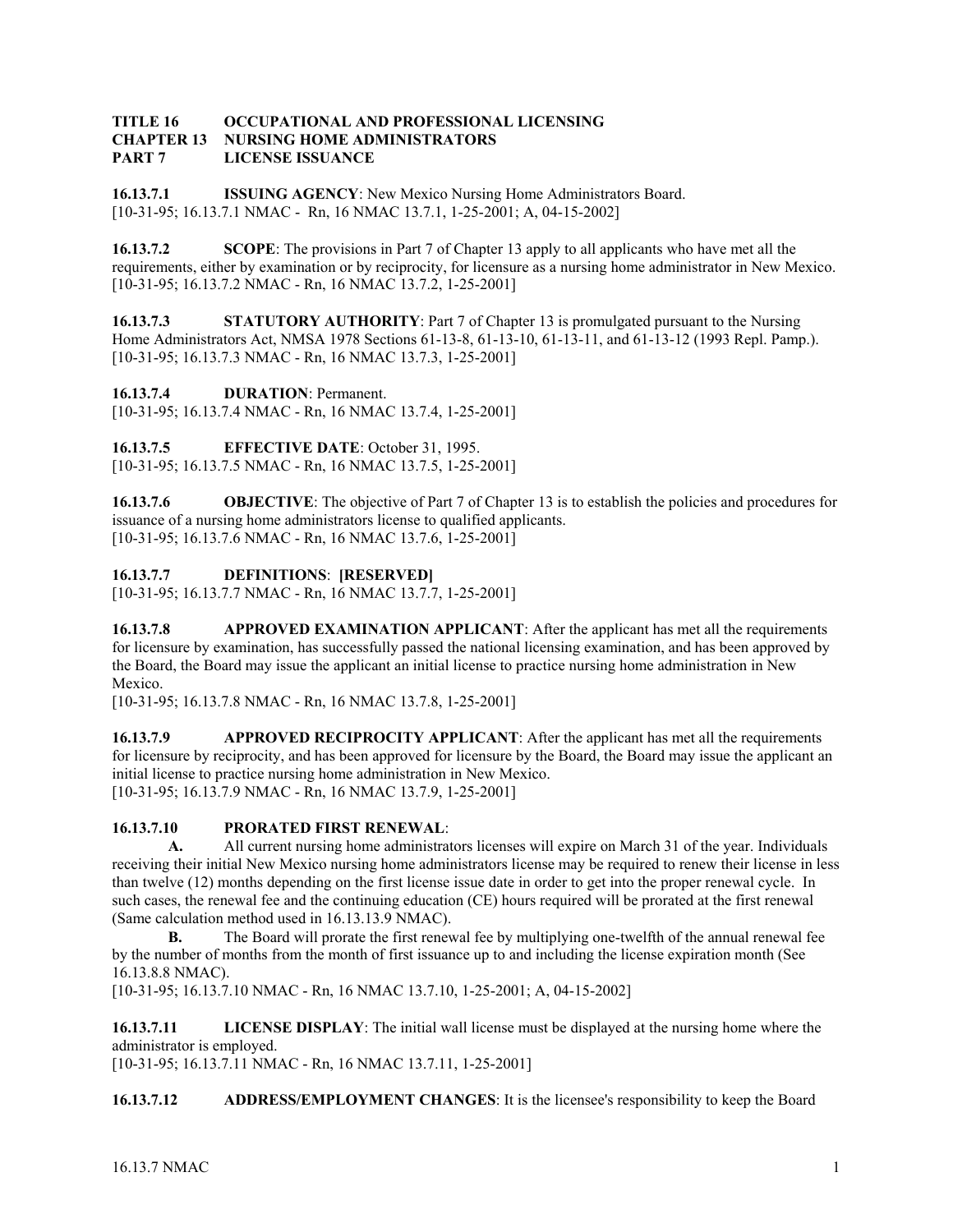immediately informed of any changes in address, phone numbers, and place of employment so that renewal notices and correspondence from the Board will be received by the licensee on a timely basis.

**A.** Notification of address or employment changes will only be accepted in writing.

**B.** Notification of facility administrator or changes of facility administrator to the Health

Department's Bureau of Licensing and Certification does **not** constitute notification of changes of employment to the Board.

[10-31-95; 16.13.7.12 NMAC - Rn, 16 NMAC 13.7.12, 1-25-2001]

**16.13.7.13 NOTICE TO OTHER STATE AGENCIES**: The board has a "licensee search" link available on its website at www.rld.state.nm.us/b&c/nhab for interested parties to verify whether or not a person is currently licensed by the board. The website licensee information is updated daily as new licenses are issued and license status changes occur. Hard-copy lists are available to other state agencies upon request and at no cost; and to other parties for a minimal administrative fee, however, the information on hardcopy lists can rapidly become outdated [10-31-95; 16.13.7.13 NMAC - Rn, 16 NMAC 13.7.13, 1-25-2001; A, 02-15-2004]

**HISTORY of 16.13.5 NMAC: Pre-NMAC History:** None

#### **History of Repealed Material:** [RESERVED]

**Other History:** 16 NMAC 13.7, License Issuance, filed 10-13-95, renumbered and reformatted **to** 16.13.7 NMAC, License Issuance, effective 1-25-2001.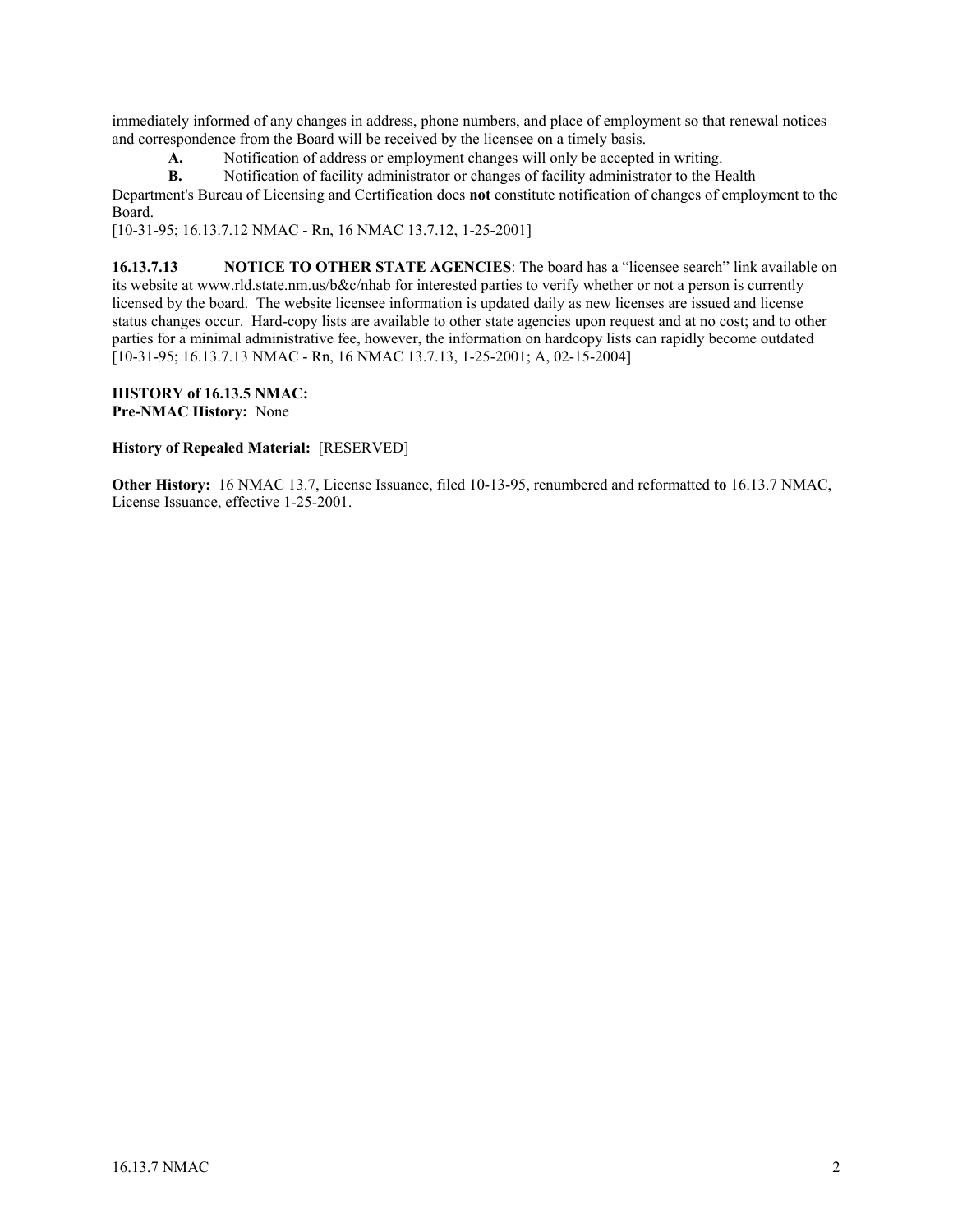#### **TITLE 16 OCCUPATIONAL AND PROFESSIONAL LICENSING CHAPTER 13 NURSING HOME ADMINISTRATORS PART 8 LICENSE RENEWAL**

**16.13.8.1 ISSUING AGENCY**: New Mexico Nursing Home Administrators Board [10-31-95; 16.13.8.1 NMAC - Rn, 16 NMAC 13.8.1, 1-25-2001; A. 04-15-2002]

**16.13.8.2 SCOPE:** The provisions in Part 8 of Chapter 13 apply to currently licensed nursing home administrators.

[10-31-95; 16.13.8.2 NMAC - Rn, 16 NMAC 13.8.2, 1-25-2001]

**16.13.8.3 STATUTORY AUTHORITY:** Part 8 of Chapter 13 is promulgated pursuant to the Nursing Home Administrators Act, Sections 61-13-6, 61-13-9.B and 61-13-12 NMSA 1978 (1993 Repl. Pamp.). [10-31-95; 16.13.8.3 NMAC - Rn, 16 NMAC 13.8.3, 1-25-2001]

**16.13.8.4 DURATION**: Permanent.

[10-31-95; 16.13.8.4 NMAC - Rn, 16 NMAC 13.8.4, 1-25-2001]

**16.13.8.5 EFFECTIVE DATE**: October 31, 1995. [2-24-88...10-31-95; 16.13.8.5 NMAC - Rn, 16 NMAC 13.8.5, 1-25-2001]

**16.13.8.6 OBJECTIVE**: The objective of Part 8 of Chapter 13 is to establish the policies, procedures, and regulations for license renewal. [10-31-95; 16.13.8.6 NMAC - Rn, 16 NMAC 13.8.6, 1-25-2001]

**16.13.8.7 DEFINITIONS**: **[RESERVED]**

[10-31-95; 16.13.8.7 NMAC - Rn, 16 NMAC 13.8.7, 1-25-2001]

**16.13.8.8 LICENSE RENEWAL REQUIREMENT**: Nursing home administrator licenses expire annually on the last day of March. All applicants for license renewal must complete and sign a board-approved renewal application, meet the continuing education requirements (See Part 13 and 14 of 16.13 NMAC), and pay the required renewal fee (See Subsection E. of 16.13.2.8 NMAC) before qualifying for license renewal. [2-24-88; 3-20-91; 2-13-94; 10-31-95; 16.13.8.8 NMAC - Rn, 16 NMAC 13.8.8, 1-25-2001; A, 04-15-2002]

**16.13.8.9 REQUIREMENTS FOR OUT OF STATE LICENSEES**: Individuals who reside out of state, but wish to maintain a current and valid New Mexico license, must meet the same requirements for license renewal as residents of New Mexico.

[2-24-88; 3-20-91; 2-13-94; 10-31-95; 16.13.8.9 NMAC - Rn, 16 NMAC 13.8.9, 1-25-2001]

**16.13.8.10** RENEWAL APPLICATION NOTICE: At least six weeks prior to the expiration date, the board will mail the license renewal application to the licensee's last known address on file. [2-24-88; 3-20-91; 2-13-94; 10-31-95; 16.13.8.10 NMAC - Rn, 16 NMAC 13.8.10, 1-25-2001]

**16.13.8.11** LICENSEE RESPONSIBILITY: The board assumes no responsibility for renewal applications not received by the licensee for any reason. It is the licensee's responsibility to make timely request for the renewal form if one has not been received thirty days prior to license expiration date.

[2-24-88; 3-20-91; 2-13-94; 10-31-95; 16.13.8.11 NMAC - Rn, 16 NMAC 13.8.11, 1-25-2001]

# **16.13.8.12 RENEWAL DEADLINE**:

 **A.** The completed license renewal application, verifications of continuing education, and applicable renewal fee must be received by the board on or before March 31.

**B.** The licensee does not hold a valid license and shall not hold a nursing home administrator position in New Mexico until the expired license has been reactivated.

[2-24-88; 3-20-91; 2-13-94; 10-31-95; 16.13.8.12 NMAC - Rn, 16 NMAC 13.8.12, 1-25-2001; A, 05-26-2016]

# **16.13.8.13 INCOMPLETE APPLICATIONS**: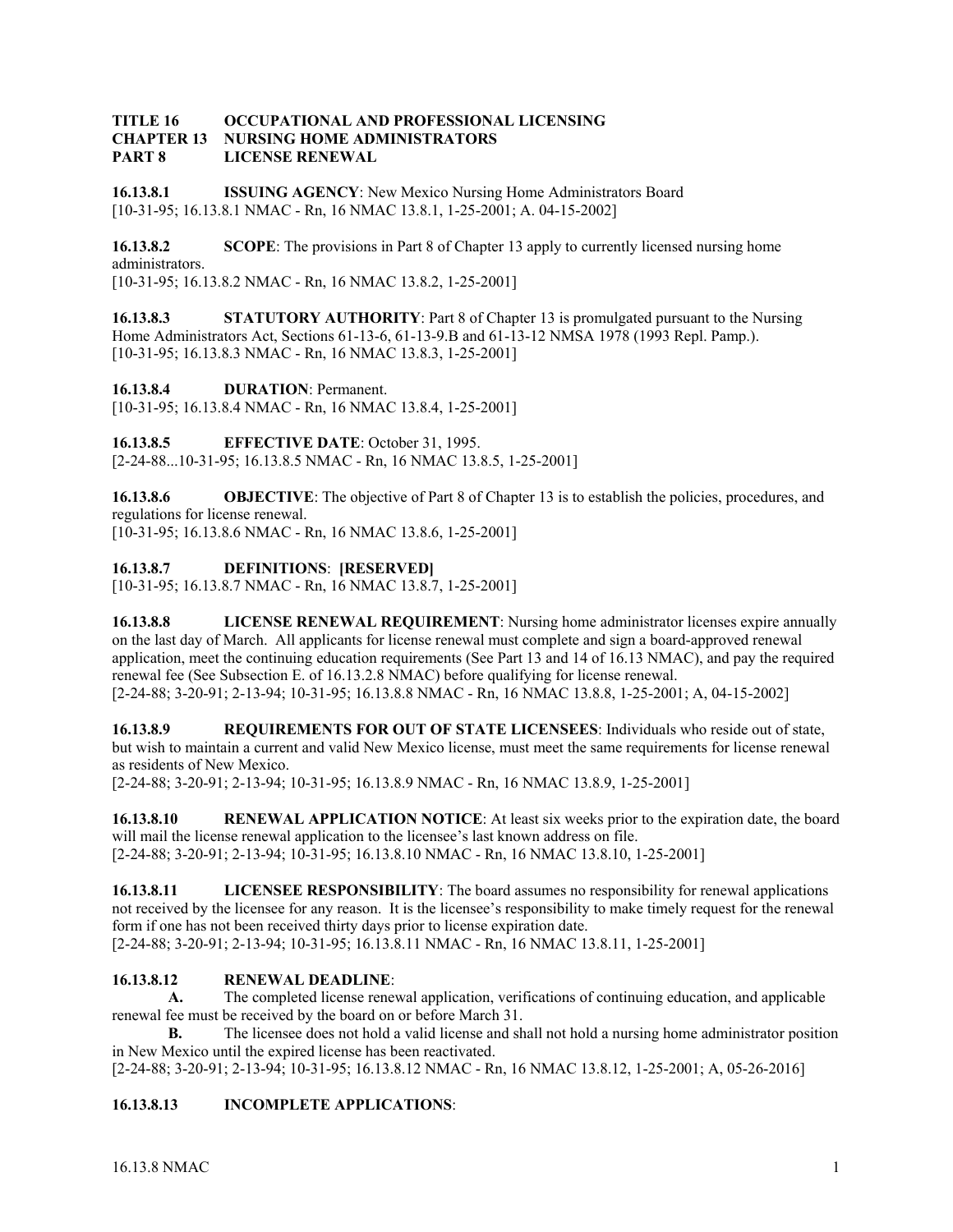**A.** Unsigned, incorrect, or otherwise incomplete renewal applications will be rejected and returned to the licensee for correction or completion.

**B.** Any renewal application corrected or otherwise, returned to the board after March 31, must be accompanied by an additional late penalty fee (See Subsection G. of 16.13.2.8 NMAC). [10-31-95; 16.13.8.13 NMAC - Rn, 16 NMAC 13.8.13, 1-25-2001; A, 05-26-2016]

**16.13.8.14 RENEWAL APPLICATION APPROVED**: If a license renewal application receives approval, a renewal license will be mailed to the licensee. [10-31-95; 16.13.8.14 NMAC - Rn, 16 NMAC 13.8.14, 1-25-2001]

**16.13.8.15 RENEWAL LICENSE DISPLAY**: The renewal license must be displayed with the initial wall certificate at the nursing home where the licensee is employed. [10-31-95; 16.13.8.15 NMAC - Rn, 16 NMAC 13.8.15, 1-25-2001]

# **HISTORY of 16.13.8 NMAC:**

## **Pre-NMAC History:**

Material in the part was derived from that previously filed with the commission of public records - state records center and archives:

NHA Manual #88-1, Administrative Rules and Regulations of the New Mexico Board of Nursing Home Administrators, filed 01-25-88.

# **History of Repealed Material: [RESERVED]**

#### **Other History:**

16 NMAC 13.8, License Renewal, filed 10-13-95 replaced that relevant portion of NHA Manual #88-1, filed 01-25- 88.

16 NMAC 13.8, License Renewal, filed 10-13-95, renumbered and reformatted **to** 16.13.8 NMAC, License Renewal, effective 1-25-2001.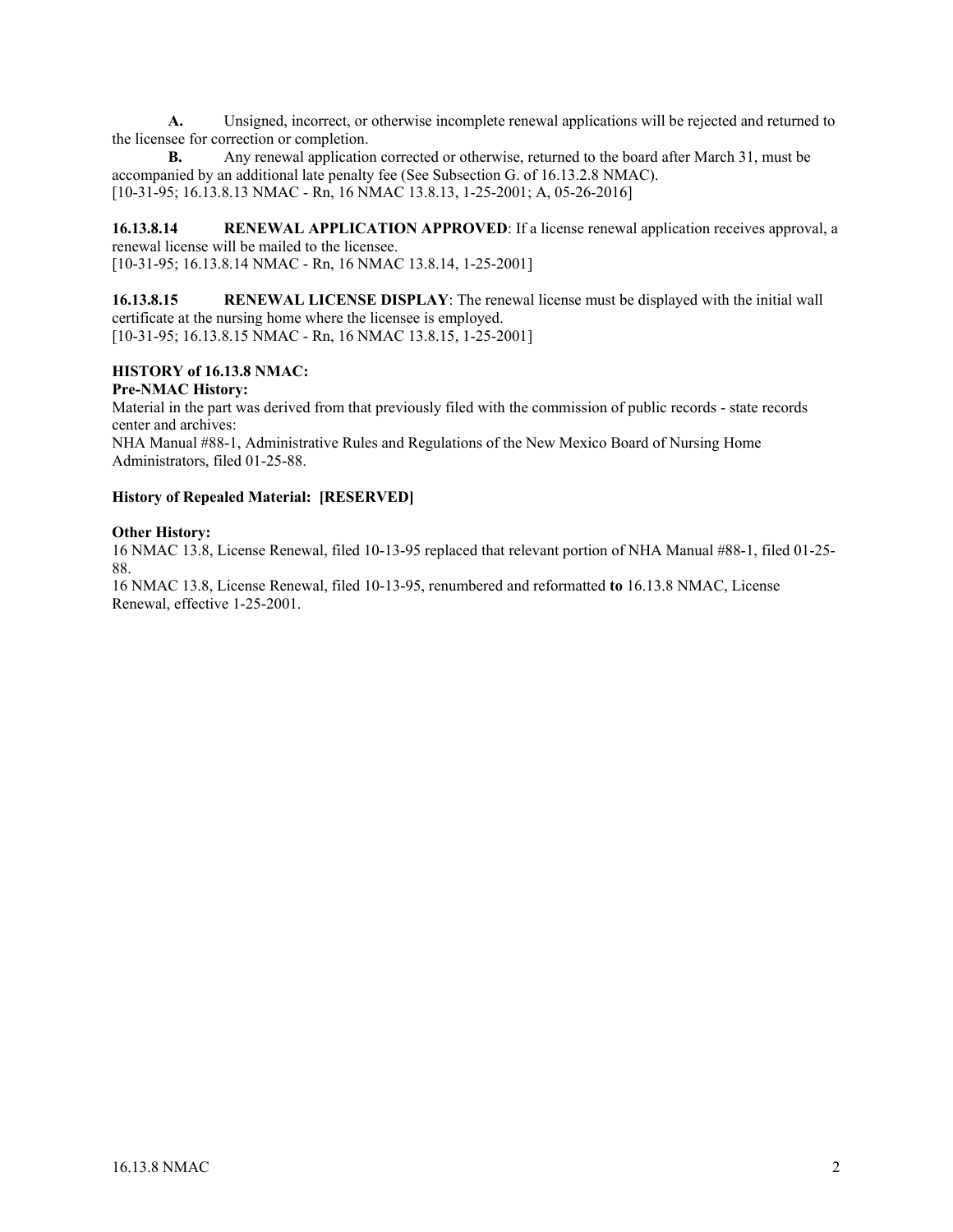#### **TITLE 16 OCCUPATIONAL AND PROFESSIONAL LICENSING CHAPTER 13 NURSING HOME ADMINISTRATORS PART 9 INACTIVE STATUS**

**16.13.9.1 ISSUING AGENCY**: New Mexico Nursing Home Administrators Board 725 St. Michael's Drive Santa Fe, New Mexico 87504 (505) 827-7170. [10-31-95; 16.13.9.1 NMAC - Rn, 16 NMAC 13.9.1, 1-25-2001]

**16.13.9.2 SCOPE**: The provisions in Part 9 of Chapter 13 apply to New Mexico licensees whose licenses are current and in good standing, and who wish to place their licenses on inactive status. [10-31-95; 16.13.9.2 NMAC - Rn, 16 NMAC 13.9.2, 1-25-2001]

**16.13.9.3 STATUTORY AUTHORITY**: Part 9 of Chapter 13 is promulgated pursuant to the Nursing Home Administrators Act, NMSA 1978 Sections 61-13-6.B and 61-13-9 (1993 Repl. Pamp.). [10-31-95; 16.13.9.3 NMAC - Rn, 16 NMAC 13.9.3, 1-25-2001]

**16.13.9.4 DURATION**: Permanent.

[10-31-95; 16.13.9.4 NMAC - Rn, 16 NMAC 13.9.4, 1-25-2001]

**16.13.9.5 EFFECTIVE DATE**: October 31, 1995. [2-24-88...10-31-95; 16.13.9.5 NMAC - Rn, 16 NMAC 13.9.5, 1-25-2001]

**16.13.9.6 OBJECTIVE**: The objective of Part 9 of Chapter 13 is to set forth the policies, procedures, and regulations for placing a current license in good standing with the Board on inactive status. [10-31-95; 16.13.9.6 NMAC - Rn, 16 NMAC 13.9.6, 1-25-2001]

**16.13.9.7 DEFINITIONS**: **[RESERVED]**

[10-31-95; 16.13.9.7 NMAC - Rn, 16 NMAC 13.9.7, 1-25-2001]

**16.13.9.8** REQUIREMENTS FOR INACTIVE STATUS: A licensee whose license is in good standing with the Board may request his/her license be placed on inactive status by meeting the following requirements: **A.** Complete, sign, and return the renewal application form with a written request to be placed on

inactive status.

**B.** Submit verifications for the required number of continuing education hours;

- **C.** Remit the required inactive status fee (See Subsection H of 16.13.2.8 NMAC); and
- **D.** Return the application postmarked on or before the license expiration date.

[2-24-88; 10-31-95; 16.13.9.8 NMAC - Rn, 16 NMAC 13.9.8, 1-25-2001]

**16.13.9.9 INACTIVE STATUS NOTIFICATION**: Upon receipt of a duly and properly made application for inactive status, the Board or its designee will review and approve the application and send the licensee written verification that the license has been placed on inactive status. [10-31-95; 16.13.9.9 NMAC - Rn, 16 NMAC 13.9.9, 1-25-2001]

**16.13.9.10 INACTIVE STATUS REPEATED**: The inactive status fee will be charged each time inactive status is requested following reactivation of the license.

[2-24-88; 10-31-95; 16.13.9.10 NMAC - Rn, 16 NMAC 13.9.10, 1-25-2001]

**16.13.9.11** PRACTICE PROHIBITED: The licensee shall not practice nursing home administration or hold a nursing home administrator position until the inactive status license has been reactivated. [2-24-88; 10-31-95; 16.13.9.11 NMAC - Rn, 16 NMAC 13.9.11, 1-25-2001]

**16.13.9.12 TIME LIMITATION ON INACTIVE STATUS LICENSE**: Licenses on inactive status which are not reactivated within five (5) years from the date the inactive status was initiated, shall lapse. [10-31-95; 16.13.9.12 NMAC - Rn, 16 NMAC 13.9.12, 1-25-2001]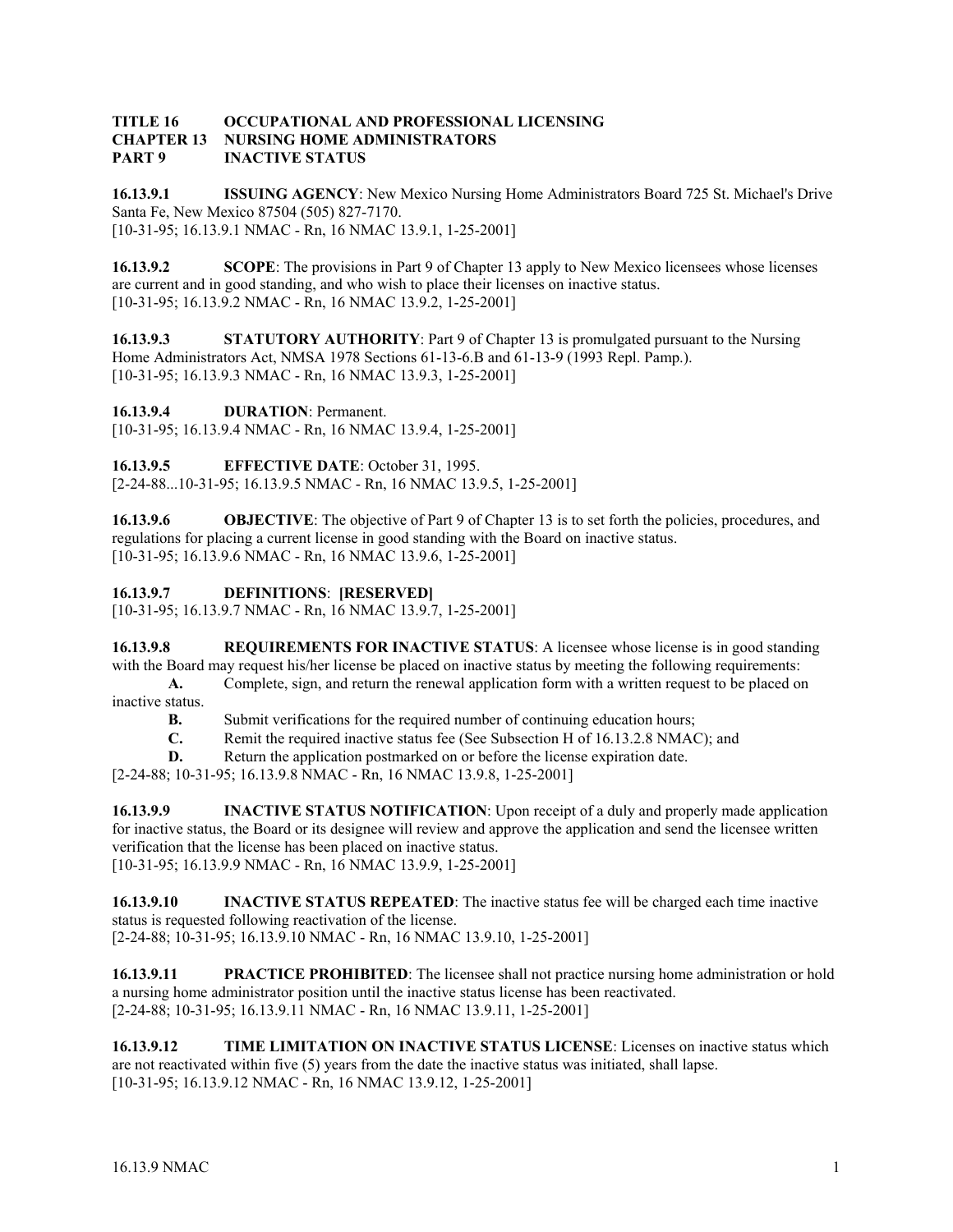#### **HISTORY of 16.13.9 NMAC: Pre-NMAC History:**

Material in the part was derived from that previously filed with the commission of public records - state records center and archives: NHA Manual #88-1, Administrative Rules and Regulations of the New Mexico Board of Nursing Home Administrators, filed 01-25-88.

# **History of Repealed Material:** [Reserved]

#### **Other History:**

16 NMAC 13.9, Inactive Status, filed 10-13-95 replaced that relevant portion of NHA Manual #88-1, filed 01-25-88. 16 NMAC 13.9, Inactive Status, filed 10-13-95, renumbered and reformatted **to** 16.13.9 NMAC, Inactive Status, effective 1-25-2001.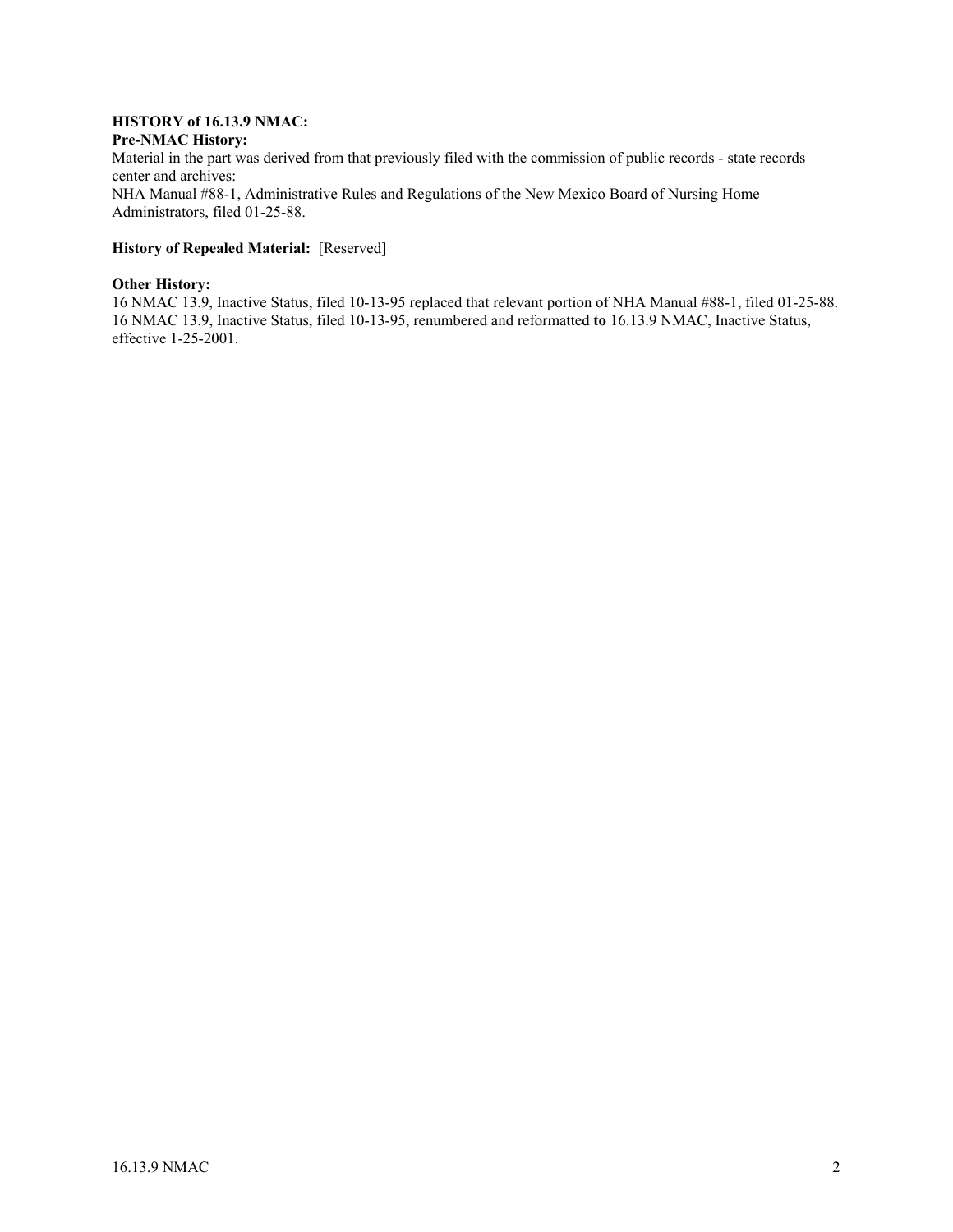#### **TITLE 16 OCCUPATIONAL AND PROFESSIONAL LICENSING CHAPTER 13 NURSING HOME ADMINISTRATORS PART 10 EXPIRED LICENSE**

**16.13.10.1 ISSUING AGENCY**: New Mexico Nursing Home Administrators Board. [10-31-95; 16.13.10.1 NMAC - Rn, 16 NMAC 13.10.1, 1-25-2001; A, 04-15-2002]

**16.13.10.2 SCOPE**: The provisions in Part 10 of Chapter 13 apply to nursing home administrator licensees. [10-31-95; 16.13.10.2 NMAC - Rn, 16 NMAC 13.10.2, 1-25-2001]

**16.13.10.3** STATUTORY AUTHORITY: Part 10 of Chapter 13 is promulgated pursuant to the Nursing Home Administrators Act, Sections 16-13-6.B (5), 61-13-9.B, and 61-13-12 NMSA 1978 (1993 Repl. Pamp.). [10-31-95; 16.13.10.3 NMAC - Rn, 16 NMAC 13.10.3, 1-25-2001]

**16.13.10.4 DURATION**: Permanent.

[10-31-95; 16.13.10.4 NMAC - Rn, 16 NMAC 13.10.4, 1-25-2001]

**16.13.10.5 EFFECTIVE DATE**: October 31, 1995.

[2-24-88...10-31-95; 16.13.10.5 NMAC - Rn, 16 NMAC 13.10.5, 1-25-2001]

**16.13.10.6 OBJECTIVE**: The objective of Part 10 of Chapter 13 is to establish the policies, rules, and regulations regarding the expiration of a nursing home administrator's license. [10-31-95; 16.13.10.6 NMAC - Rn, 16 NMAC 13.10.6, 1-25-2001]

#### **16.13.10.7 DEFINITIONS**: **[RESERVED]**

[10-31-95; 16.13.10.7 NMAC - Rn, 16 NMAC 13.10.7, 1-25-2001]

**16.13.10.8 EXPIRED STATUS**: Licenses not renewed on or before the expiration date of the license are expired and invalid.

[2-24-88; 3-20-91; 2-13-94; 10-31-95; 16.13.10.8 NMAC - Rn, 16 NMAC 13.10.8, 1-25-2001]

**16.13.10.9 LATE PENALTY**: License renewal applications received after the last day of the renewal month must be accompanied by a late penalty fee in addition to the renewal fee as set forth in Subsections G. and J. of 16.13.2.8 NMAC.

[10-31-95; 16.13.10.9 NMAC - Rn, 16 NMAC 13.10.9, 1-25-2001; A, 04-15-2002; A, 05-26-2016]

**16.13.10.10 FAILURE TO MEET CONTINUING EDUCATION REQUIREMENT**: A license shall expire and become invalid if the licensee fails to meet the continuing education requirement for renewal before the license expiration deadline.

[2-24-88; 3-20-91; 2-13-94; 10-31-95; 16.13.10.10 NMAC - Rn, 16 NMAC 13.10.10, 1-25-2001]

**16.13.10.11 EXPIRED STATUS NOTIFICATION**: The board will mail a notification of expired status to the licensee's last known address.

[10-31-95; 16.13.10.11 NMAC - Rn, 16 NMAC 13.10.11, 1-25-2001]

**16.13.10.12** PRACTICE PROHIBITED: The expired status licensee is prohibited from practicing nursing home administration or holding a nursing home administrator position until the expired license has been reactivated. [2-24-88; 3-20-91; 2-13-94; 10-31-95; 16.13.10.12 NMAC - Rn, 16 NMAC 13.10.12, 1-25-2001]

**16.13.10.13 TIME LIMITATION ON EXPIRED STATUS LICENSE**: Expired licenses that are not reactivated within two (2) years from the expiration date shall lapse. [10-31-95; 16.13.10.13 NMAC - Rn, 16 NMAC 13.10.13, 1-25-2001; A, 04-15-2002]

## **HISTORY of 16.13.10 NMAC:**

**Pre-NMAC History:**

Material in the part was derived from that previously filed with the commission of public records - state records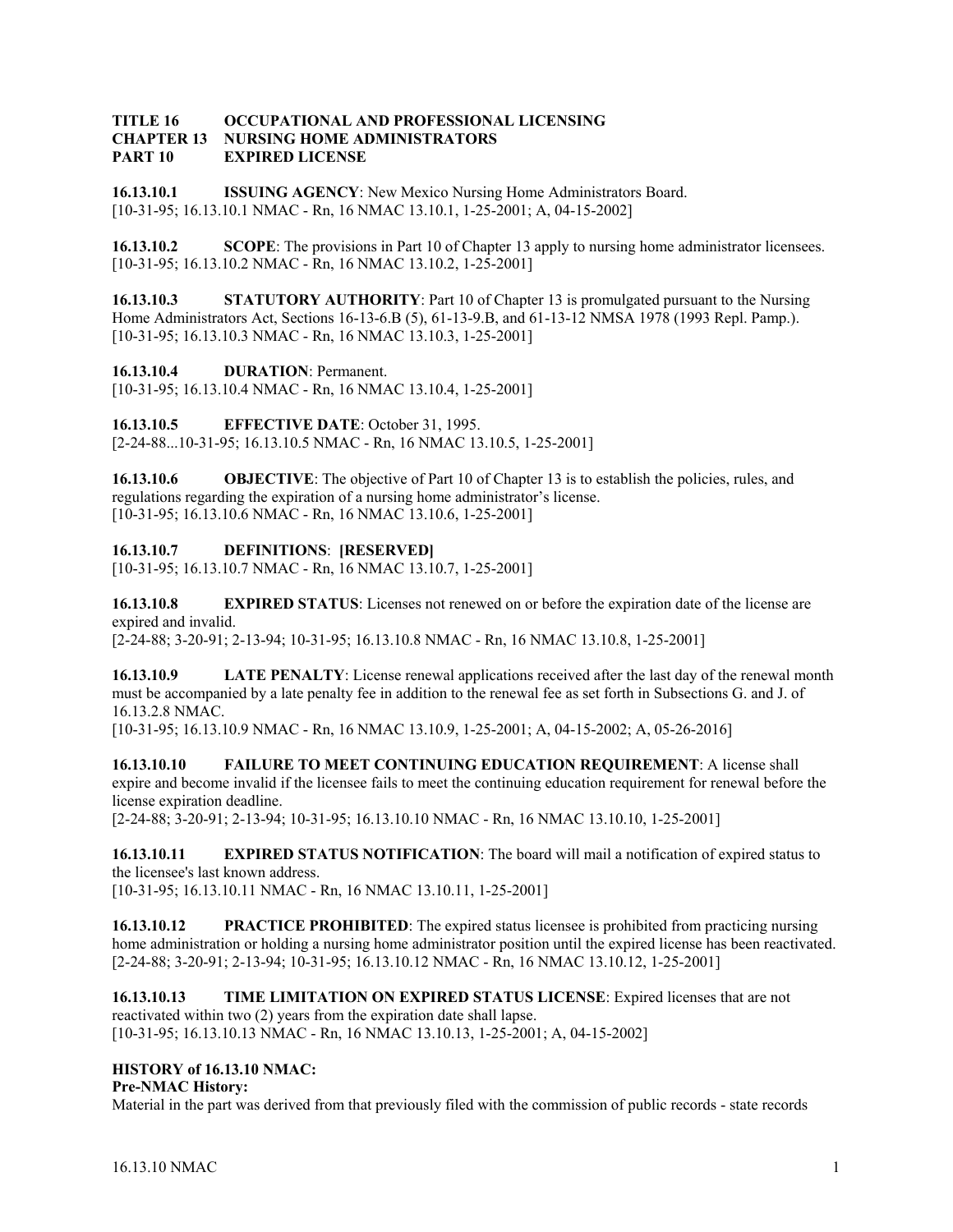center and archives: NHA Manual #88-1, Administrative Rules and Regulations of the New Mexico Board of Nursing Home Administrators, filed 01-25-88.

# **History of Repealed Material: [RESERVED]**

#### **Other History:**

16 NMAC 13.10, Expired License, filed 10-13-95 replaced that relevant portion of NHA Manual #88-1, filed 01-25- 88.

16 NMAC 13.10, Expired License, filed 10-13-95, renumbered and reformatted to 16.13.10 NMAC, Expired License, effective 1-25-2001.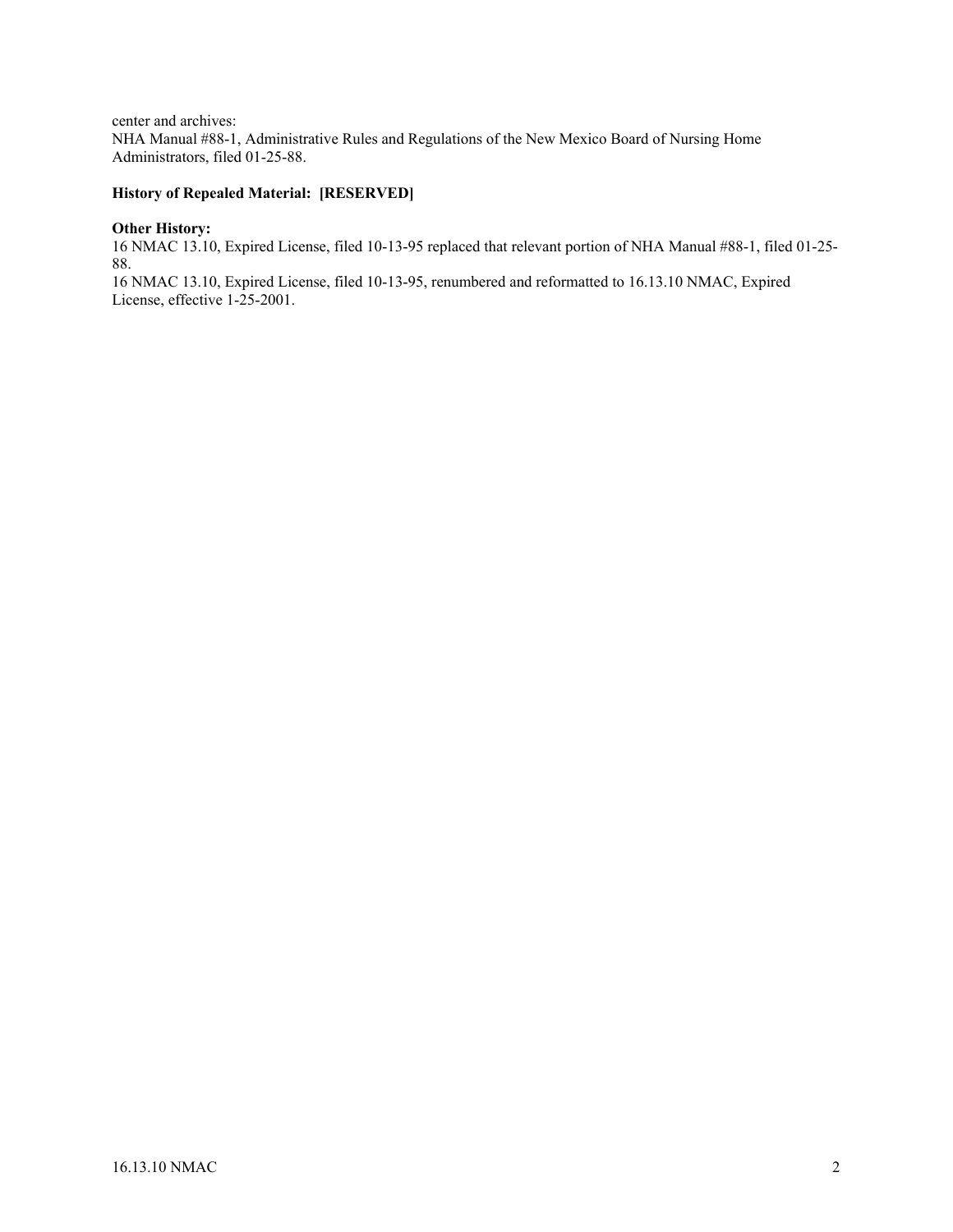#### **TITLE 16 OCCUPATIONAL AND PROFESSIONAL LICENSING CHAPTER 13 NURSING HOME ADMINISTRATORS PART 11 LAPSED LICENSE**

**16.13.11.1 ISSUING AGENCY**: New Mexico Nursing Home Administrators Board. [10-31-95; A, 7-10-2000; 16.13.11.1 NMAC - Rn, 16 NMAC 13.11.1, 1-25-2001]

**16.13.11.2** SCOPE: The provisions in Part 11 of Chapter 13 apply to licenses that have been on inactive or expired status beyond the time limitations for reactivation. [10-31-95; A, 7-10-2000; 16.13.11.2 NMAC - Rn, 16 NMAC 13.11.2, 1-25-2001]

**16.13.11.3** STATUTORY AUTHORITY: Part 11 of Chapter 13 is promulgated pursuant to the Nursing Home Administrators Act, NMSA 1978 Sections 61-13-6, 61-13-8, 61-13-9, 61-13-11, 61-13-12, and 61-13-13 (1993 Repl. Pamp.). [10-31-95; 16.13.11.3 NMAC - Rn, 16 NMAC 13.11.3, 1-25-2001]

**16.13.11.4 DURATION**: Permanent.

[10-31-95; 16.13.11.4 NMAC - Rn, 16 NMAC 13.11.4, 1-25-2001]

**16.13.11.5 EFFECTIVE DATE**: October 31, 1995. [10-31-95; 16.13.11.5 NMAC - Rn, 16 NMAC 13.11.5, 1-25-2001]

**16.13.11.6 OBJECTIVE**: The objective of Part 11 of Chapter 13 is to establish regulations that will allow the Board to qualify and reexamine for minimum competency persons previously licensed by the Board whose licenses have not been active for a period of time, and who wish to be licensed to practice nursing home administration in New Mexico again.

[10-31-95; A, 7-10-2000; 16.13.11.6 NMAC - Rn, 16 NMAC 13.11.6, 1-25-2001]

#### **16.13.11.7 DEFINITIONS**: **[RESERVED]**

[10-31-95; 16.13.11.7 NMAC - Rn, 16 NMAC 13.11.7, 1-25-2001]

**16.13.11.8 LAPSED STATUS**: Licenses not reactivated from inactive or expired status within the time limitations set forth in 16.13.9.12 or 16.13.10.13 NMAC shall lapse. [10-31-95; 16.13.11.8 NMAC - Rn, 16 NMAC 13.11.8, 1-25-2001; A, 04-15-2002]

**16.13.11.9 APPLICATION FOR LICENSURE REQUIRED**: In order to practice nursing home administration in New Mexico, the individual whose license has lapsed must go through the entire application process and meet **all** the licensure requirements in effect at the time of re-application. [10-31-95; 16.13.11.9 NMAC - Rn, 16 NMAC 13.11.9, 1-25-2001]

**16.13.11.10 APPROVAL FOR RE-LICENSURE**: After the applicant has met all the requirements for licensure and has been approved by the Board, the Board shall issue the applicant an initial license to practice nursing home administration in New Mexico in accordance with the provisions in 16.13.7 NMAC. [10-31-95; 16.13.11.10 NMAC - Rn, 16 NMAC 13.11.10, 1-25-2001]

**16.13.11.11 LICENSE NUMBER**: Upon approval and completion of the application process, the next available license number shall be issued to the re-licensed individual. [10-31-95; A, 7-10-2000; 16.13.11.11 NMAC - Rn, 16 NMAC 13.11.11, 1-25-2001]

#### **HISTORY of 16.13.11 NMAC: Pre-NMAC History:** None

**History of Repealed Material:** [Reserved]

**Other History:** 16 NMAC 13.11, Lapsed License, filed 10-13-95, renumbered and reformatted **to** 16.13.10 NMAC, Lapsed License, effective 1-25-2001.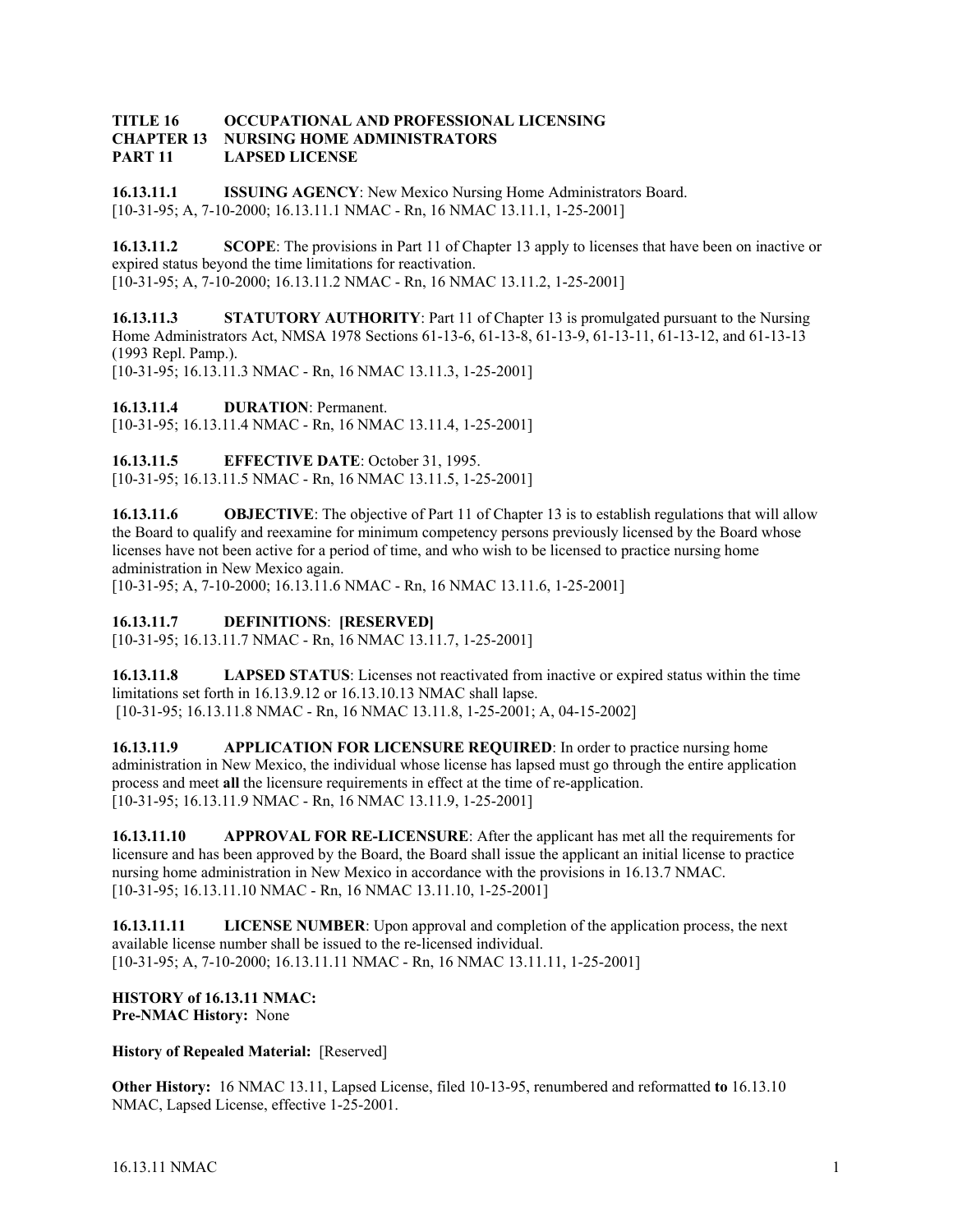#### **TITLE 16 OCCUPATIONAL AND PROFESSIONAL LICENSING CHAPTER 13 NURSING HOME ADMINISTRATORS PART 12 LICENSE REACTIVATION**

**16.13.12.1 ISSUING AGENCY**: New Mexico Nursing Home Administrators Board [10-31-95; 16.13.12.1 NMAC - Rn & A, 16 NMAC 13.12.1, 1-25-2001]

**16.13.12.2** SCOPE: The provisions in Part 12 of Chapter 13 apply to persons who have placed their nursing home administrator's license on inactive status or to persons whose licenses have expired due to non-renewal and who wish to reactivate their license. The inactive or expired licenses are still within the time limitation during which the license can be reactivated.

[10-31-95; 16.13.12.2 NMAC - Rn, 16 NMAC 13.12.2, 1-25-2001]

**16.13.12.3** STATUTORY AUTHORITY: Part 12 of Chapter 13 is promulgated pursuant to the Nursing Home Administrators Act, Section 61-13-6.B NMSA 1978 (1993 Repl. Pamp.). [2-24-88; 2-13-94; 10-31-95; 16.13.12.3 NMAC - Rn, 16 NMAC 13.12.3, 1-25-2001]

**16.13.12.4 DURATION**: Permanent.

[10-31-95; 16.13.12.4 NMAC - Rn, 16 NMAC 13.12.4, 1-25-2001]

**16.13.12.5 EFFECTIVE DATE**: October 31, 1995.

[10-31-95; 16.13.12.5 NMAC - Rn, 16 NMAC 13.12.5, 1-25-2001]

**16.13.12.6 OBJECTIVE**: The objective of Part 12 of Chapter 13 is to establish regulations for reactivation of an inactive or expired nursing home administrator's license. [10-31-95; 16.13.12.6 NMAC - Rn, 16 NMAC 13.12.6, 1-25-2001]

## **16.13.12.7 DEFINITIONS**: **[RESERVED]**

[10-31-95; 16.13.12.7 NMAC - Rn, 16 NMAC 13.12.7, 1-25-2001]

**16.13.12.8 PREREQUISITE REQUIREMENTS FOR REACTIVATION**: The licensee must meet the following requirements before his/her inactive or expired license will be reactivated:

**A.** Request from the board a reactivation application form or download it from the board's internet website;

**B.** Complete, sign, and return the reactivation application form within the time limitations set forth in 16.13.9.12 and 16.13.10.13 NMAC.

**C.** Submit verification of twenty-four (24) hours of continuing education completed for each year the license was expired; and

**D.** Remit the required fee(s) as set forth in Subsections I and J of 16.13.2.8 NMAC. [10-31-95; 16.13.12.8 NMAC - Rn & A, 16 NMAC 13.12.8, 1-25-2001; A, 04-02-2002; A, 05-26-2016]

**16.13.12.9 REACTIVATION APPROVED**: Upon review and approval of the reactivation application, the board may issue a reactivated license to the licensee.

[10-31-95; 16.13.12.9 NMAC - Rn, 16 NMAC 13.12.9, 1-25-2001]

**16.13.12.10 PRORATED RENEWAL REQUIREMENTS:** In order to get the licensee back onto the regular renewal cycle with all current nursing home administrators licenses expiring on the last day of March of the year, the next renewal period after reactivation may be shorter than twelve months depending upon the month in which the license is reactivated. This may require proration of the renewal fee and the number of continuing education hours required for the next renewal. Continuing education will be prorated at two (2) hours for each month before the next March. (Same calculation method used in 16.13.13.9 NMAC and 16.13.7.10 NMAC). [10-31-95; 16.13.12.10 NMAC - Rn, 16 NMAC 13.12.10, 1-25-2001; A, 04-15-2002]

**16.13.12.11 RESUMPTION OF PRACTICE ALLOWED**: Upon receipt of the reactivated license, the licensee may resume the practice of nursing home administration. [10-31-95; 16.13.12.11 NMAC - Rn, 16 NMAC 13.12.11, 1-25-2001]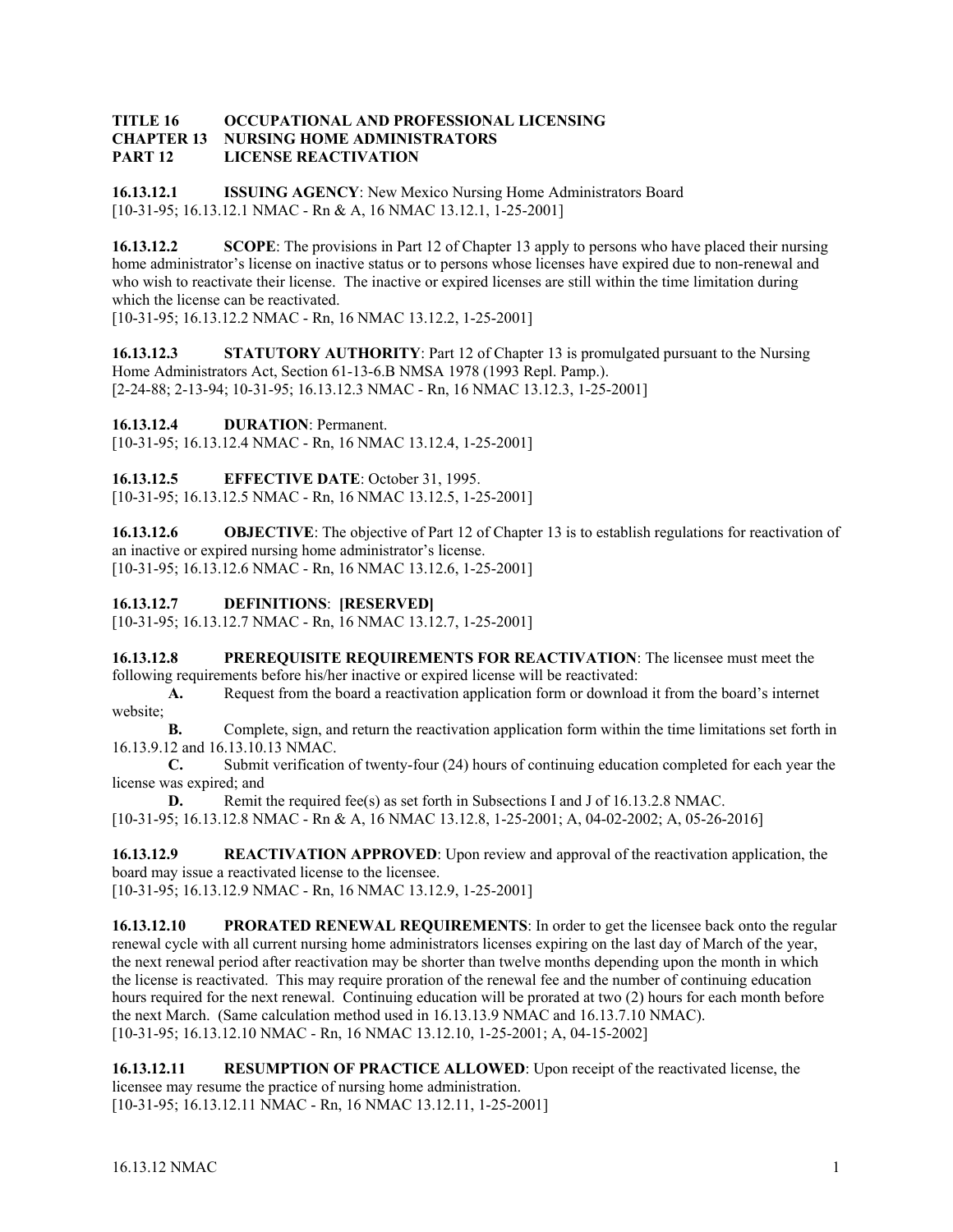**16.13.12.12 DISPLAY OF REACTIVATED LICENSE**: The licensee must display the reactivated license at the facility where he/she is employed in the position of nursing home administrator. [10-31-95; 16.13.12.12 NMAC - Rn, 16 NMAC 13.12.12, 1-25-2001]

#### **HISTORY of 16.13.12 NMAC: Pre-NMAC History: None**

#### **History of Repealed Material: [RESERVED]**

**Other History:** 16 NMAC 13.12, License Reactivation, filed 10-13-95, renumbered and reformatted to 16.13.10 NMAC, License Reactivation, effective 1-25-2001.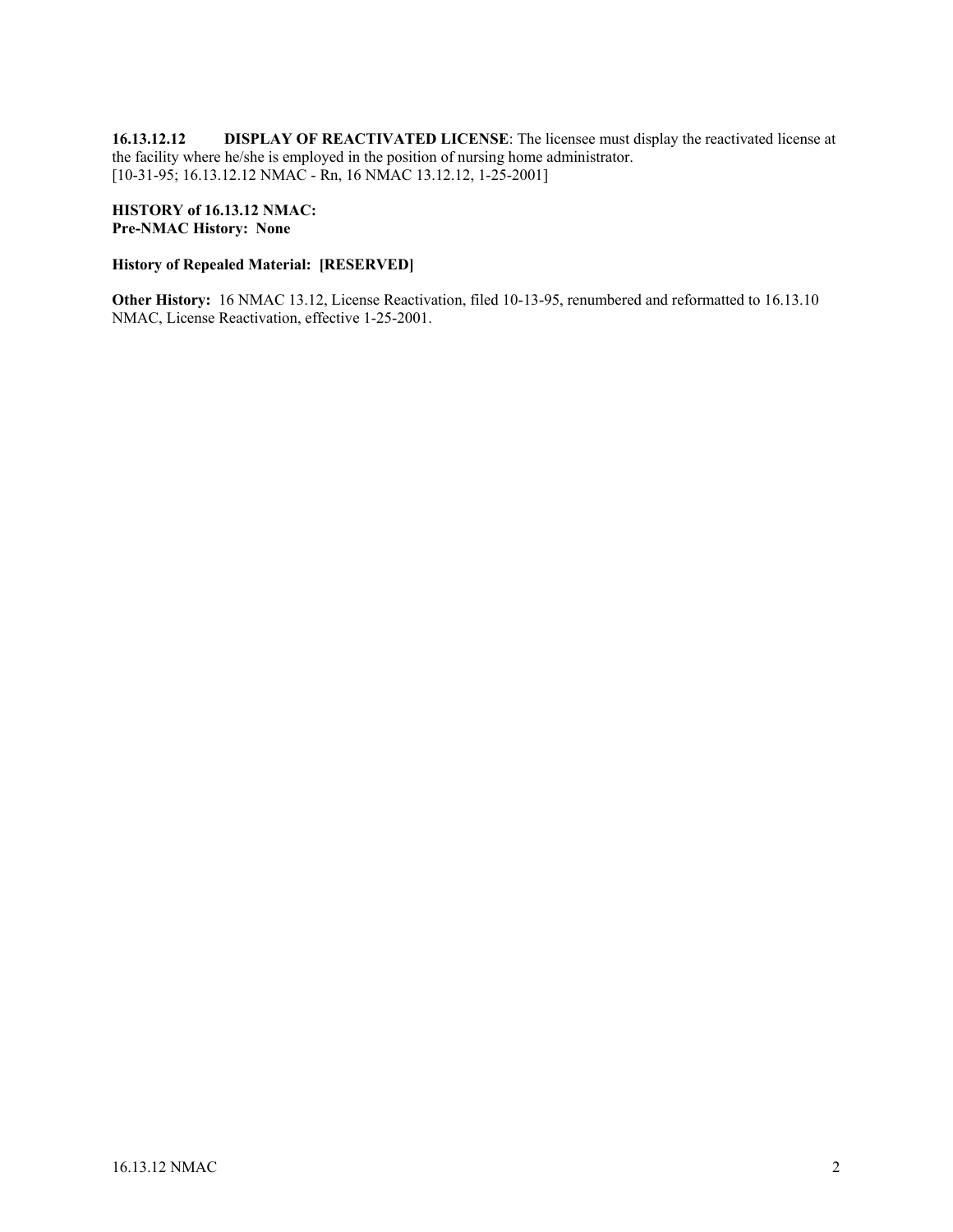#### **TITLE 16 OCCUPATIONAL AND PROFESSIONAL LICENSING CHAPTER 13 NURSING HOME ADMINISTRATORS PART 13 CONTINUING EDUCATION REQUIREMENT**

**16.13.13.1 ISSUING AGENCY**: New Mexico Nursing Home Administrators Board [10-31-95; 16.13.13.1 NMAC - Rn, 16 NMAC 13.13.1, 1-25-2001; A, 04-15-2002]

**16.13.13.2 SCOPE**: The provisions in Part 13 of Chapter 13 apply to licensees. [10-31-95; 16.13.13.2 NMAC - Rn, 16 NMAC 13.13.2, 1-25-2001]

**16.13.13.3** STATUTORY AUTHORITY: Part 13 of Chapter 13 is promulgated pursuant to the Nursing Home Administrators Act, NMSA 1978 Sections 61-13-6B and 61-13-9.B (1993 Repl. Pamp.). [10-31-95; 16.13.13.3 NMAC - Rn, 16 NMAC 13.13.3, 1-25-2001]

**16.13.13.4 DURATION**: Permanent.

[10-31-95; 16.13.13.4 NMAC - Rn, 16 NMAC 13.13.4, 1-25-2001]

**16.13.13.5 EFFECTIVE DATE**: October 31, 1995.

[2-24-88...10-31-95; 16.13.13.5 NMAC - Rn, 16 NMAC 13.13.5, 1-25-2001]

**16.13.13.6 OBJECTIVE**: The objective of Part 13 of Chapter 13 is to set forth the continuing education requirements for renewal of a nursing home administrators license. [10-31-95; 16.13.13.6 NMAC - Rn, 16 NMAC 13.13.6, 1-25-2001]

# **16.13.13.7 DEFINITIONS**: **[RESERVED]**

[10-31-95; 16.13.13.7 NMAC - Rn, 16 NMAC 13.13.7, 1-25-2001]

## **16.13.13.8 HOURS REQUIRED**:

**A.** Upon renewal, reactivation, or reinstatement, a minimum of twenty-four (24) contact (60-minute) hours of Board-approved continuing education must be accrued within the twelve (12) months immediately preceding the license expiration month.

**B.** Up to six (6) **contact** hours accrued over the required number may be carried over to the next renewal period.

[2-24-88; 3-20-91; 2-13-94; 10-31-95; 16.13.13.8 NMAC - Rn, 16 NMAC 13.13.8, 1-25-2001; A, 04-15-2002]

## **16.13.13.9 HOURS PRORATED**:

**A.** The Board may prorate the number of continuing education hours required for a licensee to renew the license (see 16.13.7.10 and 16.13.12.10 NMAC).

**B.** A newly licensed individual or a person who reactivates his or her license and whose next renewal occurs within less than twelve months after the license is issued will be required to earn contact hours equivalent to two (2) hours per month for each month the license is active from the month the license is issued or reactivated to the renewal month.

[2-24-88; 3-20-91; 2-13-94; 10-31-95; 16.13.13.9 NMAC - Rn, 16 NMAC 13.13.9, 1-25-2001; A, 04-15-2002]

**16.13.13.10 COPIES OF CONTINUING EDUCATION VERIFICATIONS**: Licensees are responsible for maintaining their own continuing education records and for keeping the verifications of attendance at continuing education activities. The Board will accept copies of continuing education attendance verifications at the time of renewal.

[2-24-88; 10-31-95; 16.13.13.10 NMAC - Rn, 16 NMAC 13.13.10, 1-25-2001]

**16.13.13.11 INDIVIDUAL COURSES RECORDED ON APPLICATION**: The licensee must record each course offering on the continuing education record section of the renewal application form in the manner requested by the Board. Due to space limitations at the Board office, the Board will not retain copies of verifications of continuing education activities once they have been reviewed and approved. The continuing education information recorded on the application form by the licensee is the only permanent record placed in the licensee's file.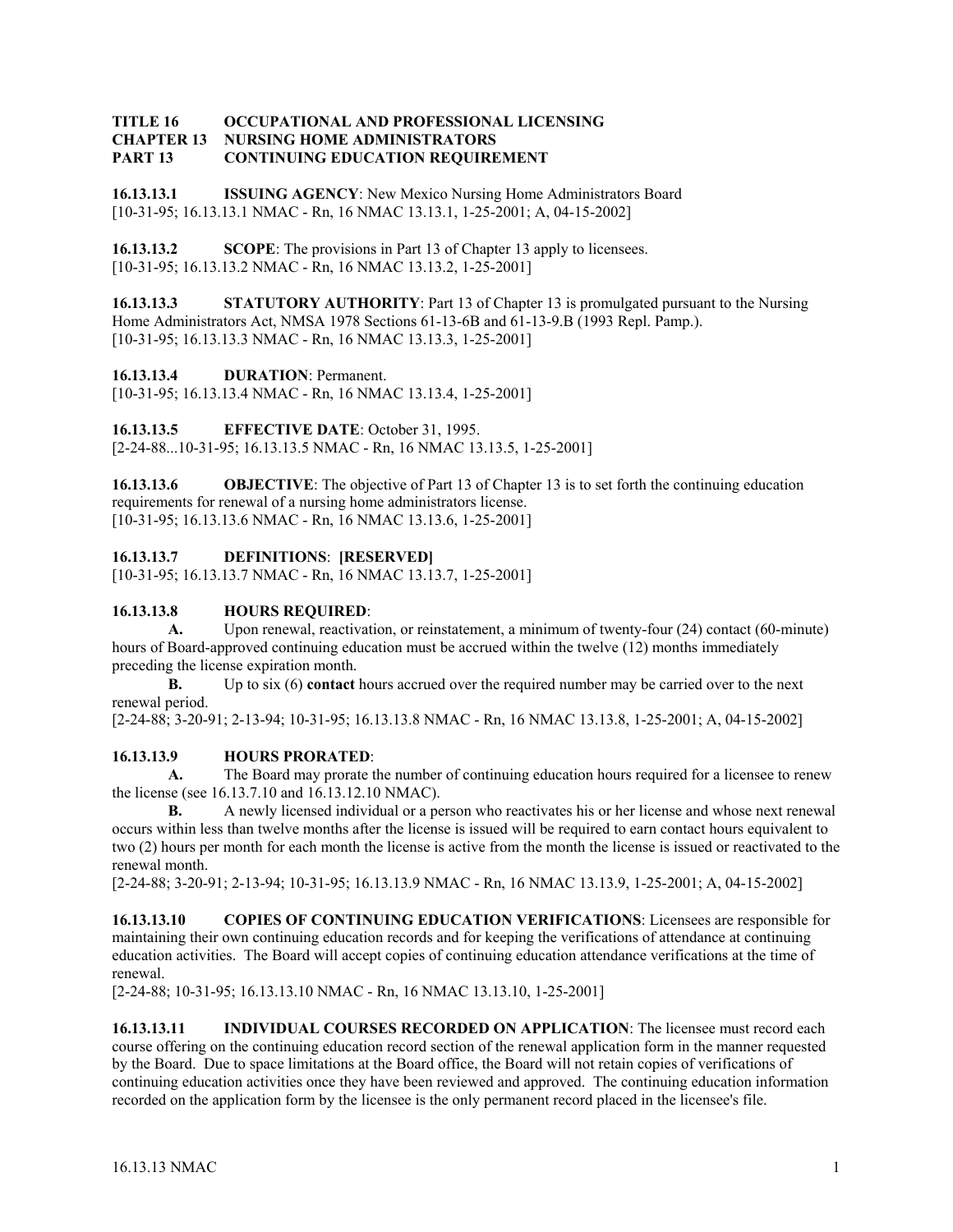[10-31-95; 16.13.13.11 NMAC - Rn, 16 NMAC 13.13.11, 1-25-2001; A, 04-15-2002]

**16.13.13.12 VERIFICATIONS COPIES REQUIRED**: The continuing education verifications must be attached to the renewal or reactivation form upon renewal. [10-31-95; 16.13.13.12 NMAC - Rn, 16 NMAC 13.13.12, 1-25-2001]

**16.13.13.13** CONTINUING EDUCATION AUDIT: The Board reserves the right to question an individual regarding continuing education submitted.

**A.** If audited, the licensee must provide a statement indicating how a continuing education activity has enhanced the licensee's scope of professional development as related to his/her functions as a nursing home administrator.

**B.** If the continuing education record is audited and the documents of verification of attendance are found to be falsified, incomplete, or if there is a question of accuracy, the licensee must submit other verification of attendance and/or correct the discrepancies before the last day of the renewal month to avoid the license expiring and thereby causing the additional late penalty fee for reactivation to be assessed. If the license is not renewed by the end of the renewal month, the licensee does not hold a valid license and shall not practice or be employed as a nursing home administrator in New Mexico until the expired license has been reactivated. [2-24-88; 3-20-91; 2-13-94; 10-31-95; 16.13.13.13 NMAC - Rn, 16 NMAC 13.13.13, 1-25-2001]

**HISTORY of 16.13.13 NMAC:**

#### **Pre-NMAC History:**

Material in the part was derived from that previously filed with the commission of public records - state records center and archives:

NHA Manual #88-1, Administrative Rules and Regulations of the New Mexico Board of Nursing Home Administrators, filed 01-25-88.

#### **History of Repealed Material:** [Reserved]

#### **Other History:**

16 NMAC 13.13, Continuing Education Requirement, filed 10-13-95 replaced that relevant portion of NHA Manual #88-1, filed 01-25-88.

16 NMAC 13.13, Continuing Education Requirement, filed 10-13-95, renumbered and reformatted **to** 16.13.13 NMAC, Continuing Education Requirement, effective 1-25-2001.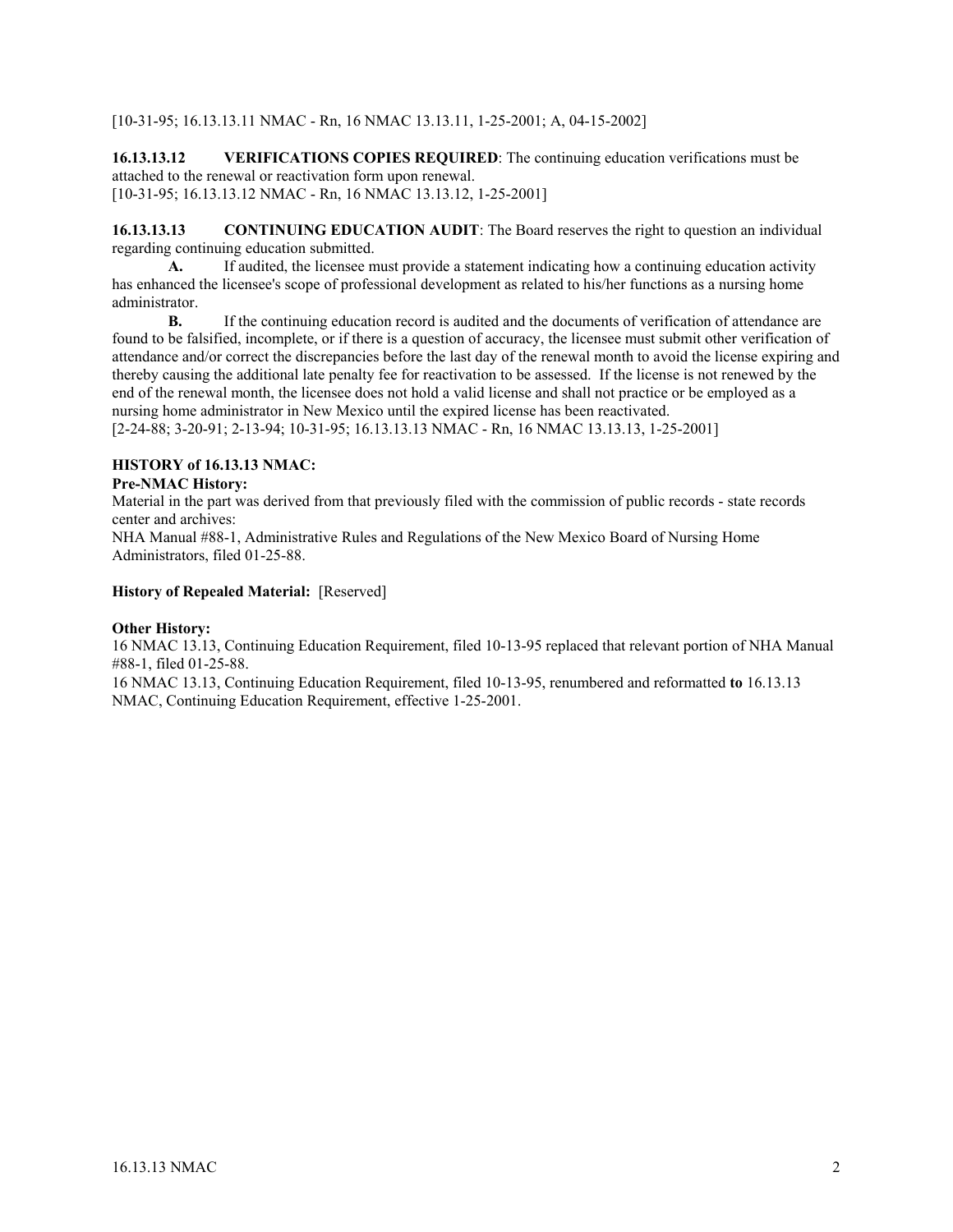#### **TITLE 16 OCCUPATIONAL AND PROFESSIONAL LICENSING CHAPTER 13 NURSING HOME ADMINISTRATORS PART 14 APPROVED CONTINUING EDUCATION**

**16.13.14.1 ISSUING AGENCY**: New Mexico Nursing Home Administrators Board [10-31-95; 16.13.14.1 NMAC - Rn, 16 NMAC 13.14.1, 1-25-2001; A, 04-15-2002]

**16.13.14.2 SCOPE**: The provisions in Part 14 of Chapter 13 apply to licensees. [10-31-95; 16.13.14.2 NMAC - Rn, 16 NMAC 13.14.2, 1-25-2001]

**16.13.14.3** STATUTORY AUTHORITY: Part 14 of Chapter 13 is promulgated pursuant to the Nursing Home Administrators Act, NMSA 1978 Section 61-13-9.B (1993 Repl. Pamp.). [10-31-95; 16.13.14.3 NMAC - Rn, 16 NMAC 13.14.3, 1-25-2001]

**16.13.14.4 DURATION**: Permanent.

[10-31-95; 16.13.14.4 NMAC - Rn, 16 NMAC 13.14.4, 1-25-2001]

**16.13.14.5 EFFECTIVE DATE**: October 31, 1995. [2-24-88...10-31-95; 16.13.14.5 NMAC - Rn, 16 NMAC 13.14.5, 1-25-2001]

**16.13.14.6 OBJECTIVE**: The objective of Part 14 of Chapter 13 is to set forth the philosophy behind the requirement for continuing education for nursing home administrators, and to provide information on the types of continuing education which will be automatically approved by the Board; which types require pre-approval; and the method of calculating hours for continuing education credit. [10-31-95; 16.13.14.6 NMAC - Rn, 16 NMAC 13.14.6, 1-25-2001]

**16.13.14.7 DEFINITIONS**: **[RESERVED]**

[10-31-95; 16.13.14.7 NMAC - Rn, 16 NMAC 13.14.7, 1-25-2001]

**16.13.14.8 CONTINUING EDUCATION PHILOSOPHY**: Continuing education is one of the most important responsibilities of the nursing home administrator and is a life-long process. A diversity of administrative, management, and health-related learning activities is recommended to enhance the administrator's professional skills and development and for the administrator to stay abreast of changing requirements, laws, and trends in the nursing home field. The responsibility for continuing education rests with the individual. [2-24-88; 10-31-95; 16.13.14.8 NMAC - Rn, 16 NMAC 13.14.8, 1-25-2001]

**16.13.14.9** APPROVED CONTINUING EDUCATION: To be acceptable in New Mexico a continuing education activity must have been approved by a recognized approval body which has been approved by the Board, and must enhance the licensee's scope of professional development as related to his/her activities as a nursing home administrator. The participant must receive a certificate of attendance that validates the number of approved continuing education hours awarded.

[2-24-88; 10-31-95; 16.13.14.9 NMAC - Rn, 16 NMAC 13.14.9, 1-25-2001; A, 04-15-2002]

**16.13.14.10 RECOGNIZED APPROVAL BODIES**: The Board will recognize continuing education which meets the criteria in 16.13.14.8 and 16.13.14.9 NMAC and which has been sponsored or approved by the following sponsors or approval bodies:

- **A.** the New Mexico Nursing Home Administrators Board (NMNHAB);
- **B.** the National Continuing Education Review Service (NCERS);
- **C.** the New Mexico Health Care Association (NMHCA);
- **D. the New Mexico Hospitals and Health Systems Association (NMHHSA);**
- **E.** the American College of Health Care Administrators (ACHCA);
- **F.** the American Association of Homes and Services for the Aging (AAHSA);
- **G.** the Association of University Programs in Health Care Administration (AUPHA);
- **H.** the American College of Health Care Executives (ACHCE); and
- **I.** other State licensing boards for nursing home administrators.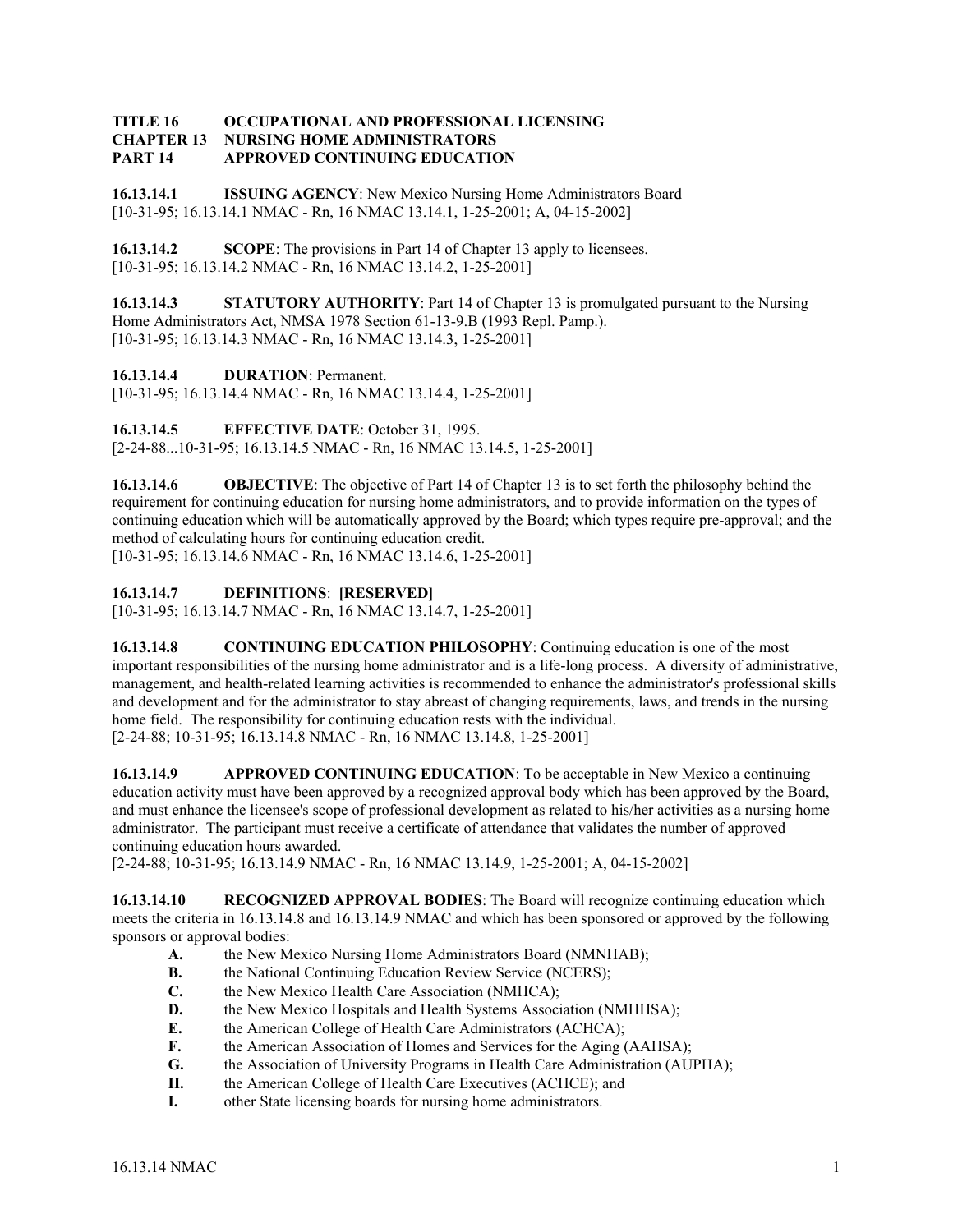[2-24-88; 9-18-92; 10-31-95; 16.13.14.10 NMAC - Rn, 16 NMAC 13.14.10, 1-25-2001]

**16.13.14.11 ACADEMIC CREDIT OR CONTINUING EDUCATION UNITS**: The Board may approve related education taken in an academic setting. The licensee **must** provide **written** justification directly to the Board showing how the continuing education activity enhanced the licensee's scope of professional development as related to the licensee's activities as a nursing home administrator.

- **A.** Academic credit from institutions of higher learning;
	- **(1)** One (1) academic credit is equal to fifteen (15) contact hours.

 **(2)** No more than twenty-four (24) **converted academic credit** hours may be carried over to the next renewal period.

**B.** Continuing Education Units (CEU's) or contact hours awarded by continuing education divisions within educational institutions of higher learning.

- **(1)** One (1) CEU is equal to ten (10) contact hours.
- (2) Six (6) contact hours converted from CEU's may be carried over to the next renewal period.<br> **C** It is recommended that approval be sought prior to renewal in the event the continuing educa

It is recommended that approval be sought prior to renewal in the event the continuing education activity is not approved by the Board.

[2-24-88; 9-18-92; 10-31-95; 16.13.14.11 NMAC - Rn, 16 NMAC 13.14.11, 1-25-2001; A, 04-15-2002]

**16.13.14.12 APPROVAL FOR OTHER CONTINUING EDUCATION**: The Board has an informal arrangement with the New Mexico Health Care Association (NMHCA) through which NMHCA approves other continuing education for individual licensees. Any continuing education activity which is not covered by 16.13.14.10 and 16.13.14.11 NMAC must be submitted to NMHCA for review and approval **before** it can be submitted to the Board toward the licensee's continuing education renewal requirement. NMHCA can be contacted for more information on this approval procedure.

[10-31-95; 16.13.14.12 NMAC - Rn, 16 NMAC 13.14.12, 1-25-2001]

## **HISTORY of 16.13.14 NMAC:**

#### **Pre-NMAC History:**

Material in the part was derived from that previously filed with the commission of public records - state records center and archives:

NHA Manual #88-1, Administrative Rules and Regulations of the New Mexico Board of Nursing Home Administrators, filed 01-25-88.

#### **History of Repealed Material:** [Reserved]

#### **Other History:**

16 NMAC 13.14, Approved Continuing Education, filed 10-13-95 replaced that relevant portion of NHA Manual #88-1, filed 01-25-88.

16 NMAC 13.14, Approved Continuing Education, filed 10-13-95, renumbered and reformatted **to** 16.13.14 NMAC, Approved Continuing Education, effective 1-25-2001.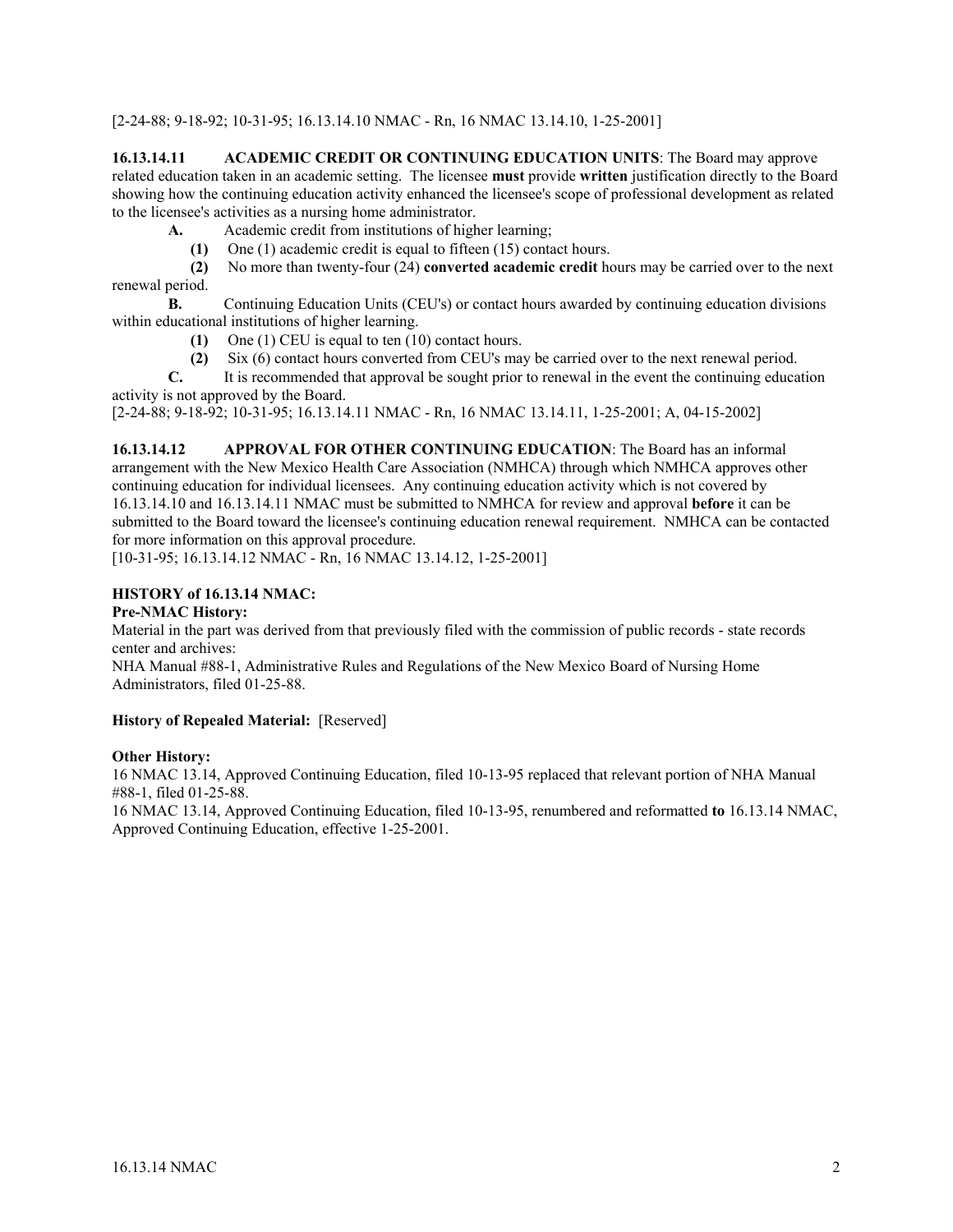#### **TITLE 16 OCCUPATIONAL AND PROFESSIONAL LICENSING CHAPTER 13 NURSING HOME ADMINISTRATORS PART 15 LOST OR STOLEN LICENSE; NAME CHANGE; DUPLICATE LICENSE**

**16.13.15.1 ISSUING AGENCY**: New Mexico Nursing Home Administrators Board [10-31-95; 16.13.15.1 NMAC - Rn & A, 16 NMAC 13.15.1, 1-25-2001]

**16.13.15.2 SCOPE**: The provisions in Part 15 of Chapter 13 apply to licensees. [10-13-95; 16.13.15.2 NMAC - Rn, 16 NMAC 13.15.2, 1-25-2001]

**16.13.15.3** STATUTORY AUTHORITY: Part 15 of Chapter 13 is promulgated pursuant to the Nursing Home Administrators Act, NMSA 1978 Section 16-13-6 (1993 Repl. Pamp.). [10-31-95; 16.13.15.3 NMAC - Rn, 16 NMAC 13.15.3, 1-25-2001]

**16.13.15.4 DURATION**: Permanent.

[10-31-95; 16.13.15.4 NMAC - Rn, 16 NMAC 13.15.4, 1-25-2001]

**16.13.15.5 EFFECTIVE DATE**: October 31, 1995. [2-24-88...10-31-95; 16.13.15.5 NMAC - Rn, 16 NMAC 13.15.5, 1-25-2001]

**16.13.15.6 OBJECTIVE**: The objective of Part 15 of Chapter 13 is to set forth the requirements regarding procedures for reporting a lost or stolen license or a legal name change, and for obtaining a duplicate license. [10-31-95; 16.13.15.6 NMAC - Rn, 16 NMAC 13.15.6, 1-25-2001]

## **16.13.15.7 DEFINITIONS**: **[RESERVED]**

[10-31-95; 16.13.15.7 NMAC - Rn, 16 NMAC 13.15.7, 1-25-2001]

**16.13.15.8 LOST OR STOLEN LICENSE**: Licensees must give immediate **written** notification to the Board of a lost or stolen license.

[2-24-88; 10-31-95; 16.13.15.8 NMAC - Rn, 16 NMAC 13.15.8, 1-25-2001]

**16.13.15.9** NAME CHANGE: Notification to the Board of a name change must be made in writing and must be accompanied by legal proof of the name change (e.g. copy of marriage certificate, divorce decree, etc.). [2-24-88; 10-31-95; 16.13.15.9 NMAC - Rn, 16 NMAC 13.15.9, 1-25-2001]

**16.13.15.10 DUPLICATE LICENSE**: A request for a duplicate license must be made in writing and must be accompanied by the required duplicate license fee(s) as specified in Subsections K and L of 16.13.2.8 NMAC.

**A.** A request for a duplicate license with a legal name change must be accompanied by legal proof of the name change.

**B.** Individuals who do not wish to request a duplicate license **must** continue to use the name as it appears in the Board's records in conjunction with his/her NHA professional licensure until the requirements for name change have been met.

[2-24-88; 10-31-95; 16.13.15.10 NMAC - Rn & A, 16 NMAC 13.15.10, 1-25-2001]

## **HISTORY of 16.13.15 NMAC:**

#### **Pre-NMAC History:**

Material in the part was derived from that previously filed with the commission of public records - state records center and archives:

NHA Manual #88-1, Administrative Rules and Regulations of the New Mexico Board of Nursing Home Administrators, filed 01-25-88.

#### **History of Repealed Material:** [Reserved]

#### **Other History:**

16 NMAC 13.15, Lost or Stolen License; Name Change; Duplicate License, filed 10-13-95 replaced that relevant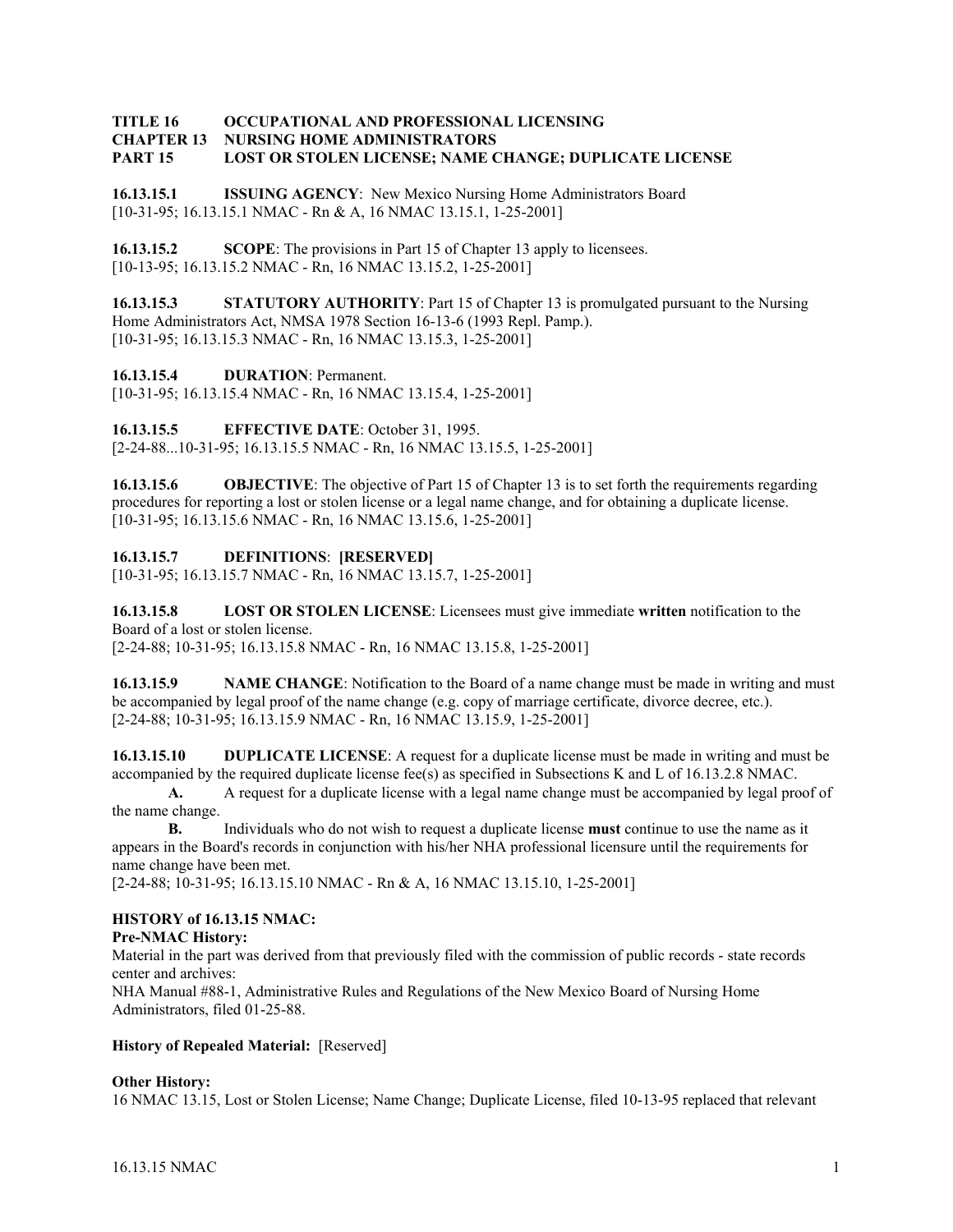portion of NHA Manual #88-1, filed 01-25-88.

16 NMAC 13.15, Lost or Stolen License; Name Change; Duplicate License, filed 10-13-95, renumbered and reformatted **to** 16.13.15 NMAC, Lost or Stolen License; Name Change; Duplicate License, effective 1-25-2001.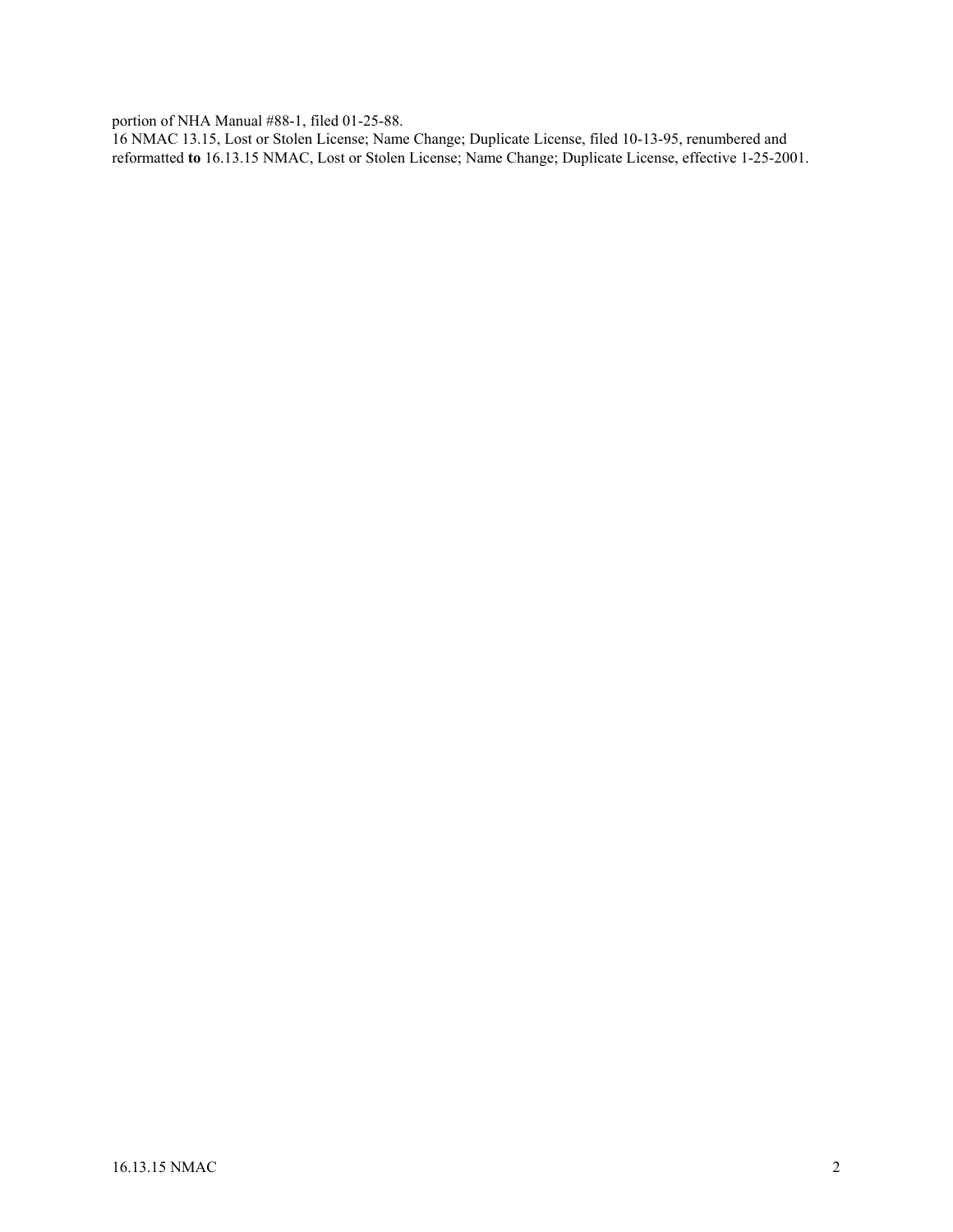**TITLE 16 OCCUPATIONAL AND PROFESSIONAL LICENSING CHAPTER 13 NURSING HOME ADMINISTRATORS**<br>**PART 16 [RESERVED] PART 16**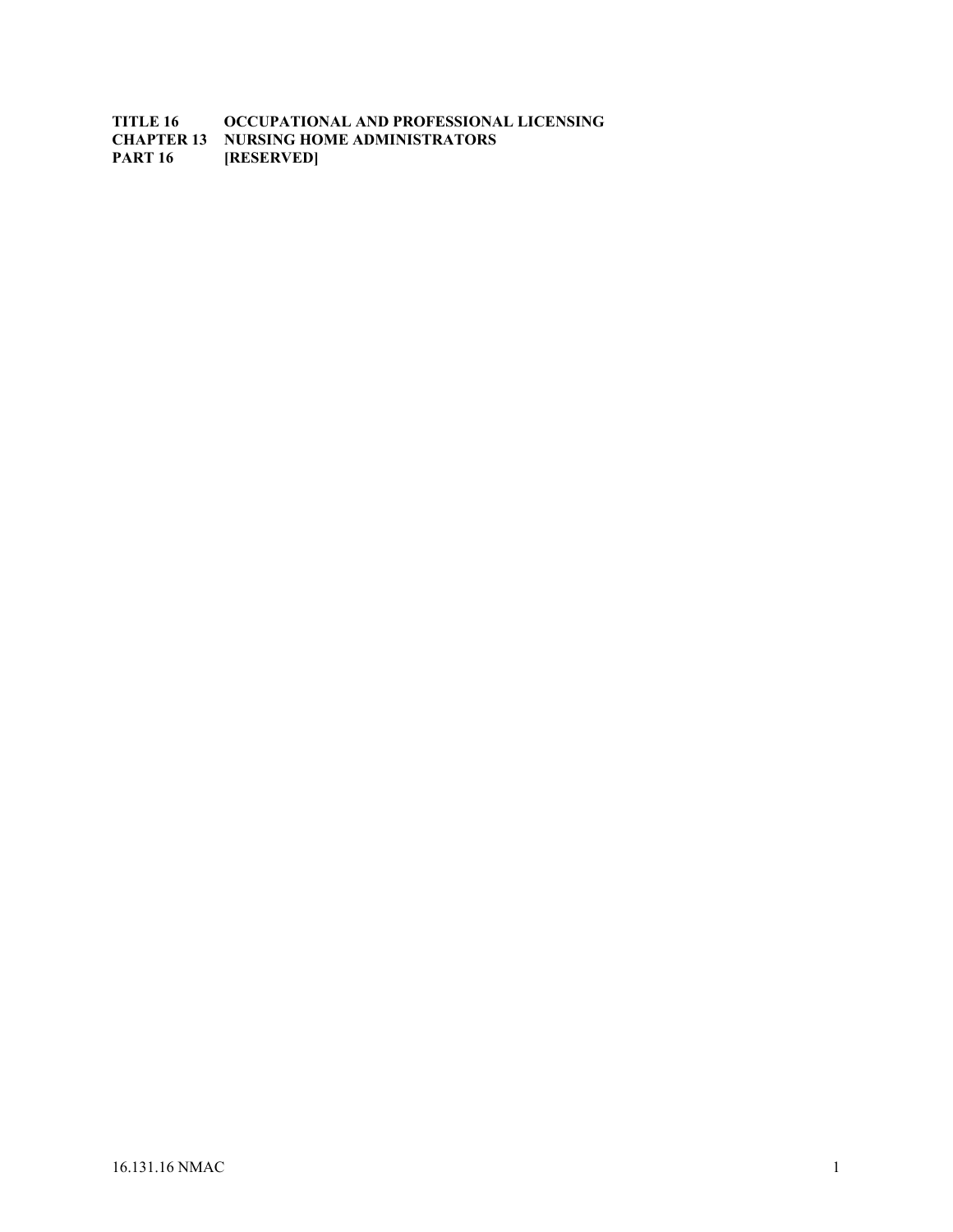#### **TITLE 16 OCCUPATIONAL AND PROFESSIONAL LICENSING CHAPTER 13 NURSING HOME ADMINISTRATORS PART 17 DISCIPLINARY PROCEEDINGS**

**16.13.17.1 ISSUING AGENCY**: New Mexico Nursing Home Administrators Board [10-31-95; 16.13.17.1 NMAC - Rn, 16 NMAC 13.17.1, 1-25-2001; A, 04-15-2002]

**16.13.17.2** SCOPE: The provisions in Part 17 of Chapter 13 may be of interest to anyone who may wish to file a complaint against a nursing home administrator licensed by the Board. Disciplinary proceedings may be initiated against licensees or applicants.

[10-31-95; 16.13.17.2 NMAC - Rn, 16 NMAC 13.17.2, 1-25-2001]

**16.13.17.3 STATUTORY AUTHORITY**: Part 17 of Chapter 13 is promulgated pursuant to the Nursing Home Administrators Act, NMSA 1978 Sections 61-13-6, 61-13-13, 61-13-14, and 61-13-15 (1993 Repl. Pamp.) and the Uniform Licensing Act, NMSA 1978 Sections 61-1-1 to 61-1-33 (1993 Repl. Pamp.); and the Uniform Licensing Act, Section 61-1-3.2, NMSA 1978 (2003 Repl. Pamp). [10-31-95; 16.13.17.3 NMAC - Rn, 16 NMAC 13.17.3, 1-25-2001; A, 02-15-2004]

**16.13.17.4 DURATION**: Permanent.

[10-31-95; 16.13.17.4 NMAC - Rn, 16 NMAC 13.17.4, 1-25-2001]

**16.13.17.5 EFFECTIVE DATE**: October 31, 1995, unless a later date is cited at the end of a section. [2-24-88...10-31-95; 11-29-97; 16.13.17.5 NMAC - Rn, 16 NMAC 13.17.5, 1-25-2001; A, 02-15-2004]

**16.13.17.6 OBJECTIVE**: The objective of Part 17 of Chapter 13 is to set forth the procedures for filing complaints against licensees and the procedures for the Board to follow in processing complaints. [10-31-95; 16.13.17.6 NMAC - Rn, 16 NMAC 13.17.6, 1-25-2001]

## **16.13.17.7 DEFINITIONS**:

**A. "Complaint"** means a complaint filed with the board against an applicant for licensure or against a licensee.

**B. "Complainant"** means the party who files a complaint against a licensee or against an applicant for licensure.

**C. "Respondent"** means the licensure applicant or the licensee who is the subject of the complaint filed with the board.

**D. "Hearing"** means the formal process whereby the respondent is afforded the opportunity to be heard by the board, or its designated hearing officer, before the board takes action which might result in disciplinary action against the respondent's application for licensure or his or her license to practice nursing home administration.

**E. "Violation"** means a violation of the New Mexico Nursing Home Administrators Act or the rules and regulations duly adopted by the board.

**F. "Notice of contemplated action or NCA"** means the administrative process provided for by the Uniform Licensing Act whereby the respondent is notified of the board's intent to take action based upon the violations of practice charged in the subject complaint, and whereby the respondent is afforded the opportunity for a hearing before the board.

**G. "License revocation"** means to prohibit the conduct authorized by the license.

**H. "License suspension"** means to prohibit, for a stated period of time, the conduct authorized by the license.

**I. "License restricted subject to conditions"** means to allow the conduct authorized by the license for a stated period of time, subject to conditions that are reasonably related to the grounds for disciplinary action.

**J.** "Pre-NCA agreement" means an agreement reached between the board and the respondent as an option to the formal NCA and hearing administrative hearing process.

**K. "Mediation agreement"** means an agreement reached through mediation between the board and the respondent as an option to the formal NCA and formal administrative hearing process.

[11-29-97; 16.13.17.7 NMAC - Rn, 16 NMAC 13.17.7, 1-25-2001; A, 02-15-2004]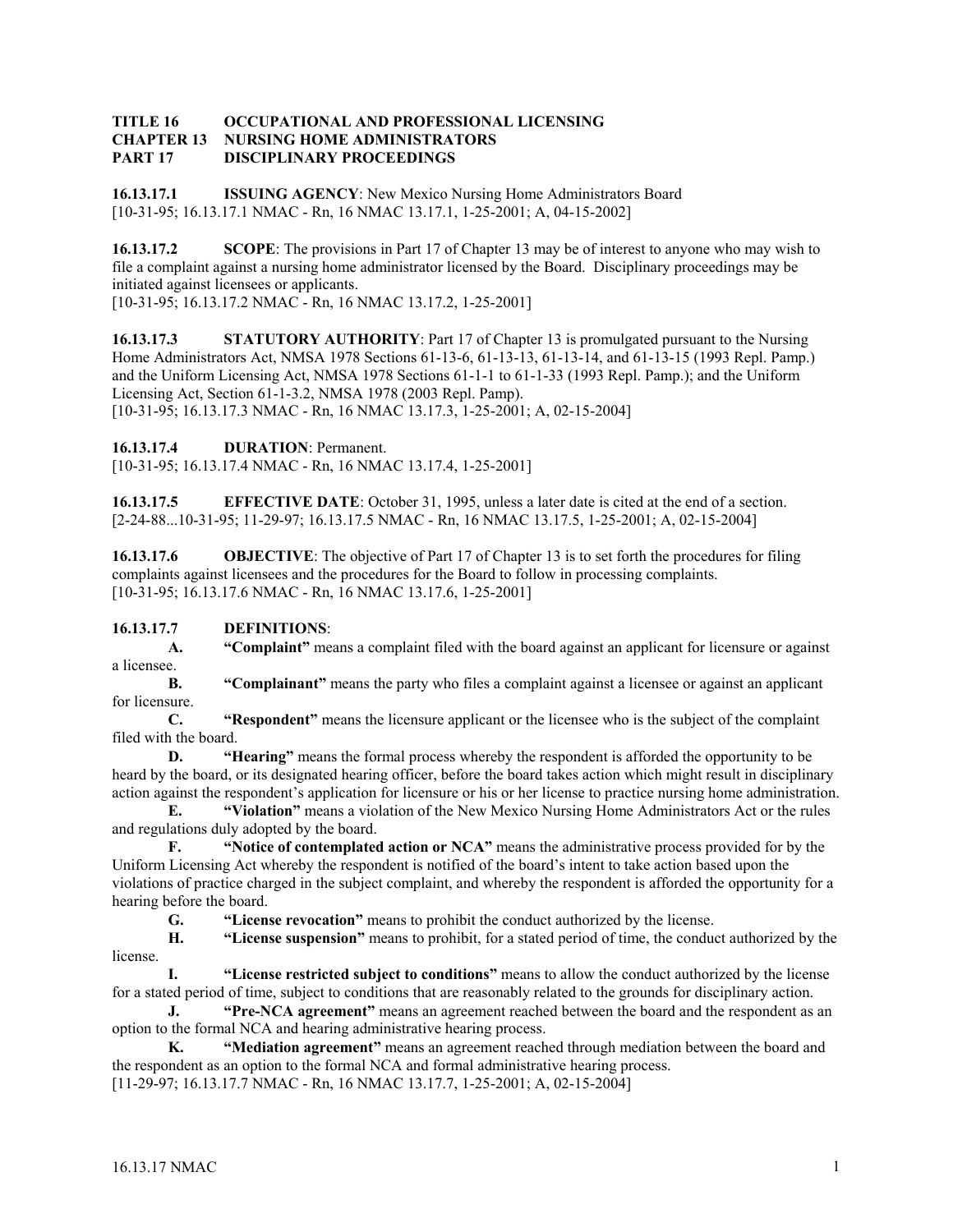**16.13.17.8 COMPLAINTS**: The disciplinary process against a board-licensee may be instituted by sworn complaint on a board-approved form by any person, including board members and board staff. Any hearing held pursuant to the complaint shall conform to the provisions of the Uniform Licensing Act. [10-31-95; 11-29-97; 16.13.17.8 NMAC - Rn, 16 NMAC 13.17.8, 1-25-2001; A, 02-15-2004]

**16.13.17.9 INVESTIGATION**: Upon receipt of the sworn complaint against a board-licensee, the board will cause an investigation to be made into the subject complaint by the board's standards of practice committee. [10-31-95; 11-29-97; 16.13.17.9 NMAC - Rn, 16 NMAC 13.17.9, 1-25-2001; A, 02-15-2004]

**16.13.17.10 STANDARDS OF PRACTICE COMMITTEE**: The standards of practice committee is formed for the purpose of investigating disciplinary matters referred to it by the board. The board chairperson shall appoint a member or members of the board as a standards of practice committee.

**A.** The standards of practice committee shall review all documentation provided to it in reference to the subject complaint.

**B.** The standards of practice committee may provide the respondent with a copy of the complaint and allow a reasonable time for the respondent to respond to the allegations in the complaint.

**C.** The foregoing notwithstanding, the standards of practice committee will not be required to provide the respondent with a notice of the complaint filing, or a copy of the complaint, or any related investigatory evidence prior to the notice of contemplated action, if the committee determines that disclosure may impair, impede, or compromise the efficacy or integrity of the investigation.

**D.** The standards of practice committee may employ an investigator or other persons determined to be necessary in order to assist in the processing and investigation of the complaint.

**E.** The standards of practice committee will have independent authority to direct the board administrator to contract for the services of such persons without prior approval of the board after the board administrator has determined budgetary availability for such services.

**F.** Upon completion of its investigation, the standards of practice committee, with the assistance of board counsel may draw up pre-NCA settlement or mediation agreement proposal with the respondent as a means of resolving the complaint. The proposed agreement or any other recommendations by the standards of practice committee concerning proper disposition of the subject complaint shall be reported and presented by the committee to the board for further action.

**G.** Upon review and consideration, the board shall vote upon the proposed recommendations and either uphold, reverse, or modify the standards of practice committee's recommendations.

**H.** Standards of practice committee members who participate in the preparation of recommendations to the remaining board members shall not participate further in any actions initiated by the board against the licensee or licensees who are the subject of the complaint.

**I.** If the board determines that it lacks jurisdiction, or that there is insufficient evidence or cause to issue a notice of contemplated action, the board may vote to dismiss or close the complaint.

**J.** If the board determines that there is sufficient evidence or cause to issue a notice of contemplated action, it may vote to refer the complaint to the attorney general's office for possible prosecution in accordance with the provisions contained in the Uniform Licensing Act.

**K.** The board may take any other action with regard to a complaint which is within its authority and which is within the law, including referring the complaint to the attorney general and/or the district attorney for prosecution of persons alleged to be practicing without a valid license.

[10-31-95; A, 11-29-97; 16.13.17.10 NMAC - Rn, 16 NMAC 13.17.10, 1-25-2001; A, 02-15-2004]

**16.13.17.11 PRIVATE CAUSE OF ACTION**: Neither the action nor inaction by the Board on any complaint shall preclude the initiation of any private cause of action by the complainant. [10-31-95; 16.13.17.11 NMAC - Rn, 16 NMAC 13.17.11, 1-25-2001]

**16.13.17.12 DISCIPLINARY ACTION**: In accordance with the Uniform Licensing Act, the Board has authority to impose penalties in disciplinary matters. The Uniform Licensing Act allows discipline in many forms including but not limited to fines, letters of reprimand, corrective action plans, suspension, and revocation of license.

**A. Formal Letters of Reprimand**: The Board shall have discretionary authority to issue formal letters of reprimand or warning instead of revocation or suspension. Issuance of formal letters of reprimand shall be subject to the provisions of the Uniform Licensing Act and shall be a matter of public record.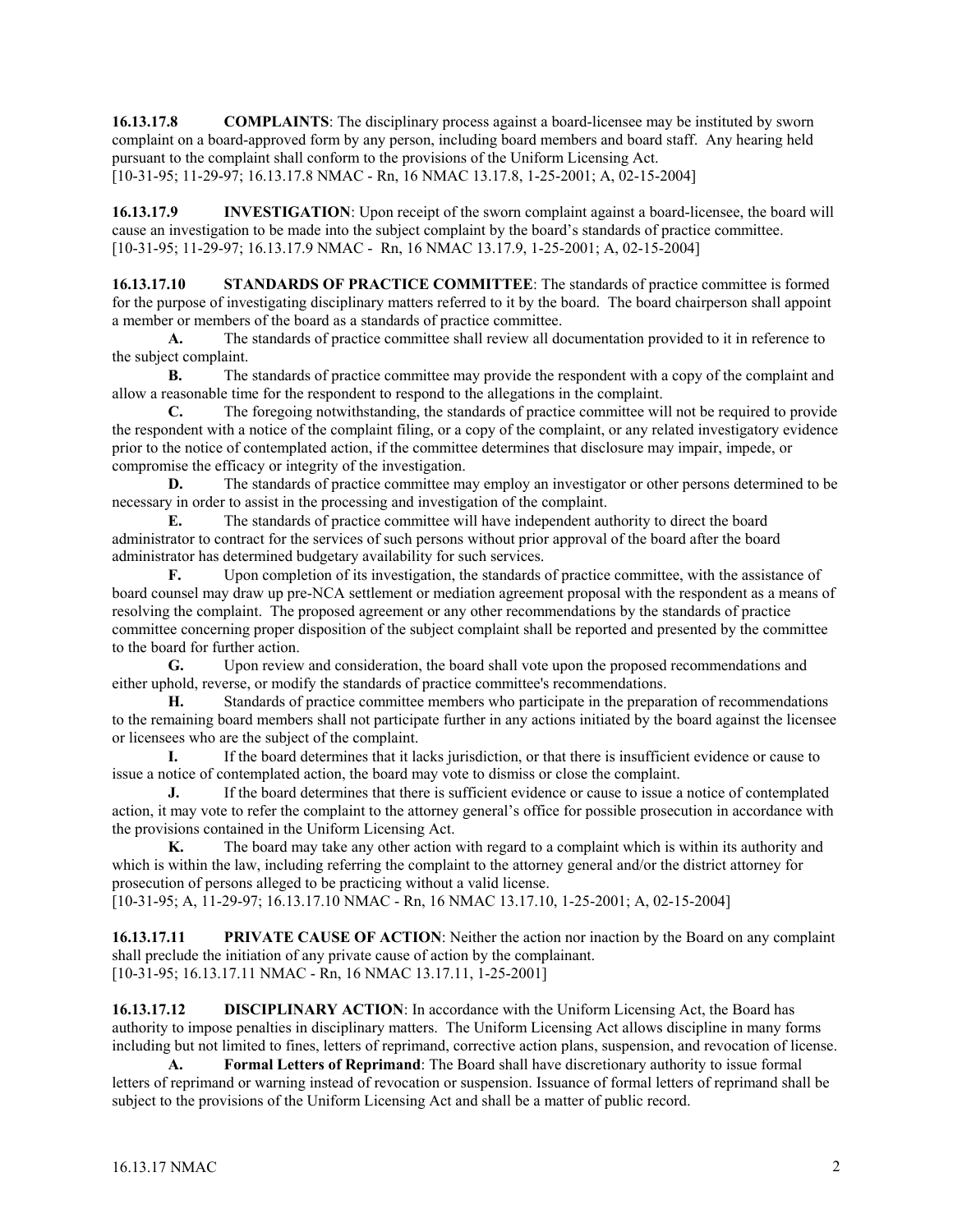- **B. [RESERVED]**
- **C. [RESERVED]**
- **D. RESERVED]**

**E. Prehearing Motions**: The Board may appoint a hearing officer to decide non-dispositive motions filed prior to a hearing.

**F. Settlement Agreements**: The Board may enter into a settlement agreement or mediation agreement with the Respondent as a means of resolving a complaint.

**G. [RESERVED]**

**H. Costs of Disciplinary Proceedings**: Licensees or license applicants shall bear all costs of disciplinary proceedings unless they are excused by the Board from paying all or part of the fees, or if they prevail at the hearing and an action specified in Section  $\Box 61$ -1-3 of the Uniform Licensing Act is not taken by the Board.

**I. Uniform Licensing Provision**. In accordance with Section  $\Box 61$ -1-7.G of the Uniform Act, a licensee who directly or through an agent intimidates, threatens, injures or takes any adverse action against a person for providing information to the Board shall be subject to disciplinary action.

**J. License Returned to the Board**: Any wall license, renewal license, or temporary permit issued by the Board must be returned to the Board subsequent to revocation or suspension. The item(s) listed must be returned in person or by certified mail no later than thirty (30) days after the suspension or revocation order by the Board.

**K. Federal Fraud and Abuse Data Bank**: With regard to the Federal Health Care Integrity and Protection Databank (or its successor databank), which was established by the enactment of the Federal Health Insurance Portability and Accountability Act of 1996:

 **(1)** The Board may report to the databank disciplinary actions taken by the Board that do not contain an admission or finding of guilt or liability against applicants or licensees.

 **(2)** The Board must report to the databank disciplinary actions taken by the Board that do contain an admission or finding of guilt or liability against applicants or licensees.

**L. National Data Bank For Long Term Care Administrators:** With regard to the national databank for long term care administrators established by the National Association of Boards of Examiners for Long Term Care Administrators (or its successor):

 **(1)** The Board may report to the databank disciplinary actions taken by the Board that do not contain an admission or finding of guilt or liability against applicants or licensees.

 **(2)** The Board must report to the databank disciplinary actions taken by the Board that do contain an admission or finding of guilt or liability against applicants or licensees.

[10-31-95; 11-29-97; 16.13.17.12 NMAC - Rn, 16 NMAC 13.17.12, 1-25-2001; A, 04-15-2002]

**16.13.17.13 COMPLAINTS RELATED TO UNLICENSED PRACTICE**: In accordance with the Uniform Licensing Act, Section 61-1-3.2, NMSA 1978 (2003 Repl. Pamp), a person who is not licensed to engage in the practice of nursing home administration by the board is subject to disciplinary action and proceedings by the board if it is determined that he or she has been practicing nursing home administration in New Mexico without a valid New Mexico license.

**A** The board may impose a civil penalty in an amount not to exceed one thousand dollars (\$1,000) against a person who, without a license, engages in the practice of nursing home administration.

**B.** In addition, the board may assess the person engaging in the unlicensed practice of nursing home administration and/or the company, firm, or entity that employed the unlicensed person to act in the capacity of nursing home administrator, the administrative costs, including investigative costs and the costs of conducting a hearing.

**C.** Reports of unlicensed practice of nursing home administration may be reported for investigation to the board by phone, fax, mail, or e-mail.

[16.13.17.13 NMAC - N, 02-15-2004]

# **HISTORY of 16.13.17 NMAC:**

## **Pre-NMAC History:**

Material in the part was derived from that previously filed with the commission of public records - state records center and archives:

NHA Manual #88-1, Administrative Rules and Regulations of the New Mexico Board of Nursing Home Administrators, filed 01-25-88.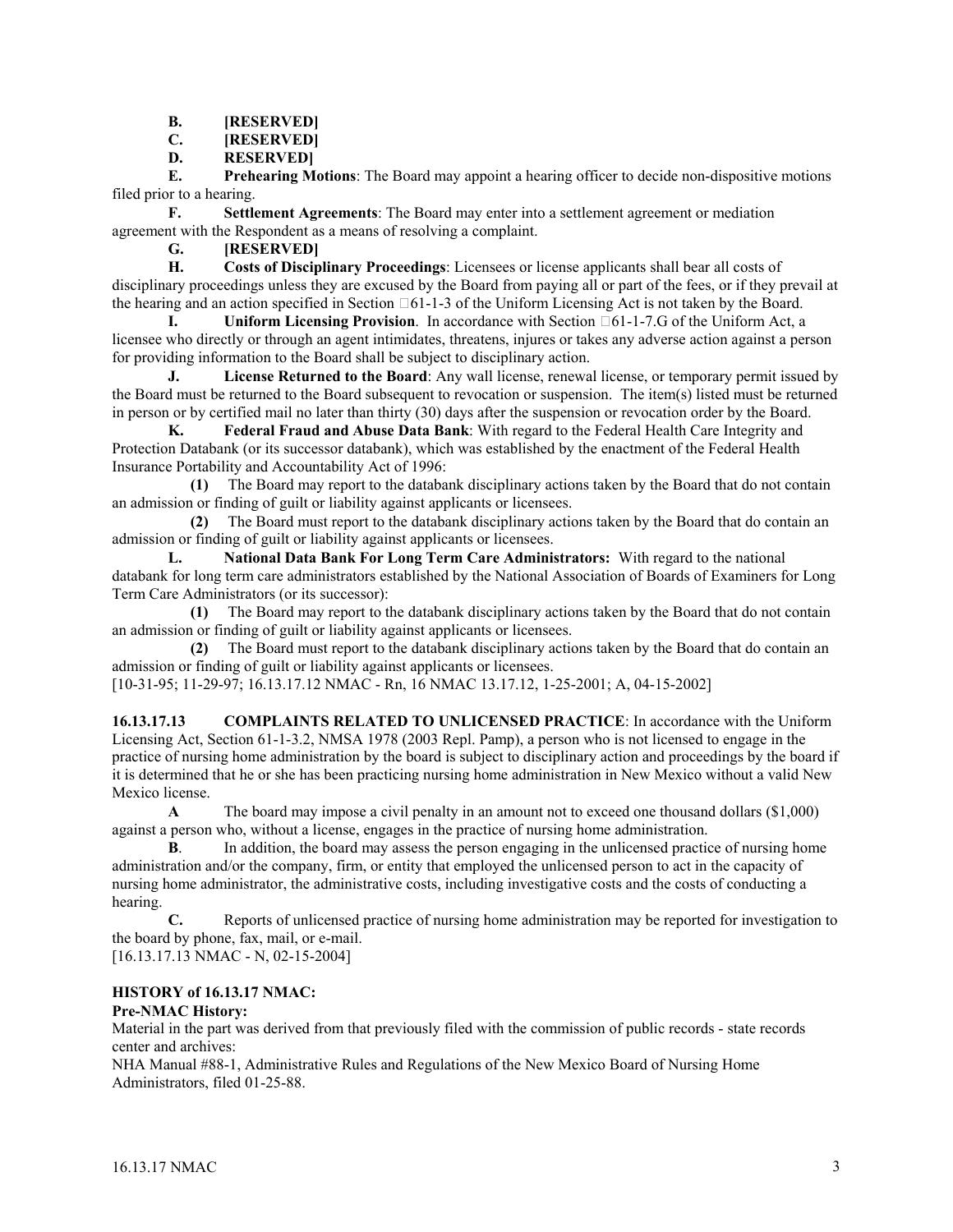# **History of Repealed Material:** [Reserved]

#### **Other History:**

16 NMAC 13.17, Disciplinary Proceedings, filed 10-13-95 replaced that relevant portion of NHA Manual #88-1, filed 01-25-88.

16 NMAC 13.17, Disciplinary Proceedings, filed 10-13-95, renumbered and reformatted **to** 16.13.17 NMAC, Disciplinary Proceedings, effective 1-25-2001.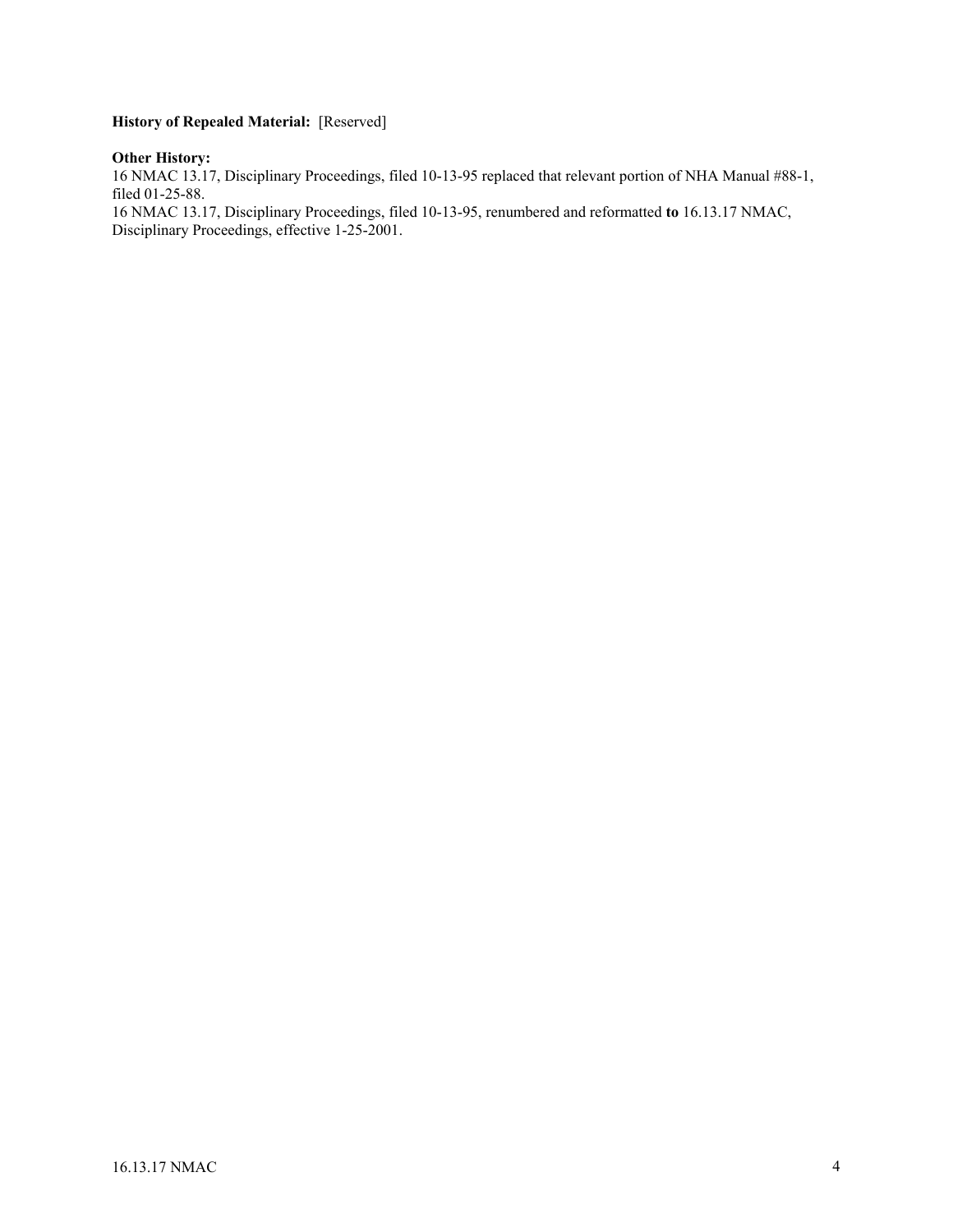#### **TITLE 16 OCCUPATIONAL AND PROFESSIONAL LICENSING CHAPTER 13 NURSING HOME ADMINISTRATORS PART 18 GROUNDS FOR DISCIPLINARY ACTION**

**16.13.18.1 ISSUING AGENCY**: New Mexico Nursing Home Administrators Board. [10-31-95; 16.13.18.1 NMAC - Rn, 16 NMAC 13.18.1, 1-25-2001; A, 02-15-2004]

**16.13.18.2 SCOPE**: The provisions in Part 18 of Chapter 13 apply to any person found to be in violation of the Nursing Home Administrators Act, NMSA 1978  $\square$  Section 61-13-1 through 61-13-17 or the Board's regulations (Chapter 13 of Title 16).

[10-31-95; 16.13.18.2 NMAC - Rn, 16 NMAC 13.18.2, 1-25-2001]

**16.13.18.3** STATUTORY AUTHORITY: Part 18 of Chapter 13 is promulgated pursuant to the Nursing Home Administrators Act, NMSA 1978 Sections 61-13-6, 61-13-13, 61-13-14, and 61-13-15 (1993 Repl. Pamp.) and the Uniform Licensing Act, NMSA 1978 Section  $\Box 61$ -1-1 through  $\Box 61$ -1-33 (1993 Repl. Pamp.); and the Uniform Licensing Act, Section 61-1-3.2, NMSA 1978 (2003 Repl. Pamp). [10-31-95; 16.13.18.3 NMAC - Rn, 16 NMAC 13.18.3, 1-25-2001; A, 02-15-2004]

**16.13.18.4 DURATION**: Permanent.

[10-31-95; 16.13.18.4 NMAC - Rn, 16 NMAC 13.18.4, 1-25-2001]

**16.13.18.5 EFFECTIVE DATE**: October 31, 1995.

[10-31-95; 16.13.18.5 NMAC - Rn, 16 NMAC 13.18.5, 1-25-2001]

**16.13.18.6 OBJECTIVE**: The objective of Part 18 of Chapter 13 is to set forth the grounds for disciplinary action that subject the licensee and non-licensee to disciplinary action by the board. [10-31-95; 16.13.18.6 NMAC - Rn, 16 NMAC 13.18.6, 1-25-2001; A, 02-15-2004]

# **16.13.18.7 DEFINITIONS**: **[RESERVED]**

[10-31-95; 16.13.18.7 NMAC - Rn, 16 NMAC 13.18.7, 1-25-2001]

**16.13.18.8 DISCIPLINARY GUIDELINES:** In accordance with the provisions contained within the Uniform Licensing Act, the board may take disciplinary action if the board determines the applicant or licensee has violated the Nursing Home Administrators Act or the board's regulations. The following shall subject the licensee to disciplinary action by the board.

**A.** Fraud or deceit in procuring or attempting to procure a license to practice as a nursing home administrator.

**B.** Knowingly practicing nursing home administration or using any designation with his/her name tending to imply, without a valid license, that he/she is a nursing home administrator; or knowingly aiding, assisting, procuring, advising, or encouraging any unlicensed person to practice nursing home administration or use any designation with his/her name tending to imply that he/she is a nursing home administrator without a valid license.

**C.** Conviction of a felony by a court of competent jurisdiction.

 **(1)** This includes a conviction of an offense which, if committed in this state, would be deemed a felony under either state or federal law, without regard to its designation elsewhere.

 **(2)** The term "conviction" shall include a finding or verdict of guilt, a plea of guilty, or a plea of nolo contendere in a criminal proceeding, regardless of whether the adjudication of guilt or sentence is withheld or not entered thereon or an appeal of the conviction has been sought.

**D.** Having been declared mentally incompetent by a regularly constituted authority within or outside this state.

 **(1)** Any such adjudication shall be grounds for suspension of the license of any such person and shall prevent the reissuance or renewal of any license so suspended for as long as the adjudication of incompetence is in effect unless the board, upon a finding that the licensee is mentally competent, orders otherwise.

 **(2)** Any applicant who has been so adjudged to be mentally incompetent shall not receive a license unless the board, upon a finding that the applicant is mentally competent, orders otherwise.

**E.** Having become unable to practice nursing home administration with reasonable skill and safety to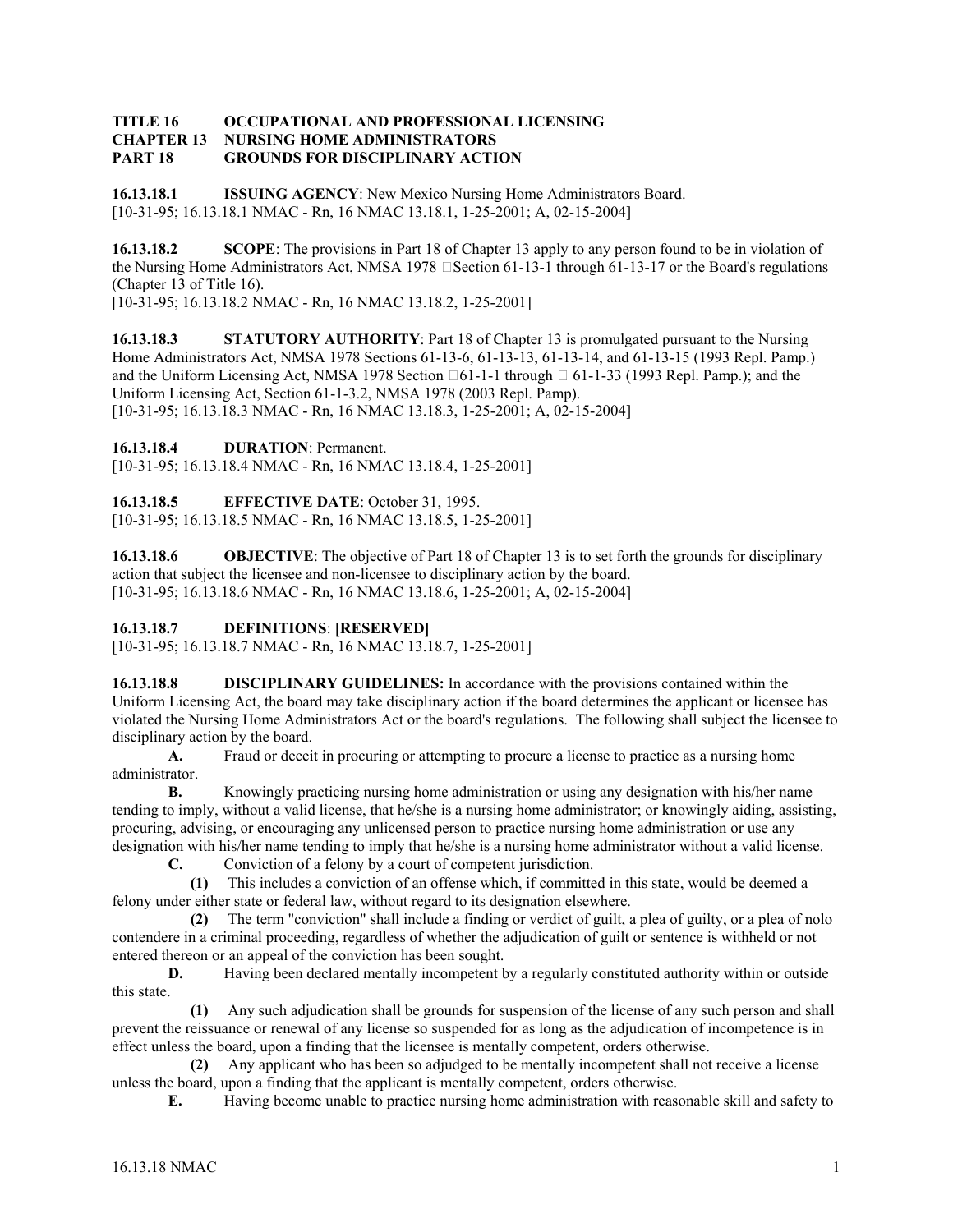residents by reason of illness or use of alcohol, drugs, narcotics, chemicals, or any other type of material, or as a result of a physical condition.

 **(1)** License suspension shall only be in effect during the period of alcohol or drug dependency or physical incapacitation.

 **(2)** In enforcing the provisions in Subsections D and E of 16.13.18.8 NMAC, the board may, upon reasonable grounds, require a licensee or applicant to submit to a mental or physical examination by a licensed professional designated by the board.

 **(3)** The cost of such evaluation shall be borne by the licensee or applicant. The results shall be admissible in the hearing before the board, notwithstanding any claim of privilege under a contrary rule or law or statute.

 **(4)** If a licensee or applicant fails to submit to such an examination when properly directed to do so by the board, a show cause order may be issued from the board directing the licensee or applicant to show cause why he/she should not submit to the examination.

**(5)** The board may enter a final order upon proper notice, hearing, and proof of such refusal.

 **(6)** Any licensee or applicant who is prohibited from practicing nursing home administration under Subsections D and E of 16.13.18.8 NMAC will, at reasonable intervals, be afforded an opportunity to demonstrate to the board that he/she can resume the practice of nursing home administration with reasonable skill and safety to residents.

 **(7)** Applicants for licensure and renewal who have a history of alcohol or drug dependency shall be required to demonstrate to the satisfaction of the board that they have met all the following requirements:

**(a)** completed a treatment program for alcohol or chemical dependency;

 **(b)** remained abstinent from alcohol or chemical dependence, except for drugs prescribed by a licensed physician for a legitimate medical condition, for a minimum of at least two (2) years; and

 **(c)** maintained active and uninterrupted participation in a program of aftercare which provides for periodic monitoring and supervision by appropriately trained personnel, and which includes random and unannounced drug and/or alcohol screening of urine or blood.

**F.** Violation of any provision of the Nursing Home Administrators Act or any rules and regulations duly adopted by the board.

**G.** Gross incompetence.

**H.** Performance and conduct that substantially departs from, or fails to conform to, the minimal reasonable standards of acceptable and prevailing practice of nursing home administration, including but not limited to the following:

**(1)** conviction of a misdemeanor substantially relating to the practice of nursing home administration;

 **(2)** found to be directly responsible for the neglect or abuse of nursing home resident(s) or the misappropriation of resident funds or property by a court of law, the board, an agency responsible for the certification and licensure of nursing homes, a state medicaid fraud and abuse unit, or any other duly recognized state agency;

 **(3)** found to have falsified records related to residents or employees of a nursing home on the basis of race, religion, color, national origin, sex, age, or handicap in violation of federal or state laws;

 **(4)** knowingly made misleading, deceptive, untrue, or fraudulent representations in the practice of nursing home administration, in the operation of a nursing home facility, or in any document connected therewith;

 **(5)** revocation, suspension, or denial of a license by another state licensing board for any of the reasons which are also a violation of the Nursing Home Administrators Act, NMSA 1978 Sections 61-13-1 through 61-13-17;

 **(6)** commission of a crime or act substantially related to the qualifications, functions, or duties of a nursing home administrator and which evidences unfitness to perform as a nursing home administrator in a manner consistent with protecting the public health, safety, and welfare; such crimes or acts shall include but not be limited to those involving the following: engaging in any unprofessional, immoral, unethical, deceptive or destructive conduct or practice harmful to the public, which materially affects the fitness of the licensee or applicant to practice nursing home administration;

 **(7)** commission of a crime involving moral corruption, without regard to conviction; the conviction of a crime involving moral corruption shall be evidence of the commission of such crime; as used in this paragraph, the term "conviction" shall have the meanings prescribed in Subsection C, Paragraph (2) of 16.13.18.8 NMAC; examples may include sexual harassment, resident abuse, breach of fiduciary duty, bribery, etc. [10-31-95; 16.13.18.8 NMAC - Rn, 16 NMAC 13.18.8, 1-25-2001; A, 02-15-2004]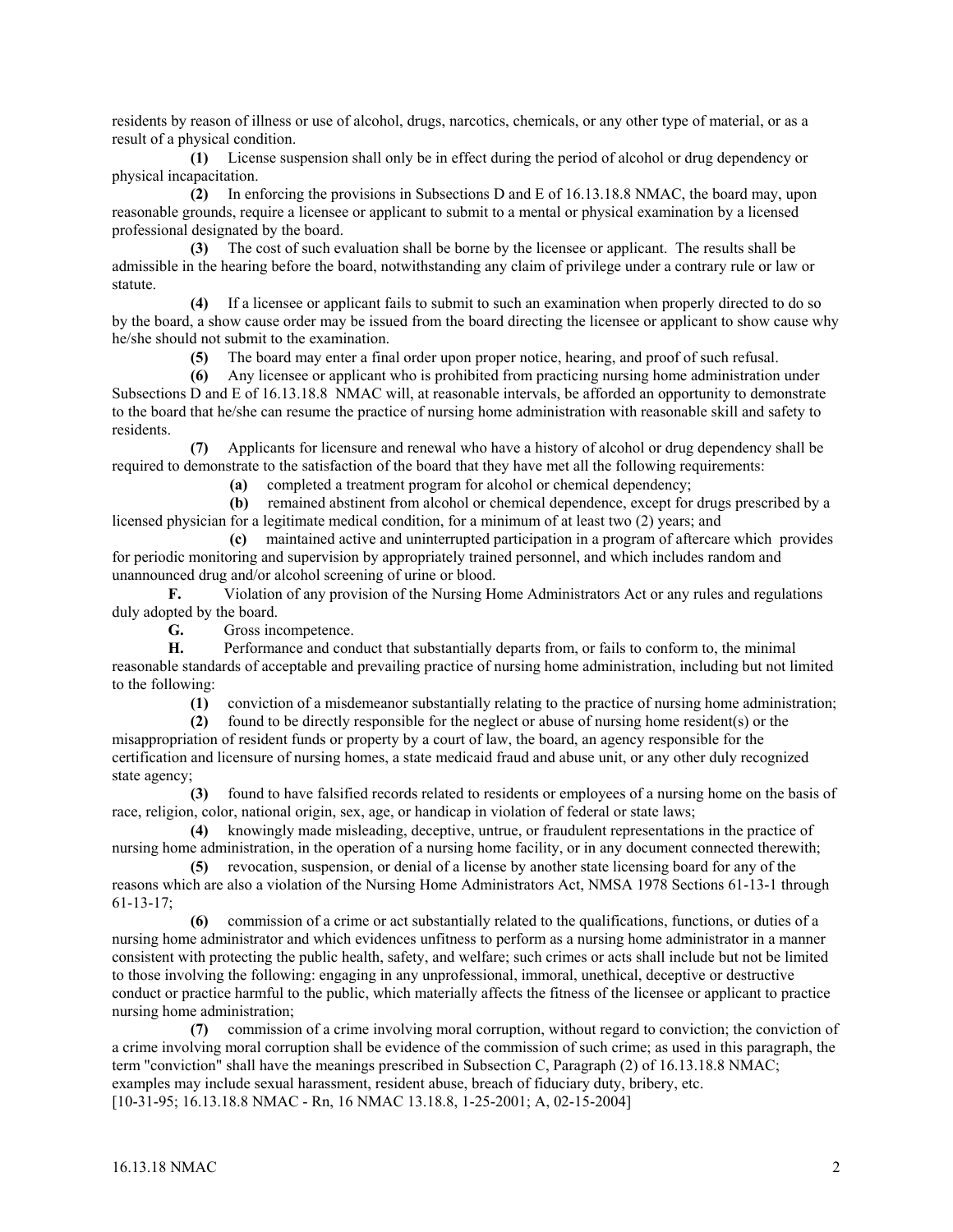**16.13.18.9** GROSS INCOMPETENCE FURTHER DEFINED: In performing nursing home administrator functions, a licensee is under the legal duty to possess and to apply the knowledge, skill, and care that is ordinarily possessed and exercised by other licensed nursing home administrators and required by the generally accepted standards of the profession. The failure to possess or to apply to a substantial degree such knowledge, skill, and care constitutes gross incompetence.

**A.** Charges of gross incompetence may be based upon a single act of incompetence or upon a course of conduct or series of acts or omissions which extend over a period of time and which, taken as a whole, demonstrate incompetence. It shall not be necessary to show that actual harm resulted from the act or omission or series of acts or omissions so long as the conduct is of such a character that harm could have resulted to the resident or to the public from the act or omission or series of acts or omissions.

**B.** The following shall be deemed prima facie examples of activities which demonstrate that a licensee is unfit or incompetent to serve as a nursing home administrator by reason of negligence, habits, or other causes. The Board shall not be limited to this list in determining whether an act or acts constitute gross incompetence:

 **(1)** Willfully acting in a manner inconsistent with the care for the welfare and the health and safety of the residents of the nursing facility in which he is the administrator, administrator/owner, administrator/manager, or administrator/corporate officer;

 **(2)** Failure to make good faith attempts using administrative management methods, to assure that the nursing home in which he/she is the administrator, administrator/ owner, administrator/manager, or administrator/corporate officer conforms with the provisions of pertinent statutes, codes, rules and regulations of the state licensing authority having jurisdiction over the operation and licensing of nursing homes;

 **(3)** Failure to be responsible for planning, organizing, directing, and managing the operation of a nursing home in such a manner to ensure the safety, health, and welfare of the residents in the facility under his/her administration;

 **(4)** Physical inability to serve as a nursing home administrator as evidenced by the statement of two licensed physicians; or

 **(5)** Willfully permitting unauthorized disclosure of information relating to a resident in a nursing home under his/her administration.

[2-24-88; 10-31-95; 16.13.18.9 NMAC - Rn, 16 NMAC 13.18.9, 1-25-2001]

## **HISTORY of 16.13.18 NMAC:**

#### **Pre-NMAC History:**

Material in the part was derived from that previously filed with the commission of public records - state records center and archives:

NHA Manual #88-1, Administrative Rules and Regulations of the New Mexico Board of Nursing Home Administrators, filed 01-25-88.

#### **History of Repealed Material:** [Reserved]

#### **Other History:**

16 NMAC 13.18, Grounds for Disciplinary Action, filed 10-13-95 replaced that relevant portion of NHA Manual #88-1, filed 01-25-88.

16 NMAC 13.18, Grounds for Disciplinary Action, filed 10-13-95, renumbered and reformatted **to** 16.13.18 NMAC, Grounds for Disciplinary Action, effective 1-25-2001.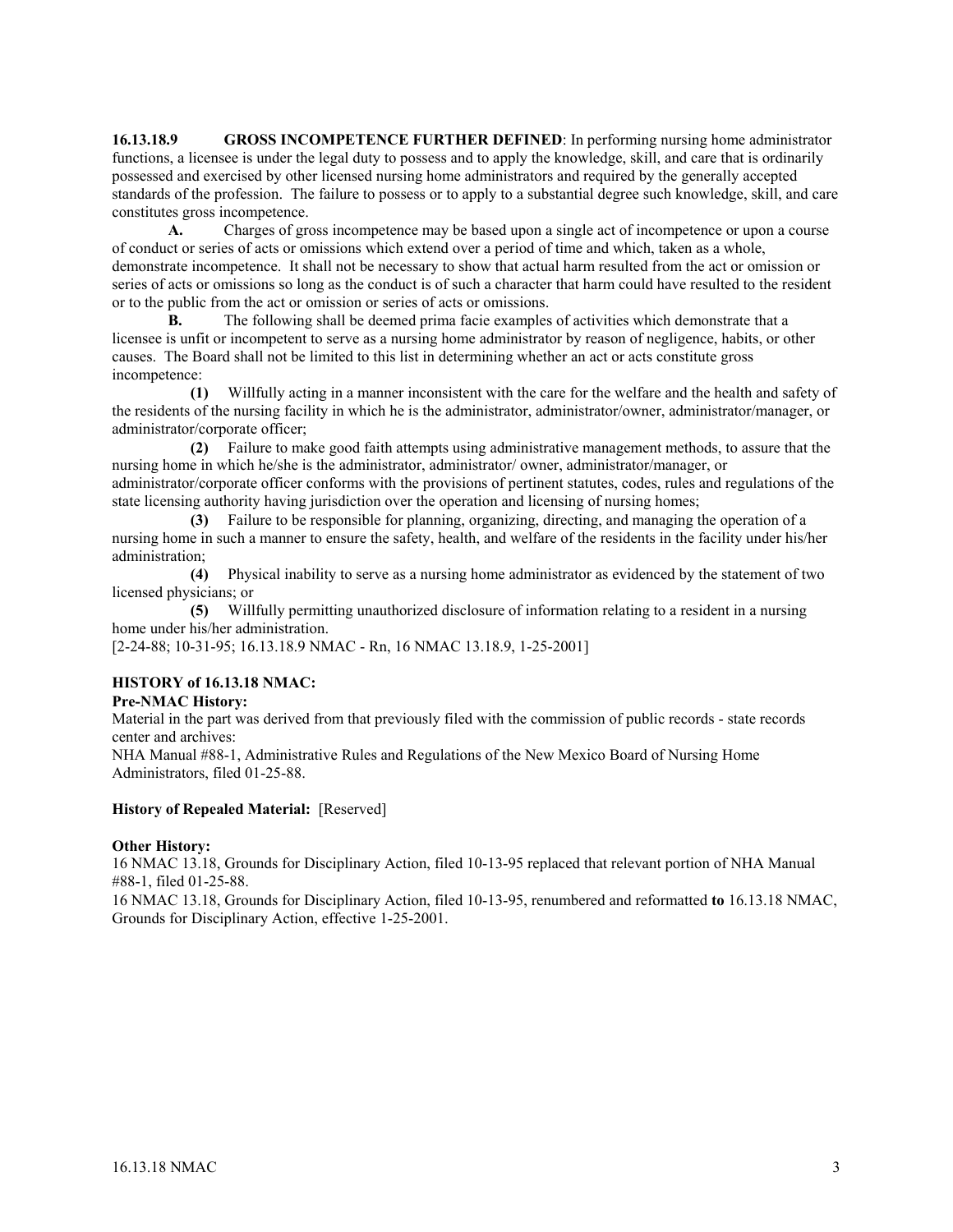#### **TITLE 16 OCCUPATIONAL AND PROFESSIONAL LICENSING CHAPTER 13 NURSING HOME ADMINISTRATORS PART 19 PARENTAL RESPONSIBILITY ACT COMPLIANCE**

**16.13.19.1 ISSUING AGENCY**: New Mexico Nursing Home Administrators Board 725 St. Michael's Drive Santa Fe, New Mexico 87504 (505) 827-7170. [10-31-95; 16.13.19.1 NMAC - Rn, 16 NMAC 13.19.1, 1-25-2001]

**16.13.19.2 SCOPE**: The provisions of Part 19 of Chapter 13 apply to all license applicants and licensees. [10-31-95; 16.13.19.2 NMAC - Rn, 16 NMAC 13.19.2, 1-25-2001]

**16.13.19.3 STATUTORY AUTHORITY**: Part 19 of Chapter 13 is promulgated pursuant to the Parental Responsibility Act (Chapter 25, Laws of 1995). [10-31-95; 16.13.19.3 NMAC - Rn, 16 NMAC 13.19.3, 1-25-2001]

**16.13.19.4 DURATION**: Permanent.

[10-31-95; 16.13.19.4 NMAC - Rn, 16 NMAC 13.19.4, 1-25-2001]

**16.13.19.5 EFFECTIVE DATE**: October 31, 1995.

[10-31-95; 16.13.19.5 NMAC - Rn, 16 NMAC 13.19.5, 1-25-2001]

**16.13.19.6 OBJECTIVE**: The objective of Part 19 of Chapter 13 is to set forth the regulations for enforcing the provisions of the Parental Responsibility Act.

[10-31-95; 16.13.19.6 NMAC - Rn, 16 NMAC 13.19.6, 1-25-2001]

**16.13.19.7 DEFINITIONS**: All terms defined in the Parental Responsibility Act shall have the same meanings in Part 19 of Chapter 13. As used in Part 19:

 **A.** "HSD" means the New Mexico Human Services Department;

**B.** "Statement of Compliance" means a certified statement from HSD stating that an applicant or licensee is in compliance with a judgment and order for support; and

 **C.** "Statement of Non-compliance" means a certified statement from HSD stating that an applicant or licensee is not in compliance with a judgment and an order for support.

[10-31-95; 16.13.19.7 NMAC - Rn, 16 NMAC 13.19.7, 1-25-2001]

**16.13.19.8 DISCIPLINARY ACTION:** If an applicant or licensee is not in compliance with a judgment and order for support, the Board:

- **A.** shall deny an application for a license;
- **B.** shall deny the renewal of license; and
- **C.** has grounds for suspension or revocation of the license.

[10-31-95; 16.13.19.8 NMAC - Rn, 16 NMAC 13.19.8, 1-25-2001]

**16.13.19.9 CERTIFIED LIST**: Upon receipt of HSD's certified list of obligors not in compliance with a judgment and order for support, the Board shall match the certified list against the current list of Board licensees and applicants.

**A.** Upon the later receipt of an application for license or renewal, the Board shall match the applicant against the current certified list.

**B.** By the end of the month in which the certified list is received, the Board shall report to HSD the names of Board applicants and licensees who are on the certified list and the action the Board has taken in connection with such applicants and licensees.

[10-31-95; 16.13.19.9 NMAC - Rn, 16 NMAC 13.19.9, 1-25-2001]

**16.13.19.10 INITIAL ACTION**: Upon determination that an applicant or licensee appears on the certified list, the Board shall:

**A.** commence a formal proceeding as set forth in 16.13.19.11 NMAC to take the appropriate action under 16.13.19.8 NMAC; (or